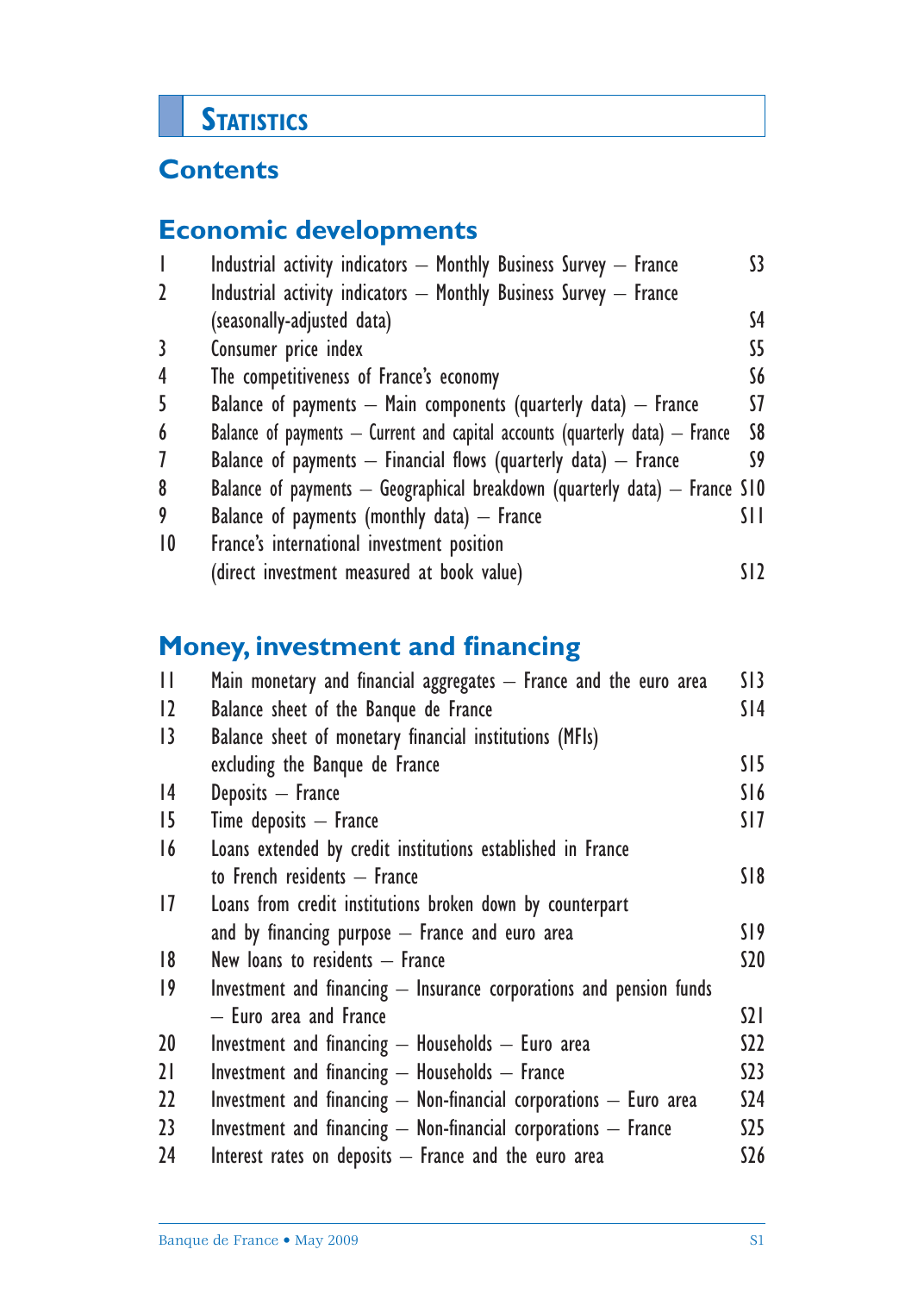| 25 <sub>2</sub> | Cost of credit $-$ France and the euro area |       |
|-----------------|---------------------------------------------|-------|
| 26 <sup>1</sup> | Cost of credit $-$ France                   | $528$ |

# **Financial markets and interest rates**

| 27              | Interest rates                                                  | 529             |
|-----------------|-----------------------------------------------------------------|-----------------|
| 28              | Banking system liquidity and refinancing operations - Euro area | <b>S30</b>      |
| 29              | Eurosystem key rates ; minimum reserves                         | $\overline{31}$ |
| 30/31           | Negotiable debt securities $-$ France                           | \$32/33         |
| 32 <sup>2</sup> | Mutual fund shares/units - France                               | \$34            |
| 33              | Debt securities and equity financing of French residents        |                 |
|                 | (domestic and international markets)                            | \$35            |
| 34              | Quoted shares and bonds issued by French residents              | \$36            |

# **Other statistics**

| 35 | Company failures by economic sector $-$ France | S37     |
|----|------------------------------------------------|---------|
| 36 | Retail payment systems $-$ France              | \$38    |
|    | $37/38$ Large-value payment systems $-$ EU     | \$39/40 |
| 39 | Large-value payment systems $-$ France         | S4 I    |

NB: Since 1 January 2009, the euro area has grown following the accession of Slovakia. The statistical data takes this enlargement into account as from that date.

The tables concerning total domestic debt (formerly Tables 24 and 25) have been deleted and the subsequent tables have been renumbered.

The data in this section are those available in the Banque de France BSME database at the given dates.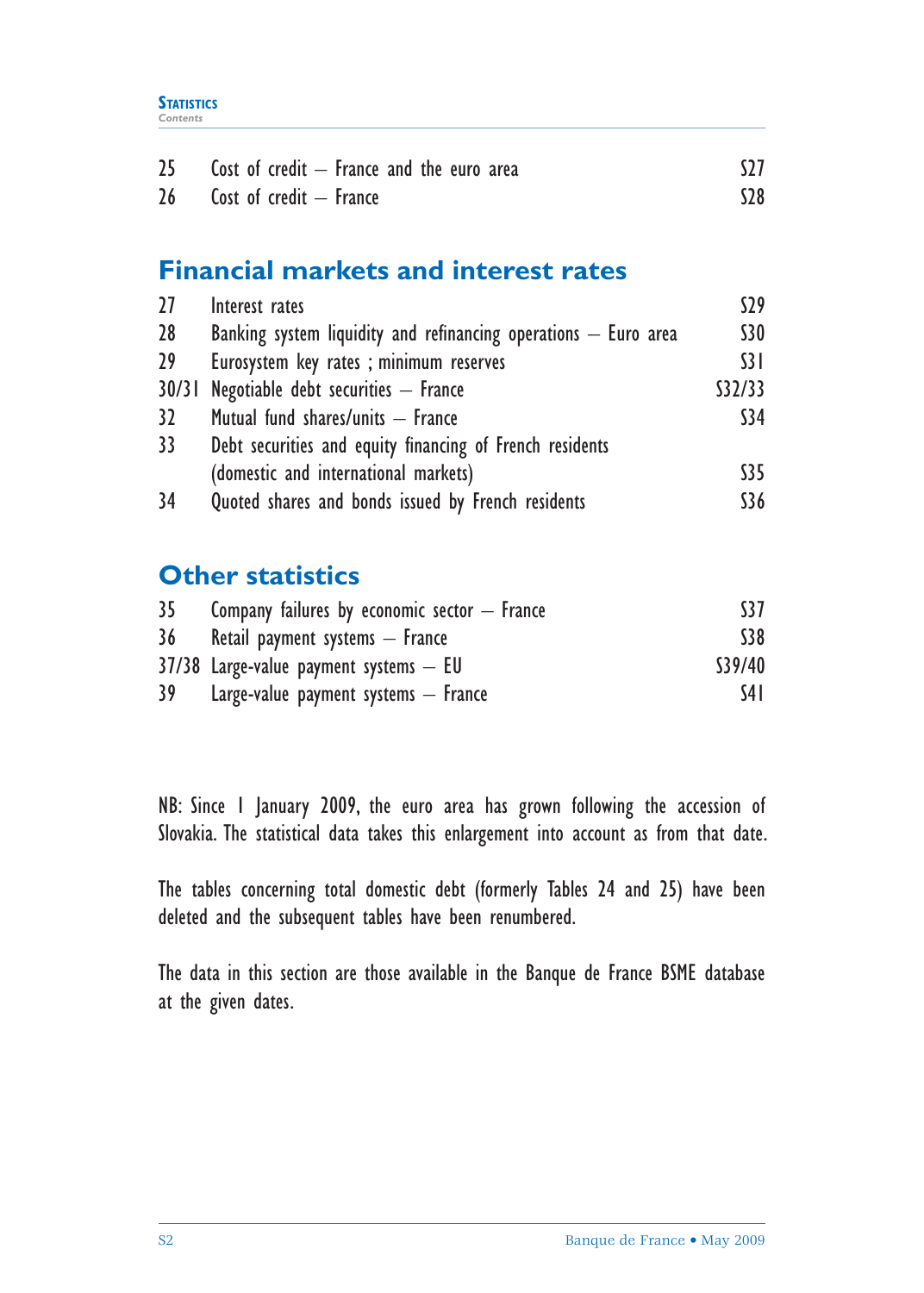**Industrial activity indicators – Monthly Business Survey – France** 

*(seasonally-adjusted data)*

|                                                   |              | 2008           |                 |                 | 2009  |       |                         |
|---------------------------------------------------|--------------|----------------|-----------------|-----------------|-------|-------|-------------------------|
|                                                   | Oct.         | Nov.           | Dec.            | Jan.            | Feb.  | March | April                   |
| Changes in production from the previous month (a) |              |                |                 |                 |       |       |                         |
| Total                                             | $-21$        | $-21$          | $-25$           | -1              | $-18$ | $-17$ | -9                      |
| Intermediate goods                                | $-29$        | $-37$          | $-51$           | $-13$           | $-27$ | $-25$ | $-9$                    |
| Capital goods                                     | $-3$         | $-15$          | $-25$           | 6               | $-10$ | -14   | $-12$                   |
| Automotive industry                               | $-91$        | $-55$          | $-53$           | 12              | $-36$ | $-15$ | $\overline{2}$          |
| Consumer goods                                    | $\mathbf{I}$ | $-2$           | -8              | T               | $-2$  | -12   | $-6$                    |
| Agri-food industry                                | $-7$         | 4              | $\overline{2}$  | 5               | 0     | -9    | 6                       |
| Production forecasts (a)                          |              |                |                 |                 |       |       |                         |
| Total                                             | -16          | -16            | $-13$           | -15             | $-13$ | -7    | $-5$                    |
| Intermediate goods                                | $-34$        | $-40$          | -18             | $-26$           | $-27$ | -16   | -10                     |
| Capital goods                                     | $-7$         | $-10$          | -9              | -11             | $-15$ | -8    | $-7$                    |
| Automotive industry                               | -40          | $-37$          | -11             | -30             | 2     | Ш     | 9                       |
| Consumer goods                                    | 5            | 8              | 6               | 5               | 6     | 6     | 8                       |
| Agri-food industry                                | 0            | 3              | $\mathbf{I}$    | 4               | 5     | 12    | 10                      |
| Changes in orders from the previous month (a)     |              |                |                 |                 |       |       |                         |
| <b>Total</b>                                      | $-32$        | $-27$          | $-29$           | -13             | $-27$ | -17   | $-5$                    |
| Foreign                                           | $-31$        | $-28$          | $-28$           | $-20$           | $-27$ | -19   | -11                     |
| Order books (a)                                   |              |                |                 |                 |       |       |                         |
| Total                                             | $-23$        | $-38$          | $-38$           | -44             | $-53$ | $-51$ | $-53$                   |
| Intermediate goods                                | $-45$        | -68            | $-69$           | $-74$           | $-83$ | -82   | $-85$                   |
| Capital goods                                     | 29           | 17             | 8               | 0               | $-15$ | -11   | $-14$                   |
| Consumer goods                                    | $-7$         | -9             | -12             | -14             | $-18$ | $-24$ | $-21$                   |
| Agri-food industry                                | -29          | $-23$          | -12             | $-20$           | $-24$ | $-21$ | $-20$                   |
| Inventories of finished goods (a)                 |              |                |                 |                 |       |       |                         |
| Total                                             | 16           | 16             | п               | $\overline{14}$ | 16    | 12    | $\overline{\mathbf{z}}$ |
| Intermediate goods                                | 4            | 8              | 3               | 15              | 18    | 4     | $\overline{7}$          |
| Capital goods                                     | 13           | 13             | 12              | 12              | 12    | 12    | 10                      |
| Automotive industry                               | 36           | 41             | 9               | 33              | 37    | 18    | 10                      |
| Consumer goods                                    | 10           | 10             | $\overline{10}$ | 9               | 10    | 4     | $\overline{4}$          |
| Agri-food industry                                | 16           | $\overline{7}$ | 4               | 6               | 10    | 9     | 10                      |
| Capacity utilisation rate (b)                     |              |                |                 |                 |       |       |                         |
| <b>Total</b>                                      | 77.1         | 74.2           | 70.5            | 71.6            | 70.4  | 69.8  | 69.I                    |
| Staff levels (a)                                  |              |                |                 |                 |       |       |                         |
| Changes from the previous month                   | $-12$        | $-15$          | -12             | $-11$           | $-12$ | $-12$ | -11                     |
| Forecast for the coming month                     | -16          | -18            | -16             | $-16$           | $-17$ | -16   | $-15$                   |
| <b>Business sentiment indicator (c)</b>           |              |                |                 |                 |       |       |                         |
|                                                   | 79           | 70             | 68              | 71              | 71    | 74    | 75                      |

*(a) Data given as a balance of opinions. Forecast series are adjusted for bias when it is statistically significant.* 

*(b) Data given as a percentage.* 

*(c) The indicator summarises industrial managers' sentiment regarding business conditions. The higher the indicator is, the more positive the assessment. The indicator is calculated using a principal component analysis of survey data smoothed over three months. By construction, the average is 100.* 

*Source: Banque de France. Produced 19 May 2009*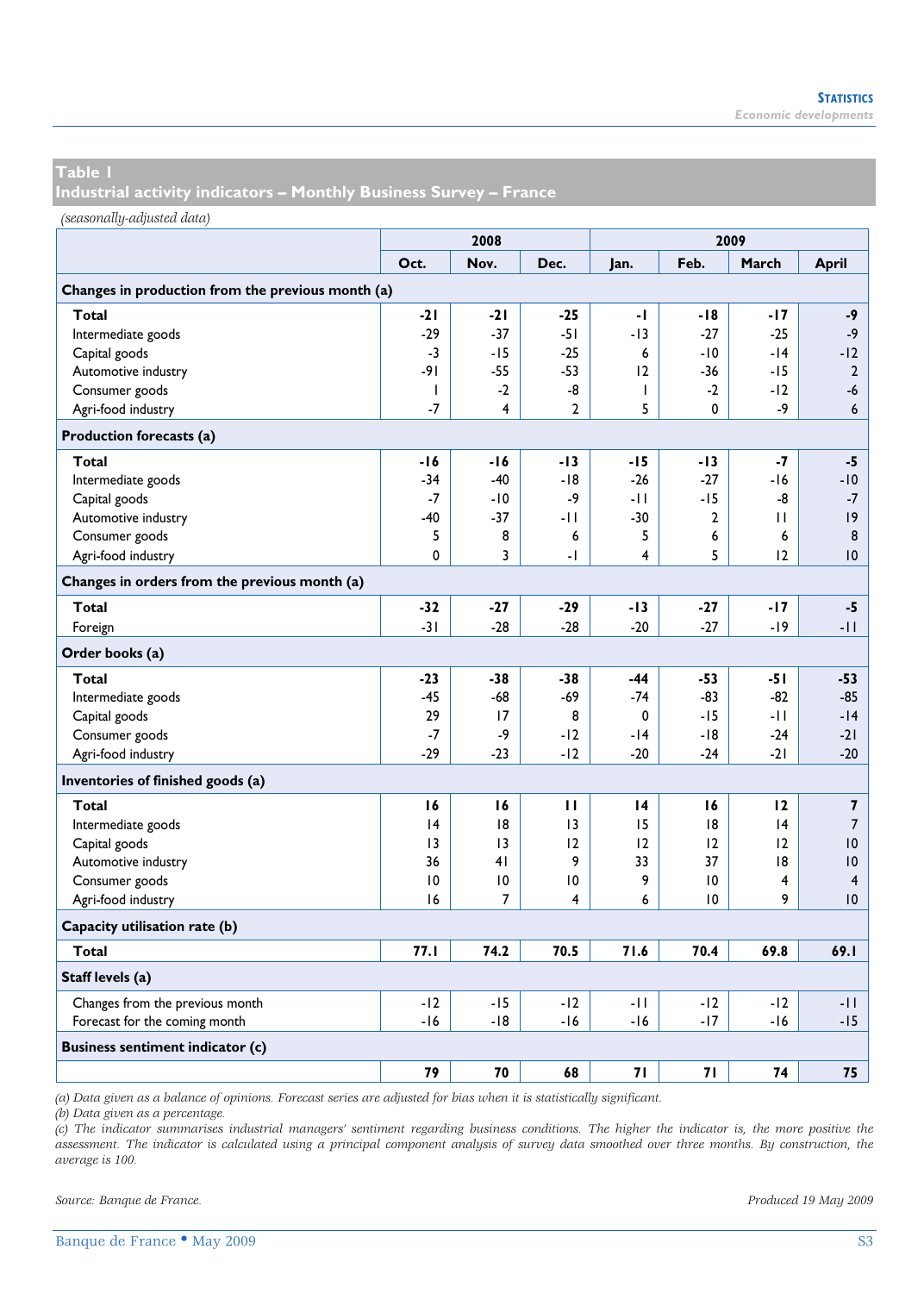*Economic developments* 

#### **Table 2**

**Industrial activity indicators – Monthly Business Survey – France (seasonally-adjusted data)** 









*Source: Banque de France. Produced 19 May 2009* 

**Orders (balance of opinions) Production (balance of opinions)** 



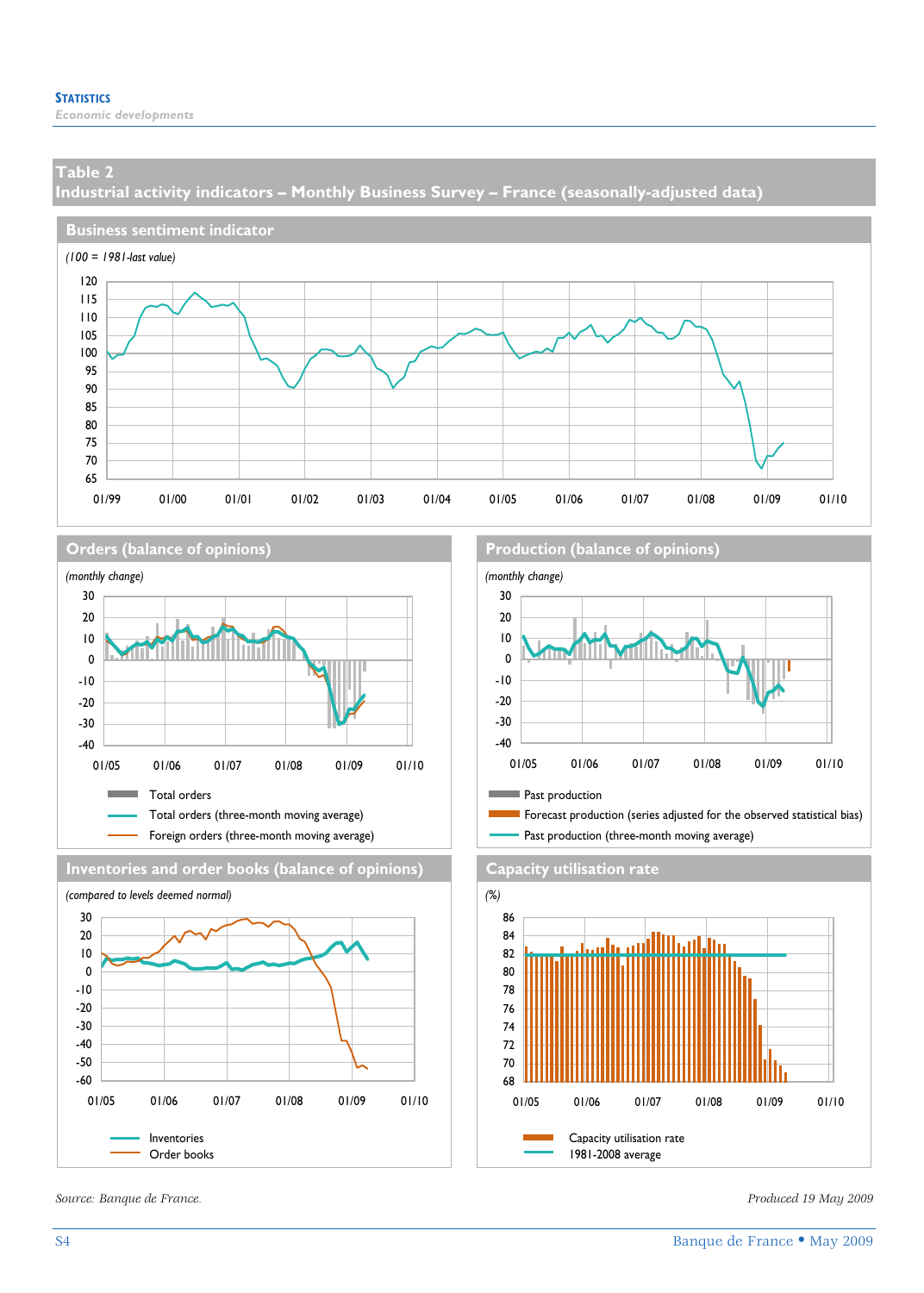**Consumer price index** 

|                      | (annual % change) |       |      |                 |      |              |        |                 |              |
|----------------------|-------------------|-------|------|-----------------|------|--------------|--------|-----------------|--------------|
|                      |                   |       | 2008 |                 | 2009 |              |        |                 |              |
|                      | Aug.              | Sept. | Oct. | Nov.            | Dec. | Jan.         | Feb.   | March           | <b>April</b> |
| France               | 3.5               | 3.4   | 3.0  | 1.9             | 1.2  | 0.8          | 1.0    | 0.4             | 0.1          |
| Germany              | 3.3               | 3.0   | 2.5  | $\mathsf{I}$ .4 | IJ   | 0.9          | 1.0    | 0.4             | 0.8          |
| Italy                | 4.2               | 3.9   | 3.6  | 2.7             | 2.4  | 1.4          | 1.5    | $\mathsf{L}$    | 1.2          |
| Euro area            | 3.8               | 3.6   | 3.2  | 2.1             | 1.6  | $\mathsf{L}$ | 1.2    | 0.6             | 0.6          |
| United Kingdom       | 4.7               | 5.2   | 4.5  | 4.1             | 3.1  | 3.0          | 3.2    | 2.9             | 2.3          |
| European Union       | 4.3               | 4.2   | 3.7  | 2.8             | 2.2  | 1.7          | 1.8    | $\mathsf{I}$ .4 | 1.2          |
| <b>United States</b> | 5.4               | 4.9   | 3.7  | $\mathsf{L}$    | 0.1  | 0.0          | 0.2    | $-0.4$          | $-0.7$       |
| Japan                | 2.1               | 2.1   | 1.7  | 0.1             | 0.4  | 0.0          | $-0.1$ | $-0.3$          | na           |

*(annual average) (seasonally-adjusted monthly % change)*

|                | 2006 | 2007 | 2008            |         | 2008   |        |      | 2009   |              |
|----------------|------|------|-----------------|---------|--------|--------|------|--------|--------------|
|                |      |      |                 | Nov.    | Dec.   | Jan.   | Feb. | March  | <b>April</b> |
| France         | 1.9  | 6. ا | 3.2             | $-0.4$  | $-0.2$ | $-0.1$ | 0.3  | $-0.1$ | 0.0          |
| Germany        | 1.8  | 2.3  | 2.8             | $0.0\,$ | $-0.2$ | 0.0    | 0.2  | $-0.2$ | 0.0          |
| Italy          | 2.2  | 2.0  | 3.5             | $-0.2$  | 0.0    | $-0.3$ | 0.3  | 0.0    | 0.3          |
| Euro area      | 2.2  | 2.1  | 3.3             | $-0.4$  | $-0.4$ | 0.0    | 0.2  | 0.0    | 0.1          |
| United Kingdom | 2.3  | 2.3  | 3.6             | 0.1     | $-0.6$ | 0.2    | 0.5  | 0.0    | na           |
| European Union | 2.3  | 2.4  | 3.7             | na      | na     | na     | na   | na     | na           |
| United States  | 3.2  | 2.9  | 3.8             | $-1.7$  | $-0.8$ | 0.3    | 0.4  | $-0.1$ | 0.0          |
| Japan          | 0.2  | 0.1  | $\mathsf{I}$ .4 | $-0.4$  | $-0.5$ | $-0.4$ | 0.1  | 0.0    | na           |







*Harmonised indices except for the United States and Japan.* 

*Amplitude =extreme values of the indices of harmonised prices observed in the euro area.*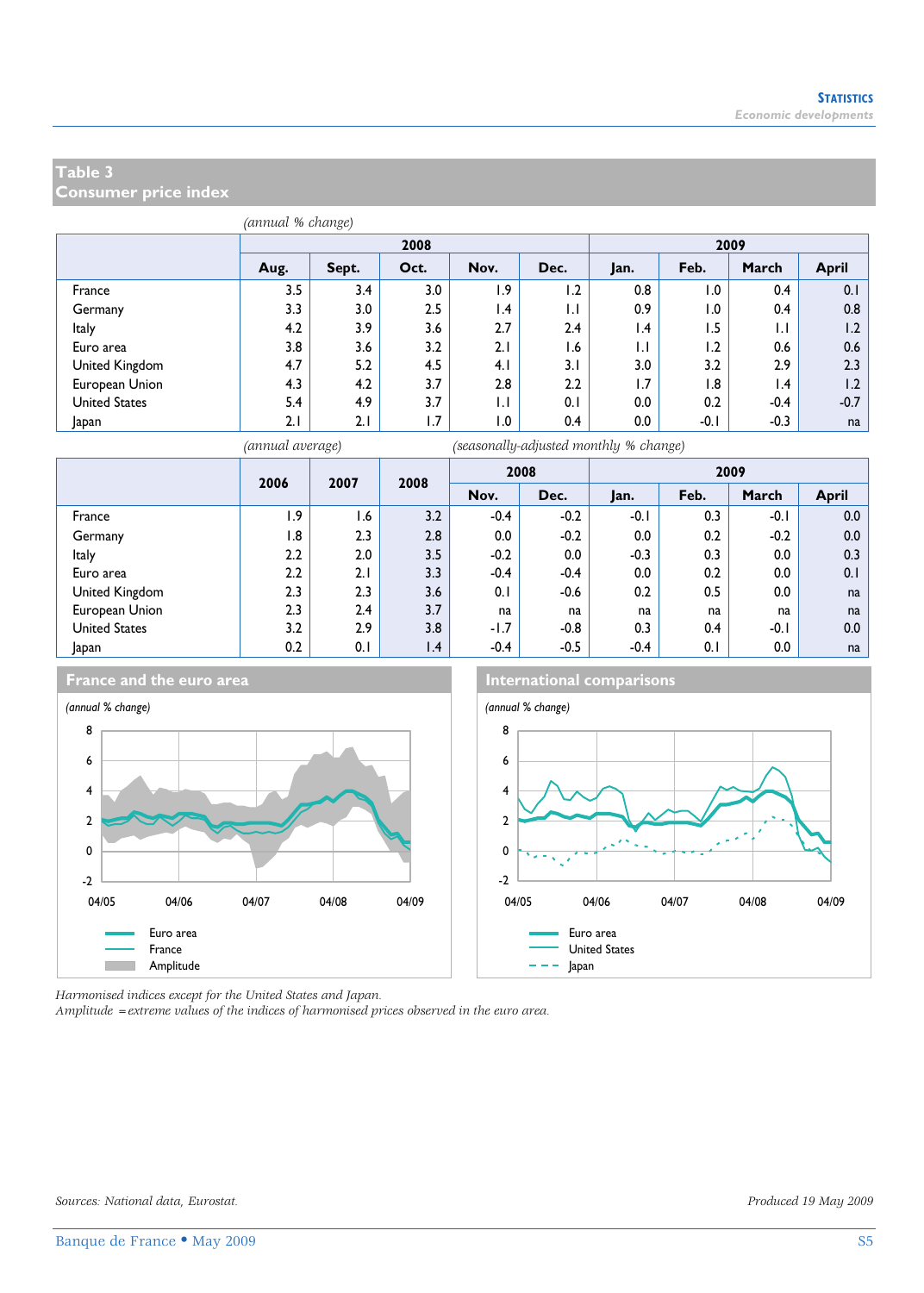**The competitiveness of France's economy Indicators deflated by consumer prices** *100 = 1986 - 2004 average* Compared to the euro area  $-$  Compared to industrial countries Compared to the EU-15 Compared to the 46 major trading partners **Indicators deflated by consumer prices** *100 = 1986 - 2004 average* Compared to the United States  $-$  Compared to the United Kingdom Compared to Japan **Compared to emerging Asian countries Indicators of competitiveness compared to 22 OECD countries** *100 = 1987* Competitiveness improvement Competitiveness improvement Competitiveness improvement 120 90 95 100 105 110 86 87 88 89 90 91 92 93 94 95 96 97 98 99 00 01 02 03 04 05 06 07 08 09 70 80 90 100 110 120 130 140 150 160 86 87 88 89 90 91 92 93 94 95 96 97 98 99 00 01 02 03 04 05 06 07 08 09

Nominal exchange rate  $-$  Deflated by unit labour costs in the manufacturing industry Deflated by consumer prices **Deflated by unit labour costs for the economy as a whole** 70 80 90 100 110 86 87 88 89 90 91 92 93 94 95 96 97 98 99 00 01 02 03 04 05 06 07 08 09

*Grey area: change in competitiveness compared to long-term average less than 5%.* 

*Sources: National data, Banque de France, ECB, IMF, INSEE, OECD, Thomson Financial Datastream. Calculations: Banque de France. Produced 19 May 2009*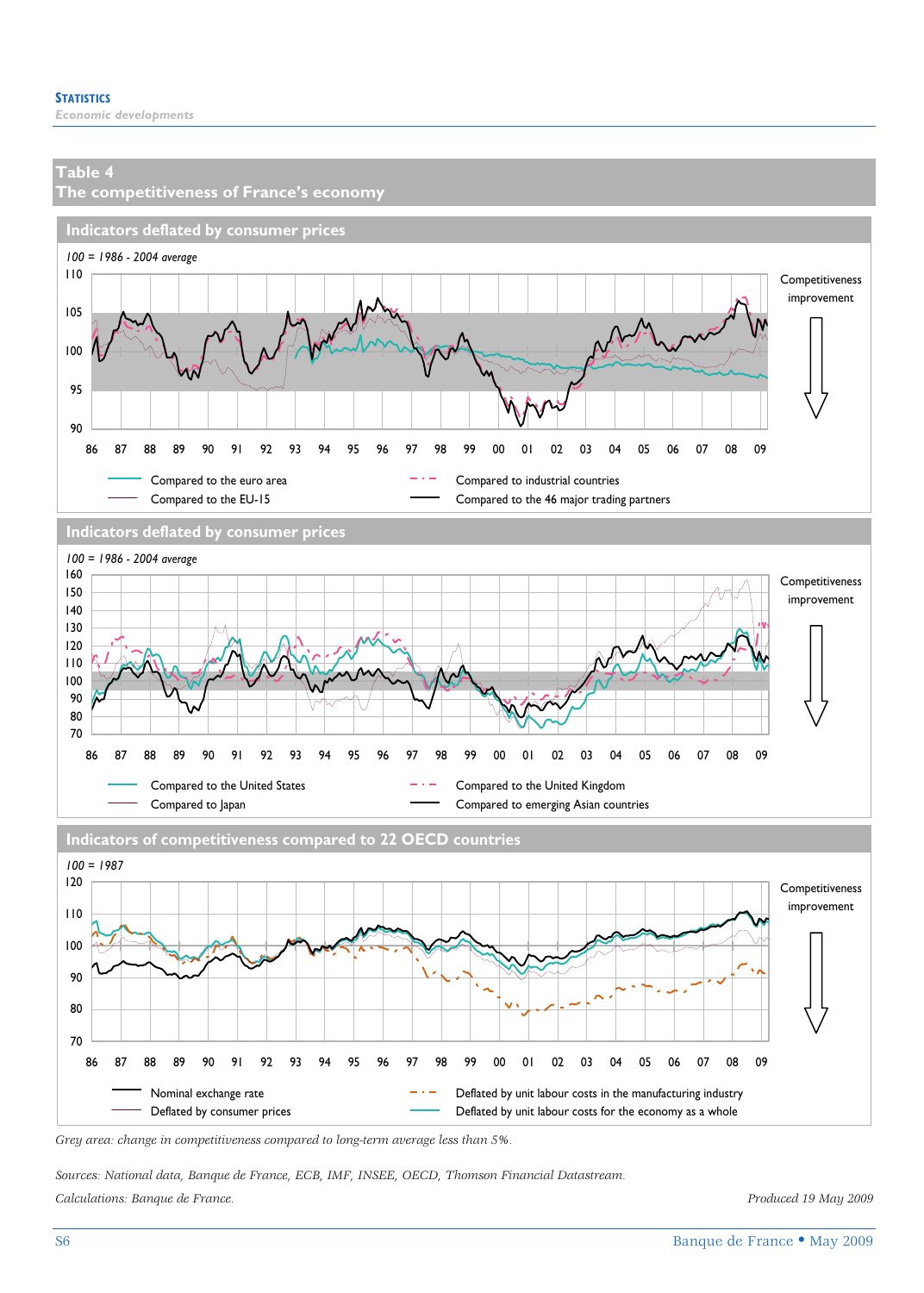# **w Table 5**

**Balance of payments – Main components (quarterly data) – France** 

*(unadjusted data, EUR millions)*

|                                     | 2007        | 2008       |           |                | 2009           |           |           |
|-------------------------------------|-------------|------------|-----------|----------------|----------------|-----------|-----------|
|                                     |             |            | QI        | Q <sub>2</sub> | Q <sub>3</sub> | Q4        | QI        |
|                                     | (a)         | (a)        | (a)       | (a)            | (a)            | (a)       | (b)       |
| <b>Current account</b>              | -19,637     | $-36,458$  | $-5,352$  | $-10,414$      | $-8,568$       | -12,124   | $-4,244$  |
| Goods                               | $-39,772$   | $-61,367$  | $-12,697$ | $-15,407$      | $-17,279$      | -15,984   | $-14,528$ |
| <b>Services</b>                     | 13,696      | 13,938     | 2,090     | 3,762          | 6,618          | 1,468     | 1,898     |
| Income                              | 28,521      | 34,985     | 8,029     | 7,085          | 8,877          | 10,994    | 11,607    |
| <b>Current transfers</b>            | $-22,082$   | $-24,014$  | $-2,774$  | $-5,854$       | $-6,784$       | $-8,602$  | $-3,221$  |
| Capital account                     | 1,854       | 697        | 368       | 196            | 220            | -87       | 26        |
| <b>Financial account</b>            | 22,163      | 107,342    | 6,414     | 16,526         | 23,428         | 60,974    | 13,629    |
| Direct investment                   | $-48.718$   | $-69.999$  | $-23,290$ | $-21, 125$     | $-12,307$      | $-13,277$ | $-23,963$ |
| French direct investment abroad     | $-164, 139$ | $-150,220$ | -42,546   | $-49,255$      | $-38,678$      | $-19,741$ | $-30,273$ |
| Foreign direct investment in France | 115,421     | 80,221     | 19,256    | 28,130         | 26,371         | 6,464     | 6,310     |
| Portfolio investment                | $-131,928$  | 109,523    | $-5,128$  | $-20.915$      | 43,957         | 91,609    | 68,477    |
| Assets                              | $-161, 132$ | $-62,261$  | -37,884   | $-77,626$      | 17,100         | 36,149    | $-7,722$  |
| Liabilities                         | 29,204      | 171,784    | 32,756    | 56,711         | 26,857         | 55,460    | 76,199    |
| <b>Financial derivatives</b>        | 42,026      | 4,025      | 5,337     | 12,598         | $-607$         | $-13,303$ | 4,115     |
| Other investment                    | 161,261     | 55,275     | 31,158    | 43,130         | -9,904         | $-9,109$  | $-42,180$ |
| Reserve assets                      | -478        | 8,517      | $-1,663$  | 2,838          | 2,289          | 5,053     | 7,180     |
| Net errors and omissions            | -4,380      | $-71,581$  | -1,430    | $-6,308$       | $-15,080$      | -48,763   | $-9,411$  |



*(a) Semi-final figures.*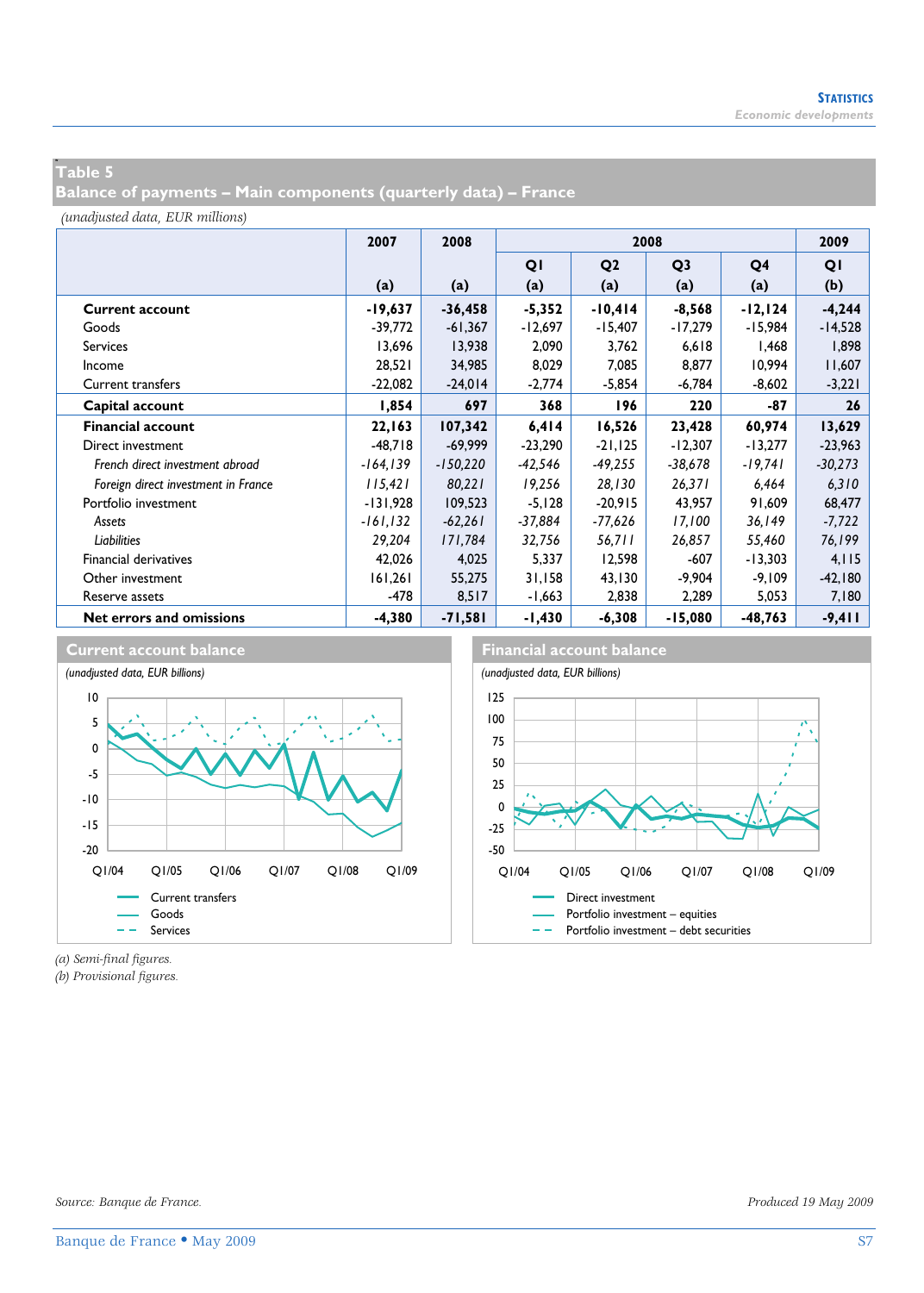*Economic developments* 

# **Table 6**

**Balance of payments – Current and capital accounts (quarterly data) – France** 

*(unadjusted data, EUR millions)*

|                                              | 2007      | 2008      |           |                | 2008           |            | 2009      |
|----------------------------------------------|-----------|-----------|-----------|----------------|----------------|------------|-----------|
|                                              |           |           | QI        | Q <sub>2</sub> | Q <sub>3</sub> | Q4         | QI        |
|                                              | (a)       | (a)       | (a)       | (a)            | (a)            | (a)        | (b)       |
| <b>Current account</b>                       | $-19,637$ | $-36,458$ | $-5,352$  | $-10,414$      | $-8,568$       | $-12, 124$ | $-4,244$  |
| Goods                                        | $-39,772$ | $-61,367$ | $-12,697$ | $-15,407$      | $-17,279$      | $-15,984$  | $-14,528$ |
| Exports                                      | 398,262   | 408,415   | 105,871   | 106,204        | 99,628         | 96,712     | 84,073    |
| Imports                                      | 438,034   | 469,782   | 118,568   | 121,611        | 116,907        | 112,696    | 98,601    |
| General merchandise                          | $-37,504$ | $-58,767$ | $-11,952$ | $-14,741$      | $-16,476$      | $-15,598$  | $-14,038$ |
| Goods procured in ports by carriers          | $-1,311$  | $-2.694$  | $-660$    | $-644$         | $-847$         | $-543$     | $-530$    |
| Goods for processing and repairs on goods    | $-957$    | 94        | $-85$     | $-22$          | 44             | 157        | 40        |
| <b>Services</b>                              | 13,696    | 13,938    | 2.090     | 3,762          | 6,618          | 1,468      | 1,898     |
| Exports                                      | 109,433   | 109,531   | 23,712    | 29,010         | 31,600         | 25,209     | 22,070    |
| <i>Imports</i>                               | 95,737    | 95,593    | 21,622    | 25,248         | 24,982         | 23,741     | 20, 172   |
| Transportation                               | $-265$    | $-719$    | $-428$    | $-112$         | 25             | $-204$     | $-153$    |
| Travel                                       | 12.788    | 8,545     | 1.723     | 2.112          | 5,033          | $-323$     | 1,723     |
| Communications services                      | 1,102     | 789       | 209       | 125            | 177            | 278        | 334       |
| <b>Construction services</b>                 | 2.324     | 2,777     | 511       | 660            | 702            | 904        | 494       |
| Insurance services                           | $-769$    | $-811$    | $-286$    | $-331$         | $-63$          | $-131$     | $-402$    |
| <b>Financial services</b>                    | $-1,350$  | 27        | $-14$     | 23             | 48             | $-30$      | 15        |
| Computer and information services            | $-282$    | $-391$    | $-17$     | $-59$          | $-140$         | $-175$     | $-134$    |
| Royalties and license fees                   | 3.088     | 3.645     | 1.089     | 820            | 699            | 1.037      | 719       |
| Other business services                      | $-1,895$  | 929       | $-586$    | 750            | 317            | 448        | $-447$    |
| Personal, cultural and recreational services | $-879$    | $-797$    | $-203$    | $-234$         | $-133$         | $-227$     | $-304$    |
| Government services                          | $-166$    | $-56$     | 92        | 8              | $-47$          | $-109$     | 53        |
| Income                                       | 28,521    | 34,985    | 8,029     | 7,085          | 8,877          | 10,994     | 11,607    |
| Compensation of employees                    | 8,796     | 9,212     | 2,272     | 2,306          | 2,316          | 2,318      | 2,109     |
| Investment income                            | 19,725    | 25,773    | 5,757     | 4,779          | 6,561          | 8,676      | 9,498     |
| Direct investment                            | 23,974    | 27,611    | 4,817     | 9,661          | 5,575          | 7,558      | 7,228     |
| Portfolio investment                         | 3,170     | 8,246     | 3,797     | $-1,917$       | 3,783          | 2,583      | 3,224     |
| Other investment                             | $-7,419$  | $-10,084$ | $-2,857$  | $-2,965$       | $-2,797$       | $-1,465$   | $-954$    |
| <b>Current transfers</b>                     | $-22,082$ | $-24,014$ | $-2,774$  | $-5,854$       | $-6,784$       | $-8,602$   | $-3,221$  |
| General government                           | $-13,805$ | $-15,450$ | -699      | $-3,798$       | $-4,449$       | $-6,504$   | $-954$    |
| Other sectors                                | $-8,277$  | $-8,564$  | $-2,075$  | $-2,056$       | $-2,335$       | $-2,098$   | $-2,267$  |
| of which workers' remittances                | $-1,970$  | $-1,999$  | $-460$    | $-524$         | $-568$         | $-447$     | $-474$    |
| Capital account                              | 1,854     | 697       | 368       | 196            | 220            | $-87$      | 26        |

*(a) Semi-final figures.*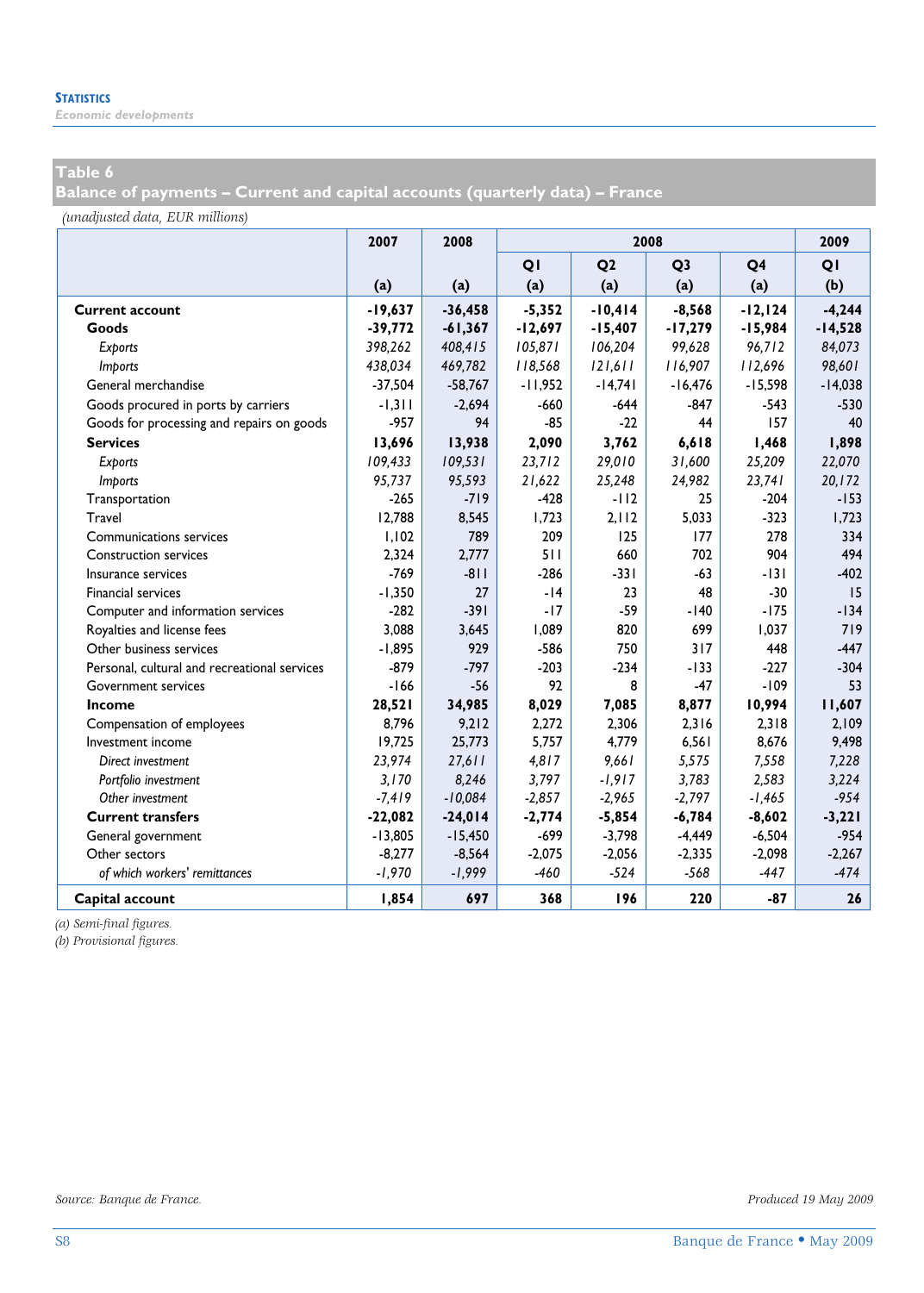**Balance of payments – Financial flows (quarterly data) – France** 

*(unadjusted data, EUR millions)*

|                                                  | 2007        | 2008       |           | 2008           |                |           |           |  |
|--------------------------------------------------|-------------|------------|-----------|----------------|----------------|-----------|-----------|--|
|                                                  |             |            | QI        | Q <sub>2</sub> | Q <sub>3</sub> | Q4        | QI        |  |
|                                                  | (a)         | (a)        | (a)       | (a)            | (a)            | (a)       | (b)       |  |
| <b>Financial account</b>                         | 22,163      | 107,342    | 6,414     | 16,526         | 23,428         | 60,974    | 13,629    |  |
| Direct investment                                | $-48,718$   | $-69.999$  | $-23,290$ | $-21, 125$     | -12,307        | $-13,277$ | $-23,963$ |  |
| French direct investment abroad                  | $-164, 139$ | $-150,220$ | $-42,546$ | $-49,255$      | -38,678        | -19,741   | $-30,273$ |  |
| of which equity capital and reinvested earnings  | $-83,718$   | $-71,238$  | -31,443   | -12,847        | -14,393        | $-12,555$ | $-3,672$  |  |
| Foreign direct investment in France              | 115,421     | 80,221     | 19,256    | 28,130         | 26,371         | 6,464     | 6,310     |  |
| of which equity capital and reinvested earnings  | 39,254      | 34.115     | 12,626    | 2.100          | 7,729          | 11,660    | 3,222     |  |
| Portfolio investment                             | -131,928    | 109,523    | $-5,128$  | $-20,915$      | 43,957         | 91,609    | 68,477    |  |
| Assets                                           | $-161, 132$ | $-62,261$  | $-37,884$ | $-77,626$      | 17,100         | 36,149    | $-7,722$  |  |
| <b>Equity securities</b>                         | $-54,418$   | $-11,706$  | 12,857    | -24,476        | 11,782         | -11,869   | 1,675     |  |
| Bonds and notes                                  | $-102,009$  | $-13,681$  | -16,650   | $-36,058$      | 20,500         | 18,527    | $-5,486$  |  |
| Money market instruments                         | -4,705      | $-36,871$  | $-34,091$ | -17,092        | $-15,182$      | 29,494    | $-3,911$  |  |
| Liabilities                                      | 29.204      | 171.784    | 32,756    | 56,711         | 26,857         | 55,460    | 76,199    |  |
| <b>Equity securities</b>                         | $-50, 119$  | $-15, 148$ | 2,794     | $-8,420$       | $-11,452$      | 1,930     | $-4,349$  |  |
| Bonds and notes                                  | 79,902      | 136,432    | 19,042    | 52,879         | 18,665         | 45,846    | 54,495    |  |
| Money market instruments                         | $-579$      | 50,500     | 10,920    | 12,252         | 19,644         | 7,684     | 26,053    |  |
| Financial derivatives                            | 42,026      | 4,025      | 5,337     | 12,598         | -607           | $-13,303$ | 4,115     |  |
| Other investment                                 | 161,261     | 55,275     | 31,158    | 43,130         | -9,904         | $-9,109$  | $-42,180$ |  |
| of which MFIs excl. Banque de France (net flows) | 96,355      | $-100,551$ | $-6, 101$ | -7,658         | $-4,510$       | $-82,282$ | $-1,953$  |  |
| Reserve assets                                   | $-478$      | 8,517      | $-1,663$  | 2,838          | 2,289          | 5,053     | 7,180     |  |
| Net errors and omissions                         | $-4,380$    | $-71,581$  | $-1,430$  | $-6,308$       | $-15,080$      | $-48,763$ | $-9,411$  |  |





*(a) Semi-final figures.* 

*Source: Banque de France. Produced 19 May 2009*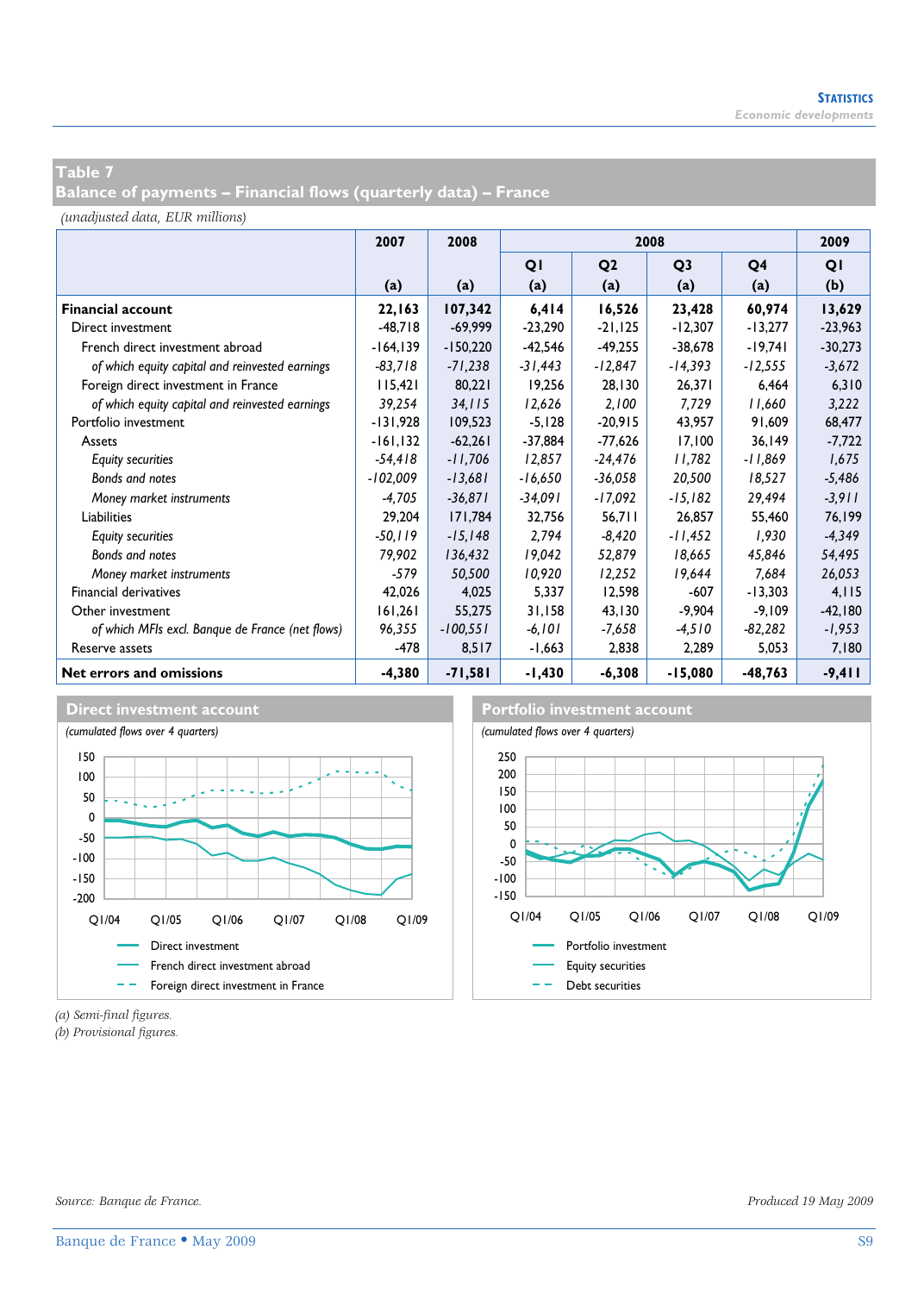*Economic developments* 

# **Table 8**

**Balance of payments – Geographical breakdown (quarterly data) – France** 

*(unadjusted data, EUR millions)*

|                                                      | 4th quarter 2008  |                                            |            |           |                    |          |  |  |  |  |
|------------------------------------------------------|-------------------|--------------------------------------------|------------|-----------|--------------------|----------|--|--|--|--|
|                                                      | <b>EMU</b><br>(a) | <b>EU-27</b><br>excl.<br><b>EMU</b><br>(b) | <b>USA</b> | Japan     | <b>Switzerland</b> | China    |  |  |  |  |
| <b>Current account</b>                               | na                | na                                         | na         | na        | na                 | na       |  |  |  |  |
| Receipts                                             | 76.606            | 26,637                                     | 14,479     | 3.063     | 6.612              | 3,340    |  |  |  |  |
| Expenditure                                          | na                | na                                         | na         | na        | na                 | na       |  |  |  |  |
| Goods                                                | $-19.654$         | 1.440                                      | 185        | 369       | 551                | $-3,063$ |  |  |  |  |
| Receipts                                             | 43,884            | 13,318                                     | 5,808      | 1,614     | 3,294              | 2,191    |  |  |  |  |
| Expenditure                                          | 63.538            | 11,877                                     | 5.624      | 1,244     | 2.743              | 5,254    |  |  |  |  |
| <b>Services</b>                                      | $-696$            | 329                                        | 894        | $\Omega$  | $-27$              | 333      |  |  |  |  |
| Receipts                                             | 7,135             | 3,355                                      | 3,675      | 370       | 980                | 1,009    |  |  |  |  |
| Expenditure                                          | 7.831             | 3,027                                      | 2,783      | 371       | 1,007              | 676      |  |  |  |  |
| Income                                               | na                | na                                         | na         | na        | na                 | na       |  |  |  |  |
| Receipts                                             | 24,780            | 8,512                                      | 4,815      | 1,069     | 1,933              | 127      |  |  |  |  |
| Expenditure                                          | na                | na                                         | na         | na        | na                 | na       |  |  |  |  |
| <b>Current Transfers</b>                             | $-1,349$          | $-4,639$                                   | $-36$      | $-7$      | $-351$             | $-22$    |  |  |  |  |
| <b>Financial account</b>                             | na                | na                                         | na         | na        | na                 | na       |  |  |  |  |
| Direct investment                                    | $-2,695$          | $-2,681$                                   | $-3, 141$  | $-140$    | 917                | $-127$   |  |  |  |  |
| French direct investment abroad                      | $-12,330$         | $-5,532$                                   | $-5,598$   | $-325$    | $-1,205$           | $-137$   |  |  |  |  |
| Foreign direct investment in France                  | 9,635             | 2,851                                      | 2,458      | 185       | 2,122              | 10       |  |  |  |  |
| Portfolio investment (c)                             | na                | na                                         | na         | na        | na                 | na       |  |  |  |  |
| Assets                                               | 15.710            | $-6,917$                                   | 119        | 8.007     | 2.622              | 1,919    |  |  |  |  |
| <b>Equity securities</b>                             | $-12,939$         | $-3,827$                                   | $-1,303$   | $-1,657$  | 2,220              | 1,753    |  |  |  |  |
| Bonds and notes                                      | 15,321            | $-14,004$                                  | 1,744      | 7,624     | $-293$             | 167      |  |  |  |  |
| Money market instruments                             | 13,327            | 10,915                                     | $-321$     | 2,039     | 695                | 0        |  |  |  |  |
| Other investment                                     | 45,403            | $-35,862$                                  | 9,740      | $-17,751$ | 7,229              | 681      |  |  |  |  |
| of which MFIs excluding Banque de France (net flows) | $-22,423$         | $-35,367$                                  | 7,004      | $-17,555$ | 8,758              | 674      |  |  |  |  |

*(a) 15 Member States (including Malta and Cyprus as of 1 January 2008).* 

*(b) Denmark, United Kingdom, Sweden, European Institutions and New Member States (Czech Republic, Estonia, Hungary, Latvia, Lithuania, Poland, Slovakia, Bulgaria, Romania).* 

*(c) The geographical breakdown is not available for liabilities.*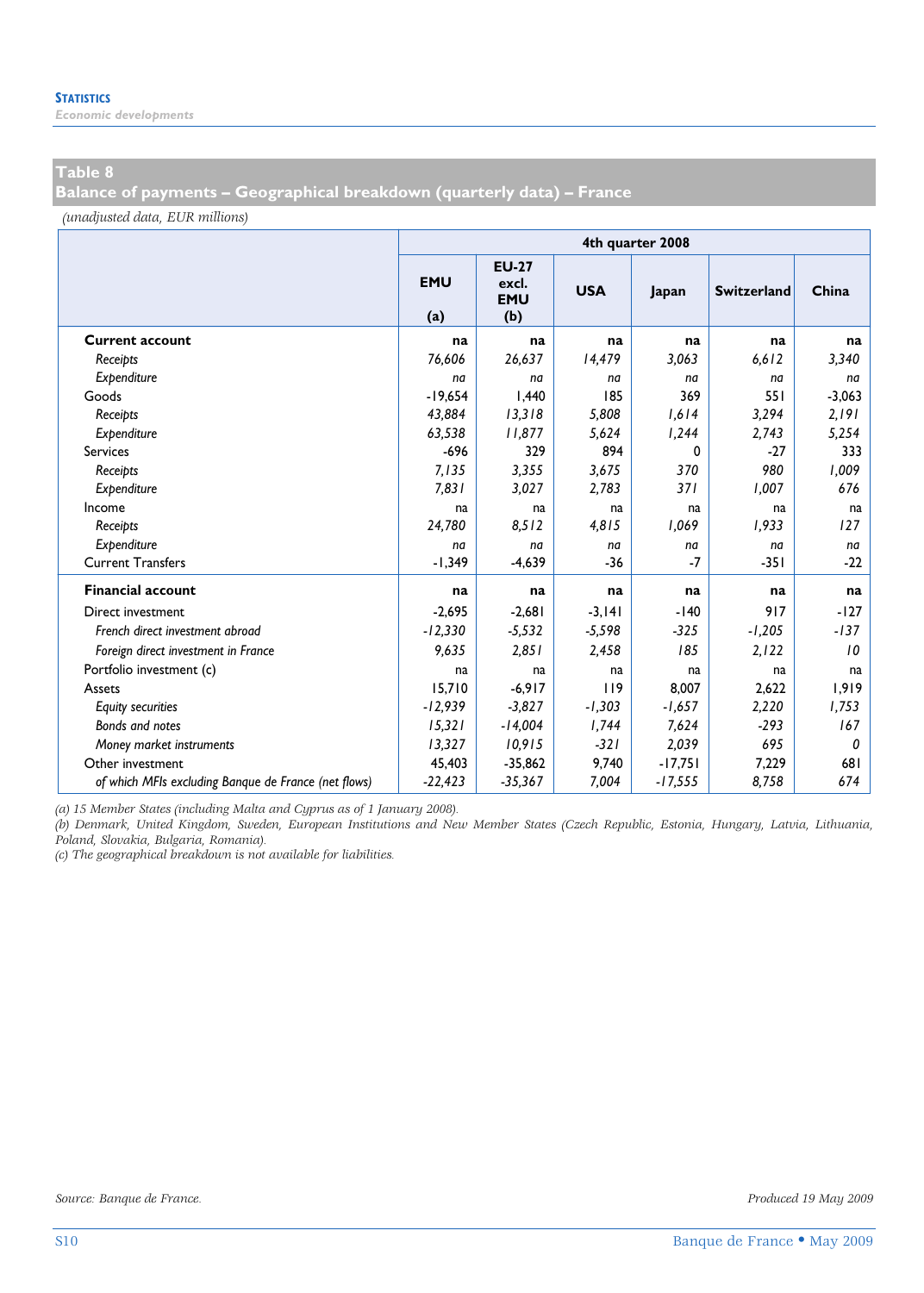**Balance of payments (monthly data) – France** 

*(unadjusted data, EUR millions)*

|                                                  |           |           |                |           | 12-month total |            |  |
|--------------------------------------------------|-----------|-----------|----------------|-----------|----------------|------------|--|
|                                                  | 2008      |           | 2009           |           | 2008           | 2009       |  |
|                                                  | March     | Jan.      | Feb.           | March     | March          | March      |  |
|                                                  | (a)       | (b)       | (b)            | (b)       | (a)            | (b)        |  |
| <b>Current account</b>                           | $-3.630$  | $-4,494$  | 2,157          | $-1,907$  | $-25,888$      | $-35,350$  |  |
| Goods                                            | $-4,228$  | $-5,272$  | $-4,497$       | $-4,759$  | $-45, 123$     | $-63,198$  |  |
| <b>Services</b>                                  | 733       | 589       | 789            | 520       | 14,596         | 13,746     |  |
| Income                                           | 2.691     | 2,739     | 3,035          | 5,833     | 28,403         | 38,563     |  |
| <b>Current transfers</b>                         | $-2.826$  | $-2,550$  | 2,830          | $-3,501$  | $-23,764$      | $-24,461$  |  |
| Capital account                                  | 61        | $-12$     | $\overline{7}$ | 31        | 1,892          | 355        |  |
| <b>Financial account</b>                         | 852       | $-4,791$  | $-21, 136$     | 39,556    | 17,786         | 114,557    |  |
| Direct investment                                | $-17.086$ | $-13.284$ | $-5,138$       | $-5,541$  | $-64.050$      | $-70,672$  |  |
| French direct investment abroad                  | $-23,513$ | $-14,762$ | $-5,419$       | $-10,092$ | $-177,770$     | $-137,947$ |  |
| Equity capital                                   | $-15,303$ | 401       | $-591$         | 934       | $-68,369$      | $-16,416$  |  |
| Reinvested earnings                              | $-2,515$  | $-2,516$  | $-950$         | $-950$    | $-27,912$      | $-27,051$  |  |
| Other capital                                    | $-5,695$  | $-12,647$ | $-3,878$       | $-10,076$ | $-81,489$      | $-94,480$  |  |
| Foreign direct investment in France              | 6,427     | 1,478     | 281            | 4,551     | 113,720        | 67,275     |  |
| Equity capital                                   | 3,274     | $-105$    | 316            | 457       | 27,281         | 6,965      |  |
| Reinvested earnings                              | 1,688     | 1,688     | 433            | 433       | 18,249         | 17,746     |  |
| Other capital                                    | 1,465     | $-105$    | $-468$         | 3,661     | 68,190         | 42,564     |  |
| Portfolio investment                             | $-10,565$ | $-5,776$  | 25,723         | 48,530    | $-119,639$     | 183,128    |  |
| Assets                                           | $-14,361$ | $-44,981$ | 1,584          | 35,675    | $-147,791$     | $-32,099$  |  |
| <b>Equity securities</b>                         | 6,281     | $-1,038$  | 3,094          | $-381$    | $-34,243$      | $-22,888$  |  |
| Bonds and notes                                  | $-16,018$ | $-18,252$ | $-4,593$       | 17,359    | $-92,288$      | $-2,517$   |  |
| Money market instruments                         | $-4,624$  | $-25,691$ | 3,083          | 18,697    | $-21,260$      | $-6,691$   |  |
| <b>Liabilities</b>                               | 3,796     | 39,205    | 24,139         | 12,855    | 28,152         | 215,227    |  |
| <b>Equity securities</b>                         | $-385$    | $-952$    | $-1,652$       | $-1,745$  | $-37,860$      | $-22,291$  |  |
| Bonds and notes                                  | 5,905     | 18.361    | 18,400         | 17,734    | 59,779         | 171,885    |  |
| Money market instruments                         | $-1,724$  | 21,796    | 7.391          | $-3,134$  | 6.233          | 65,633     |  |
| <b>Financial derivatives</b>                     | 7,150     | 5,412     | $-744$         | $-553$    | 46, 111        | 2,803      |  |
| Other investment                                 | 24,304    | 4,496     | $-43,800$      | $-2,876$  | 157,103        | $-18,063$  |  |
| of which MFIs excl. Banque de France (net flows) | 32,679    | 8,249     | $-20,503$      | 10,301    | 56,628         | $-96,403$  |  |
| Reserve assets                                   | $-2,951$  | 4,361     | 2,823          | $-4$      | $-1,739$       | 17,360     |  |
| Net errors and omissions                         | 2,717     | 9,297     | 18,972         | $-37,680$ | 6,210          | $-79,562$  |  |

*(a) Semi-final figures.*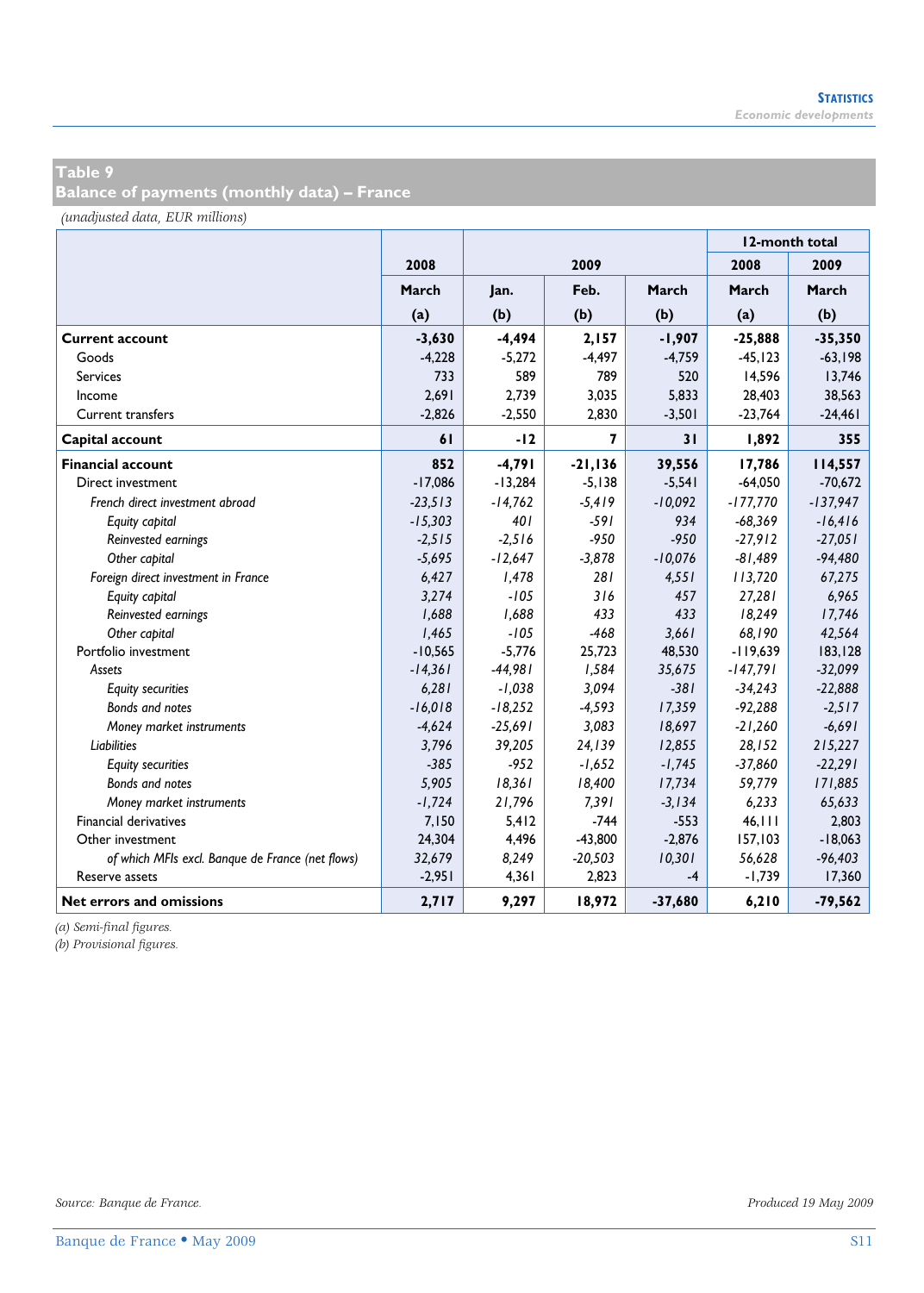*Economic developments* 

# **p Table 10**

**France's international investment position (direct investment measured at book value)** 

*(EUR billions)*

|                                             | 2003       | 2004        | 2005       | 2006       | 2007       | 2008       |
|---------------------------------------------|------------|-------------|------------|------------|------------|------------|
|                                             | Dec.       | Dec.        | Dec.       | Dec.       | Dec.       | Q4         |
| <b>Assets</b>                               | 2.528.5    | 2,883.5     | 3,573.5    | 4,061.9    | 4.556.6    | 4,549.I    |
| French direct investment abroad             | 573.6      | 620.7       | 736.2      | 800.9      | 950.4      | 1,098.8    |
| Equity capital and reinvested earnings      | 380.1      | 418.1       | 491.4      | 547.4      | 622.6      | 688.2      |
| Other capital                               | 193.5      | 202.6       | 244.8      | 253.5      | 327.7      | 410.6      |
| Portfolio investment                        | 1,084.4    | 1,285.3     | 1,587.9    | 1,863.2    | 2,046.9    | 1,817.5    |
| (foreign securities held by residents)      |            |             |            |            |            |            |
| MFIs (resident security-holding sector)     | 480.3      | 562.3       | 665.9      | 754.6      | 769.2      | 718.4      |
| Non-MFIs (resident security-holding sector) | 604.1      | 722.8       | 922.0      | 1,108.6    | 1,277.8    | 1,099.1    |
| <b>Financial derivatives</b>                | 93.1       | 116.9       | 124.5      | 159.2      | 158.5      | 281.0      |
| Other investment                            | 721.5      | 803.9       | 1.061.8    | 1.163.9    | 1.322.2    | 1.277.8    |
| <b>MFIs</b>                                 | 492.0      | 578.9       | 840.7      | 945.6      | 1,094.7    | 1,058.6    |
| Non-MFIs                                    | 229.4      | 225.0       | 221.1      | 218.3      | 227.5      | 219.2      |
| Reserve assets                              | 56.0       | 56.8        | 63.0       | 74.6       | 78.6       | 74.0       |
| <b>Liabilities</b>                          | $-2,594.8$ | $-2,961.3$  | $-3,641.3$ | $-4,252.2$ | $-4,614.4$ | $-4,714.0$ |
| Foreign direct investment in France         | $-417.8$   | $-471.2$    | $-532.4$   | $-585.8$   | $-697.0$   | $-779.9$   |
| Equity capital and reinvested earnings      | $-267.4$   | $-295.2$    | $-325.1$   | $-349.3$   | $-388.9$   | $-423.8$   |
| Other capital                               | $-150.4$   | $-176.0$    | $-207.3$   | $-236.5$   | $-308.1$   | $-356.1$   |
| Portfolio investment                        | $-1,287.8$ | $-1,459.8$  | $-1,764.8$ | $-2,017.7$ | $-1,934.3$ | $-1,873.5$ |
| (French securities held by non-residents)   |            |             |            |            |            |            |
| MFIs (resident security-issuing sector)     | $-287.6$   | $-325.5$    | $-414.5$   | $-512.4$   | $-520.1$   | $-500.4$   |
| Non-MFIs (resident security-issuing sector) | $-1.000.2$ | $-1, 134.3$ | $-1,350.3$ | $-1,505.3$ | $-1,414.2$ | $-1,373.0$ |
| <b>Financial derivatives</b>                | $-117.0$   | $-136.6$    | $-147.4$   | $-188.9$   | $-230.2$   | $-285.5$   |
| Other investment                            | $-772.2$   | $-893.7$    | $-1,196.8$ | $-1,459.8$ | $-1,752.9$ | $-1,775.1$ |
| <b>MFIs</b>                                 | $-624.2$   | $-740.4$    | $-1,016.1$ | $-1,245.0$ | $-1,465.6$ | $-1,345.2$ |
| Non-MFIs                                    | $-148.1$   | $-153.3$    | $-180.6$   | $-214.8$   | $-287.3$   | $-429.9$   |
| <b>Net position</b>                         | $-66.3$    | $-77.7$     | $-67.9$    | $-190.4$   | $-57.9$    | $-165.0$   |





*Source: Banque de France. Produced 19 May 2009*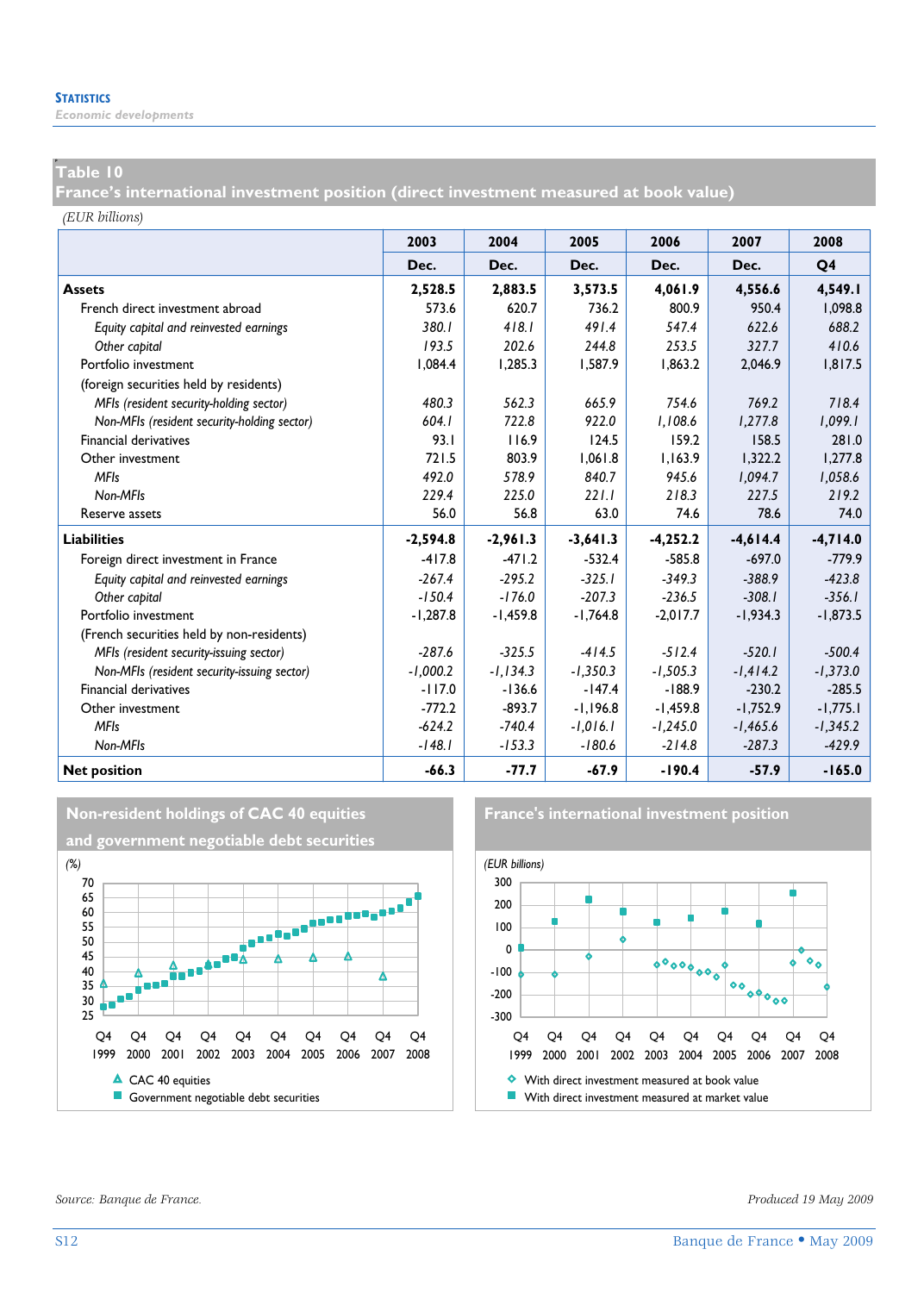**Main monetary and financial aggregates – France and the euro area** 

#### *(annual percentage growth rate)*

|                             | 2006 | 2007 | 2008 | 2008  |        | 2008         |      |      |        | 2009 |        |
|-----------------------------|------|------|------|-------|--------|--------------|------|------|--------|------|--------|
|                             | Dec. | Dec. | Dec. | March | Sept.  | Oct.         | Nov. | Dec. | Jan.   | Feb. | March  |
| M <sub>1</sub>              |      |      |      |       |        |              |      |      |        |      |        |
| Euro area (a)               | 7.6  | 4.0  | 3.3  | 2.8   | 1.2    | 3.7          | 2.1  | 3.3  | 5.1    | 6.3  | 5.9    |
| France (contribution)       | 7.4  | 6.0  | 0.1  | 3.0   | $-0.3$ | $\mathsf{L}$ | 0.7  | 0.1  | $-0.5$ | 0.5  | $-0.5$ |
| M <sub>2</sub>              |      |      |      |       |        |              |      |      |        |      |        |
| Euro area (a)               | 9.4  | 10.2 | 8.3  | 9.9   | 9.0    | 9.3          | 8.7  | 8.3  | 7.5    | 7.0  | 6.2    |
| France (contribution)       | 8.4  | 13.9 | 8.1  | 12.5  | 9.9    | 10.4         | 9.4  | 8.1  | 4.6    | 3.8  | 2.5    |
| M <sub>3</sub>              |      |      |      |       |        |              |      |      |        |      |        |
| Euro area (a)               | 9.9  | 11.6 | 7.5  | 10.1  | 8.7    | 8.7          | 7.7  | 7.5  | 6.0    | 5.8  | 5.1    |
| France (contribution)       | 10.7 | 15.7 | 5.3  | 11.8  | 7.6    | 7.9          | 5.5  | 5.3  | 2.4    | 3.2  | 2.9    |
| Loans to the private sector |      |      |      |       |        |              |      |      |        |      |        |
| Euro area (a)               | 10.8 | 11.2 | 5.8  | 10.9  | 8.5    | 7.8          | 7.1  | 5.8  | 5.1    | 4.3  | 3.2    |
| France (b)                  | 12.7 | 14.9 | 7.0  | 15.1  | 8.9    | 9.4          | 8.8  | 7.0  | 5.8    | 4.9  | 3.2    |











*(a) Seasonal and calendar effect adjusted data.* 

*(b) Loans extended by MFIs resident in France to euro area residents excluding MFIs and central government. Sources: Banque de France, European Central Bank. Produced 19 May 2009*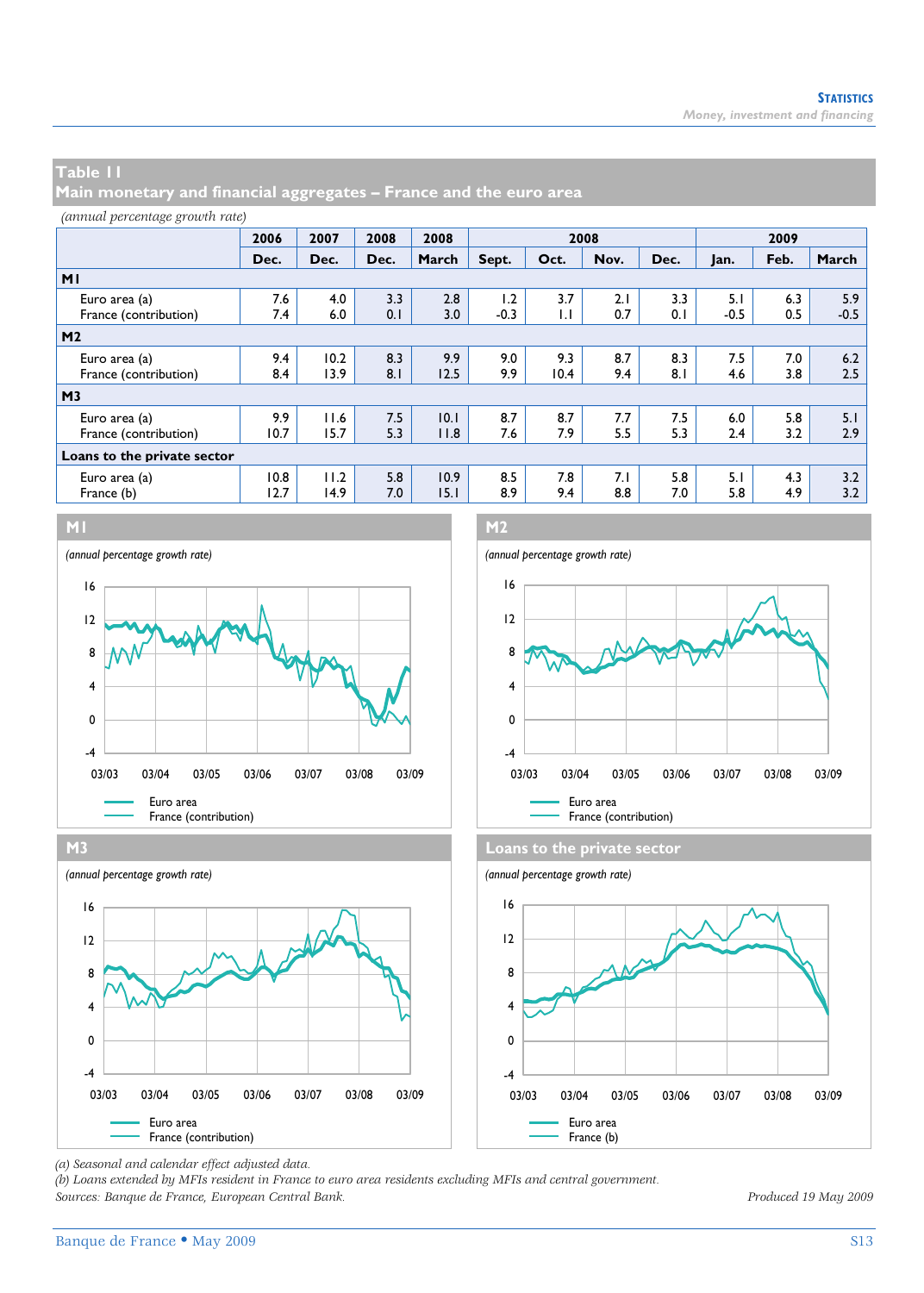*Money, investment and financing* 

## **Table 12**

**Balance sheet of the Banque de France** 

*(outstanding amounts at the end of the period, EUR billions)*

|                                          | 2006  | 2007  | 2008  | 2008  | 2008  |       | 2009  |       |
|------------------------------------------|-------|-------|-------|-------|-------|-------|-------|-------|
|                                          | Dec.  | Dec.  | Dec.  | March | Dec.  | Jan.  | Feb.  | March |
| <b>Assets</b>                            |       |       |       |       |       |       |       |       |
| National territory                       | 31.7  | 101.6 | 266.5 | 103.6 | 266.5 | 227.4 | 183.4 | 174.8 |
| Loans                                    | 23.6  | 87.3  | 199.0 | 88.0  | 199.0 | 157.3 | 113.8 | 105.0 |
| <b>MFIs</b>                              | 23.3  | 87.1  | 198.8 | 87.8  | 198.8 | 157.2 | 113.6 | 104.8 |
| Central government                       | 0.1   | 0.0   | 0.0   | 0.0   | 0.0   | 0.0   | 0.0   | 0.0   |
| Private sector                           | 0.2   | 0.2   | 0.2   | 0.2   | 0.2   | 0.2   | 0.2   | 0.2   |
| Securities other than shares             | 8.1   | 14.3  | 67.5  | 15.6  | 67.5  | 70.1  | 69.6  | 69.8  |
| <b>MFIs</b>                              | 0.0   | 0.0   | 0.0   | 0.0   | 0.0   | 0.0   | 0.0   | 0.0   |
| Central government                       | 8.1   | 14.3  | 67.5  | 15.6  | 67.5  | 70.1  | 69.6  | 69.8  |
| Private sector                           | 0.0   | 0.0   | 0.0   | 0.0   | 0.0   | 0.0   | 0.0   | 0.0   |
| Money market instruments                 | 0.0   | 0.0   | 0.0   | 0.0   | 0.0   | 0.0   | 0.0   | 0.0   |
| Shares and other equity                  | 0.0   | 0.0   | 0.0   | 0.0   | 0.0   | 0.0   | 0.0   | 0.0   |
| Other euro area countries                | 9.1   | 9.1   | 9.1   | 9.1   | 9.1   | 9.0   | 9.0   | 10.0  |
| Rest of the world                        | 37.7  | 35.5  | 105.7 | 34.7  | 105.7 | 107.0 | 105.1 | 92.4  |
| Gold                                     | 42.2  | 47.6  | 49.8  | 48.9  | 49.8  | 57.4  | 59.5  | 54.4  |
| Not broken down by geographical area (a) | 114.2 | 170.1 | 126.0 | 190.2 | 126.0 | 118.9 | 116.7 | 124.0 |
| <b>Total</b>                             | 234.9 | 363.8 | 557.I | 386.6 | 557.I | 519.7 | 473.7 | 455.6 |
| <b>Liabilities</b>                       |       |       |       |       |       |       |       |       |
| National territory - Deposits            | 30.5  | 53.4  | 82.0  | 47.0  | 82.0  | 43.3  | 37.8  | 43.1  |
| <b>MFIs</b>                              | 29.8  | 52.4  | 71.2  | 46.4  | 71.2  | 42.7  | 36.6  | 41.8  |
| Central government                       | 0.0   | 0.3   | 10.3  | 0.3   | 10.3  | 0.3   | 0.3   | 0.3   |
| Other sectors (overnight deposits)       | 0.8   | 0.7   | 0.5   | 0.4   | 0.5   | 0.4   | 0.9   | 0.9   |
| Other euro area countries - Deposits     | 0.0   | 11.9  | 117.7 | 58.6  | 117.7 | 107.2 | 90.5  | 81.3  |
| <b>MFIs</b>                              | 0.0   | 11.9  | 117.7 | 58.6  | 117.7 | 107.2 | 90.5  | 81.3  |
| Other sectors                            | 0.0   | 0.0   | 0.0   | 0.0   | 0.0   | 0.0   | 0.0   | 0.0   |
| Rest of the world - Deposits             | 16.1  | 20.3  | 99.0  | 17.7  | 99.0  | 109.8 | 112.4 | 103.8 |
| Not broken down by geographical area     | 188.2 | 278.2 | 258.5 | 263.2 | 258.5 | 259.4 | 233.0 | 227.3 |
| Currency in circulation (b)              | 122.3 | 131.1 | 147.3 | 127.7 | 147.3 | 141.1 | 141.5 | 142.5 |
| Debt securities issued                   | 0.0   | 0.0   | 0.0   | 0.0   | 0.0   | 0.0   | 0.0   | 0.0   |
| Money market instruments                 | 0.0   | 0.0   | 0.0   | 0.0   | 0.0   | 0.0   | 0.0   | 0.0   |
| Capital and reserves                     | 48.0  | 55.2  | 58.6  | 55.4  | 58.6  | 57.7  | 58.9  | 65.2  |
| Other                                    | 17.9  | 91.9  | 52.6  | 80.1  | 52.6  | 60.6  | 32.6  | 19.7  |
| Total                                    | 234.9 | 363.8 | 557.1 | 386.6 | 557.I | 519.7 | 473.7 | 455.6 |

*(a) Including adjustments for the new accounting method for banknotes on the liability side of the Banque de France balance sheet since January 2002.* 

*(b) Since January 2002, banknotes in circulation have been treated according to specific euro area accounting conventions. 8% of the total value of euro banknotes in circulation is allocated to the European Central Bank. The remaining 92% is broken down between the NCBs in proportion to their share in the paid-up capital of the ECB.*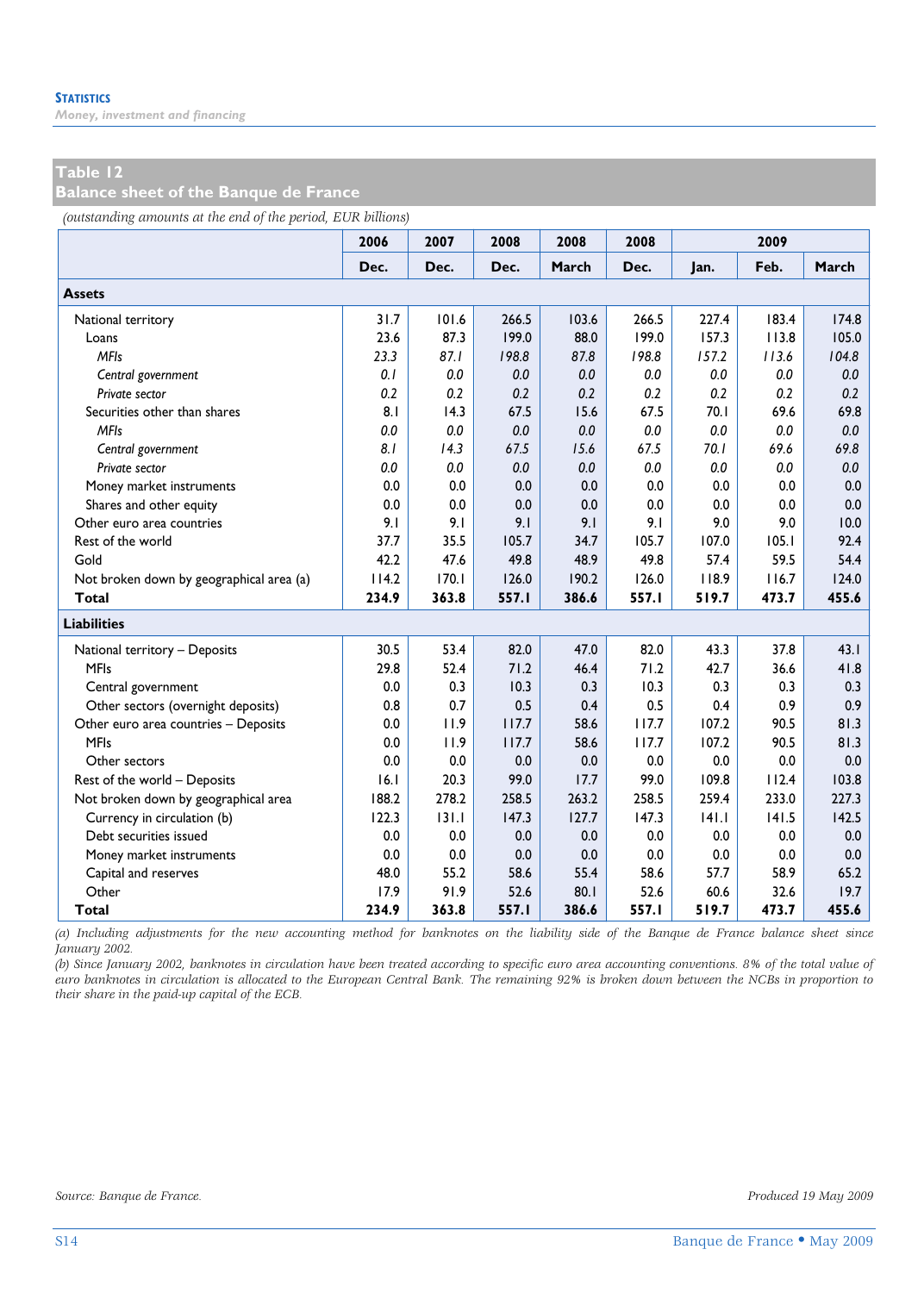**Balance sheet of monetary financial institutions (MFIs) excluding the Banque de France** 

*(outstanding amounts at the end of the period in EUR billions)*

| ื่                                            | 2006    | 2007    | 2008    | 2008    | 2008    |         | 2009    |         |
|-----------------------------------------------|---------|---------|---------|---------|---------|---------|---------|---------|
|                                               | Dec.    | Dec.    | Dec.    | March   | Dec.    | Jan.    | Feb.    | March   |
| <b>Assets</b>                                 |         |         |         |         |         |         |         |         |
| National territory                            | 3,593.1 | 4,128.8 | 4,517.7 | 4.269.7 | 4,517.7 | 4,565.8 | 4,544.0 | 4,511.3 |
| Loans                                         | 2.745.1 | 3,211.3 | 3,493.6 | 3,303.9 | 3,493.6 | 3,514.3 | 3,478.3 | 3,458.3 |
| <b>MFIs</b>                                   | 1,062.0 | 1,310.6 | 1,480.2 | 1,331.7 | 1,480.2 | 1,487.5 | 1,471.3 | 1,446.4 |
| General government                            | 155.7   | 168.5   | 173.8   | 175.7   | 173.8   | 180.5   | 167.1   | 168.5   |
| Private sector                                | 1,527.4 | 1,732.2 | 1,839.6 | 1,796.4 | 1,839.6 | 1,846.2 | 1,840.0 | 1,843.5 |
| Securities other than shares                  | 481.2   | 535.2   | 636.2   | 573.0   | 636.2   | 660.3   | 671.8   | 662.7   |
| MFIs $\leq$ 2 years                           | 172.4   | 207.3   | 242.6   | 229.3   | 242.6   | 271.7   | 277.9   | 264.6   |
| $MFIs > 2$ years                              | 65.7    | 75.8    | 121.8   | 75.3    | 121.8   | 116.4   | 114.6   | 113.6   |
| General government                            | 152.7   | 150.0   | 149.7   | 153.4   | 149.7   | 153.1   | 159.0   | 165.8   |
| Private sector                                | 90.3    | 102.2   | 122.1   | 115.1   | 122.1   | 119.1   | 120.3   | 118.7   |
| Money market fund shares/units                | 77.3    | 81.4    | 90.3    | 88.7    | 90.3    | 92.2    | 94.8    | 96.9    |
| Shares and other equity                       | 289.5   | 300.8   | 297.7   | 304.1   | 297.7   | 299.0   | 299.0   | 293.3   |
| Other euro area countries                     | 848.9   | 1,011.5 | 1,006.4 | 1,001.4 | 1,006.4 | 1,042.0 | 1,052.4 | 1,022.1 |
| Rest of the world                             | 963.4   | 1,004.3 | 926.0   | 1,025.3 | 926.0   | 1,005.1 | 961.7   | 856.5   |
| Not broken down by geographical area          | 766.8   | 975.8   | 1,260.2 | 1,058.4 | 1,260.2 | 1,345.5 | 1,304.1 | 1,221.1 |
| Total                                         | 6,172.3 | 7,120.4 | 7,710.3 | 7,354.7 | 7,710.3 | 7,958.4 | 7,862.1 | 7,610.9 |
| <b>Liabilities</b>                            |         |         |         |         |         |         |         |         |
| National territory - Deposits                 | 2,302.6 | 2,649.7 | 3,043.5 | 2,747.7 | 3,043.5 | 3,039.4 | 3,007.5 | 2,977.3 |
| <b>MFIs</b>                                   | 1,055.4 | 1,303.2 | 1,605.1 | 1,385.4 | 1,605.1 | 1,589.1 | 1,556.3 | 1,516.9 |
| Central government                            | 16.0    | 16.3    | 23.4    | 26.8    | 23.4    | 39.3    | 38.7    | 42.8    |
| Other sectors                                 | 1,231.2 | 1,330.2 | 1,415.0 | 1,335.5 | 1,415.0 | 1,411.0 | 1,412.5 | 1,417.5 |
| Overnight deposits                            | 419.1   | 445.8   | 434.4   | 420.7   | 434.4   | 417.8   | 406.6   | 408.8   |
| Deposits with agreed maturity $\leq 2$ years  | 64.2    | 127.8   | 185.3   | 149.5   | 185.3   | 145.1   | 143.9   | 138.2   |
| Deposits with agreed maturity > 2 years       | 297.3   | 277.2   | 260.9   | 271.7   | 260.9   | 291.6   | 296.5   | 306.0   |
| Deposits redeemable at notice $\leq$ 3 months | 416.7   | 437.6   | 486.0   | 449.8   | 486.0   | 504.3   | 507.1   | 508.6   |
| Repos                                         | 33.9    | 41.7    | 48.5    | 43.8    | 48.5    | 52.2    | 58.4    | 55.9    |
| Other euro area countries - Deposits          | 327.5   | 396.I   | 377.6   | 404.4   | 377.6   | 384.4   | 376.4   | 368.4   |
| <b>MFIs</b>                                   | 265.8   | 296.9   | 277.6   | 293.8   | 277.6   | 288.0   | 277.8   | 271.7   |
| Other sectors                                 | 61.7    | 99.2    | 100.1   | 110.6   | 100.1   | 96.4    | 98.6    | 96.7    |
| Rest of the world - Deposits                  | 933.3   | 1,088.4 | 985.3   | 1,084.8 | 985.3   | 1,074.6 | 1,038.2 | 961.2   |
| Not broken down by geographical area          | 2,608.9 | 2,986.2 | 3,303.8 | 3,117.9 | 3.303.8 | 3,460.0 | 3,439.9 | 3,304.1 |
| Debt securities issued $\leq$ 2 years         | 335.6   | 447.5   | 458.6   | 451.0   | 458.6   | 489.9   | 495.9   | 479.7   |
| Debt securities issued > 2 years              | 531.2   | 604.1   | 689.3   | 618.3   | 689.3   | 695.1   | 695.2   | 679.2   |
| Money market fund shares/units                | 429.6   | 428.5   | 483.3   | 471.2   | 483.3   | 513.6   | 528.8   | 529.6   |
| Capital and reserves                          | 367.9   | 392.5   | 416.1   | 400.8   | 416.1   | 422.6   | 428.1   | 431.0   |
| Other                                         | 944.6   | 1,113.5 | 1,256.5 | 1,176.5 | 1,256.5 | 1,338.8 | 1,291.9 | 1,184.6 |
| <b>Total</b>                                  | 6,172.3 | 7,120.4 | 7,710.3 | 7,354.7 | 7,710.3 | 7,958.4 | 7,862.1 | 7,610.9 |

*NB: Since July 2003, financial transactions carried out by La Poste have been accounted for in the balance sheet of monetary financial institutions. This has resulted in an increase in the item "Shares and other equity" in Assets, and in "Overnight deposits" and "Capital and reserves" in Liabilities.*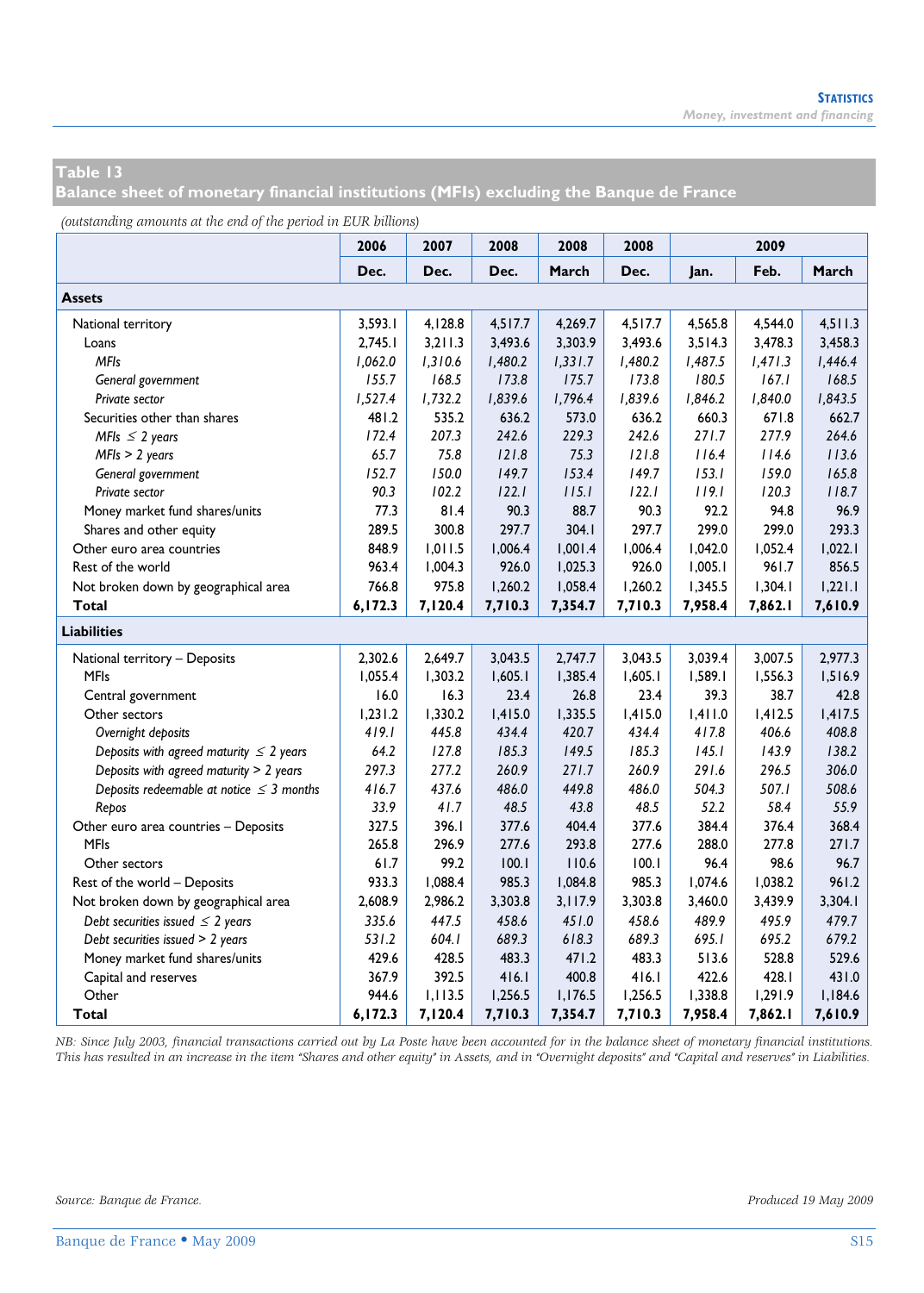*Money, investment and financing* 

#### **Table 14**

**Deposits – France** 

*(outstanding amounts at the end of the period in EUR billions – % growth)*

|                                               | 2006  | 2007  | 2008   | 2008  | 2008   |        | 2009   |        |
|-----------------------------------------------|-------|-------|--------|-------|--------|--------|--------|--------|
|                                               | Dec.  | Dec.  | Dec.   | March | Dec.   | lan.   | Feb.   | March  |
| <b>Overnight deposits</b>                     |       |       |        |       |        |        |        |        |
| Total non-financial sectors                   | 448.0 | 463.3 | 447.8  | 427.8 | 447.8  | 421.2  | 413.1  | 413.8  |
| (excluding central government)                |       |       |        |       |        |        |        |        |
| Households and similar                        | 240.0 | 246.8 | 243.7  | 237.9 | 243.7  | 241.0  | 237.5  | 236.8  |
| Non-financial corporations                    | 151.9 | 159.7 | 154.5  | 145.1 | 154.5  | 138.9  | 132.1  | 135.6  |
| General government (excl. central government) | 56. I | 56.8  | 49.6   | 44.8  | 49.6   | 41.2   | 43.5   | 41.4   |
| Other sectors                                 | 25.4  | 37.2  | 33.6   | 35.1  | 33.6   | 34.4   | 33.9   | 33.4   |
| Total - Outstanding amounts                   | 473.4 | 500.4 | 481.4  | 463.0 | 481.4  | 455.6  | 446.9  | 447.I  |
| Total - Growth rate                           | 5.7   | 6.0   | $-3.8$ | 2.4   | $-3.8$ | $-3.7$ | $-3.3$ | $-3.6$ |
| Passbook savings accounts                     |       |       |        |       |        |        |        |        |
| "A" passbooks                                 | 115.4 | 120.4 | 139.2  | 124.7 | 139.2  | 156.6  | 159.8  | 162.3  |
| "Blue" passbooks                              | 18.3  | 20.3  | 25.1   | 21.7  | 25.1   | 25.1   | 24.6   | 24.5   |
| Housing savings accounts                      | 38.4  | 38.1  | 36.7   | 38.2  | 36.7   | 37.0   | 36.6   | 36.6   |
| Sustainable development passbook accounts     | 51.1  | 63.1  | 70.2   | 66.1  | 70.2   | 72.3   | 71.8   | 71.7   |
| People's savings passbooks                    | 58.2  | 60.6  | 62.0   | 61.1  | 62.0   | 61.7   | 61.6   | 59.7   |
| Youth passbooks                               | 6.7   | 7.1   | 7.4    | 7.1   | 7.4    | 7.6    | 7.3    | 7.3    |
| Taxable passbooks                             | 128.6 | 128.0 | 145.4  | 131.0 | 145.4  | 144.2  | 145.2  | 146.6  |
| <b>Total - Outstanding amounts</b>            | 416.7 | 437.6 | 486.0  | 449.8 | 486.0  | 504.3  | 507.I  | 508.6  |
| Total - Growth rate                           | 6.2   | 5.0   | 11.1   | 5.9   | 11.1   | 13.4   | 13.6   | 13.1   |





*Source: Banque de France. Produced 19 May 2009*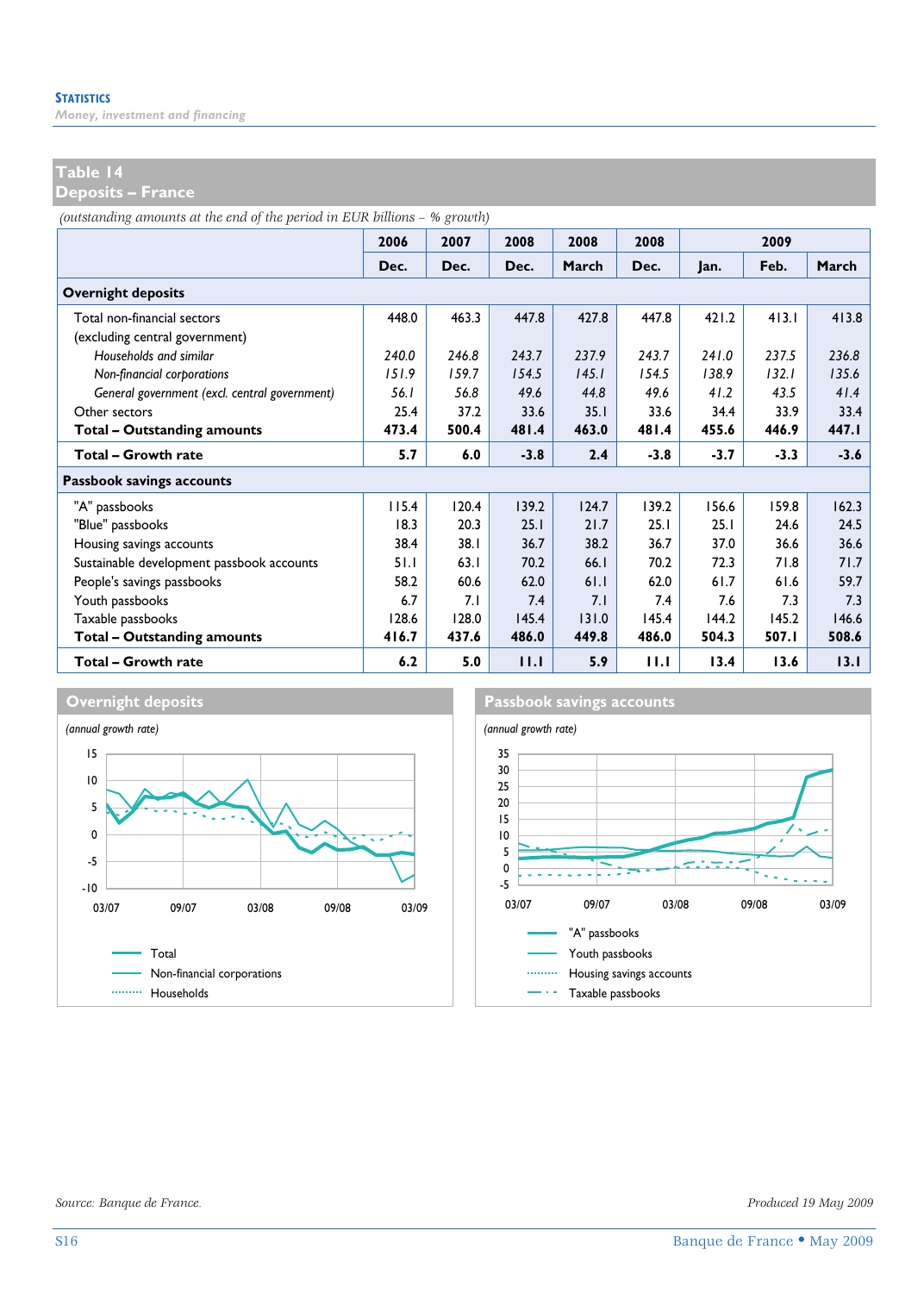**Time deposits – France** 

*(outstanding amounts at the end of the period in EUR billions – % growth)*

|                                                        | 2006   | 2007   | 2008   | 2008   | 2008  |       | 2009   |        |
|--------------------------------------------------------|--------|--------|--------|--------|-------|-------|--------|--------|
|                                                        | Dec.   | Dec.   | Dec.   | March  | Dec.  | Jan.  | Feb.   | March  |
| Deposits with agreed maturity up to two years          |        |        |        |        |       |       |        |        |
| Total non-financial sectors (excl. central government) | 58.0   | 94.0   | 121.9  | 102.8  | 121.9 | 113.0 | 104.9  | 100.3  |
| Households and similar                                 | 27.2   | 48.2   | 62.4   | 54.6   | 62.4  | 53.6  | 48.5   | 44.6   |
| Non-financial corporations                             | 30.4   | 45.1   | 58.8   | 47.3   | 58.8  | 58.3  | 55.4   | 54.7   |
| General government (excl. central government)          | 0.5    | 0.6    | 0.8    | 0.9    | 0.8   | 1.1   | 1.0    | 1.0    |
| Other sectors                                          | 6.3    | 33.8   | 63.4   | 46.7   | 63.4  | 32.1  | 39.0   | 37.9   |
| Total - Outstanding amounts                            | 64.2   | 127.8  | 185.3  | 149.5  | 185.3 | 145.I | 143.9  | 138.2  |
| Total - Growth rate                                    | 21.3   | 100.4  | 45.1   | 90.0   | 45.1  | 9.6   | $-3.1$ | $-8.0$ |
| Deposits with agreed maturity of over two years        |        |        |        |        |       |       |        |        |
| Total non-financial sectors (excl. central government) | 273.6  | 255.0  | 236.5  | 249.3  | 236.5 | 242.4 | 243.4  | 245.0  |
| Households and similar                                 | 260.1  | 245.2  | 223.2  | 238.9  | 223.2 | 227.4 | 227.6  | 228.2  |
| PEL                                                    | 206.1  | 190.4  | 168.7  | 183.8  | 168.7 | 169.1 | 168.1  | 167.5  |
| PEP                                                    | 35.0   | 32.4   | 29.3   | 31.6   | 29.3  | 29.9  | 29.7   | 29.5   |
| Other                                                  | 19.1   | 22.4   | 25.1   | 23.6   | 25.1  | 28.4  | 29.9   | 31.2   |
| Non-financial corporations                             | 13.4   | 9.8    | 13.3   | 10.3   | 13.3  | 14.9  | 15.6   | 16.7   |
| General government (excl. central government)          | 0.0    | 0.0    | 0.1    | 0.1    | 0.1   | 0.1   | 0.1    | 0.1    |
| Other sectors                                          | 23.7   | 22.2   | 24.4   | 22.4   | 24.4  | 49.2  | 53.2   | 61.1   |
| Total - Outstanding amounts                            | 297.3  | 277.2  | 260.9  | 271.7  | 260.9 | 291.6 | 296.5  | 306.0  |
| Total - Growth rate                                    | $-4.7$ | $-6.7$ | $-5.9$ | $-5.5$ | -5.9  | 5.7   | 8.5    | 12.6   |





*Sources: Banque de France, European Central Bank. Produced 19 May 2009*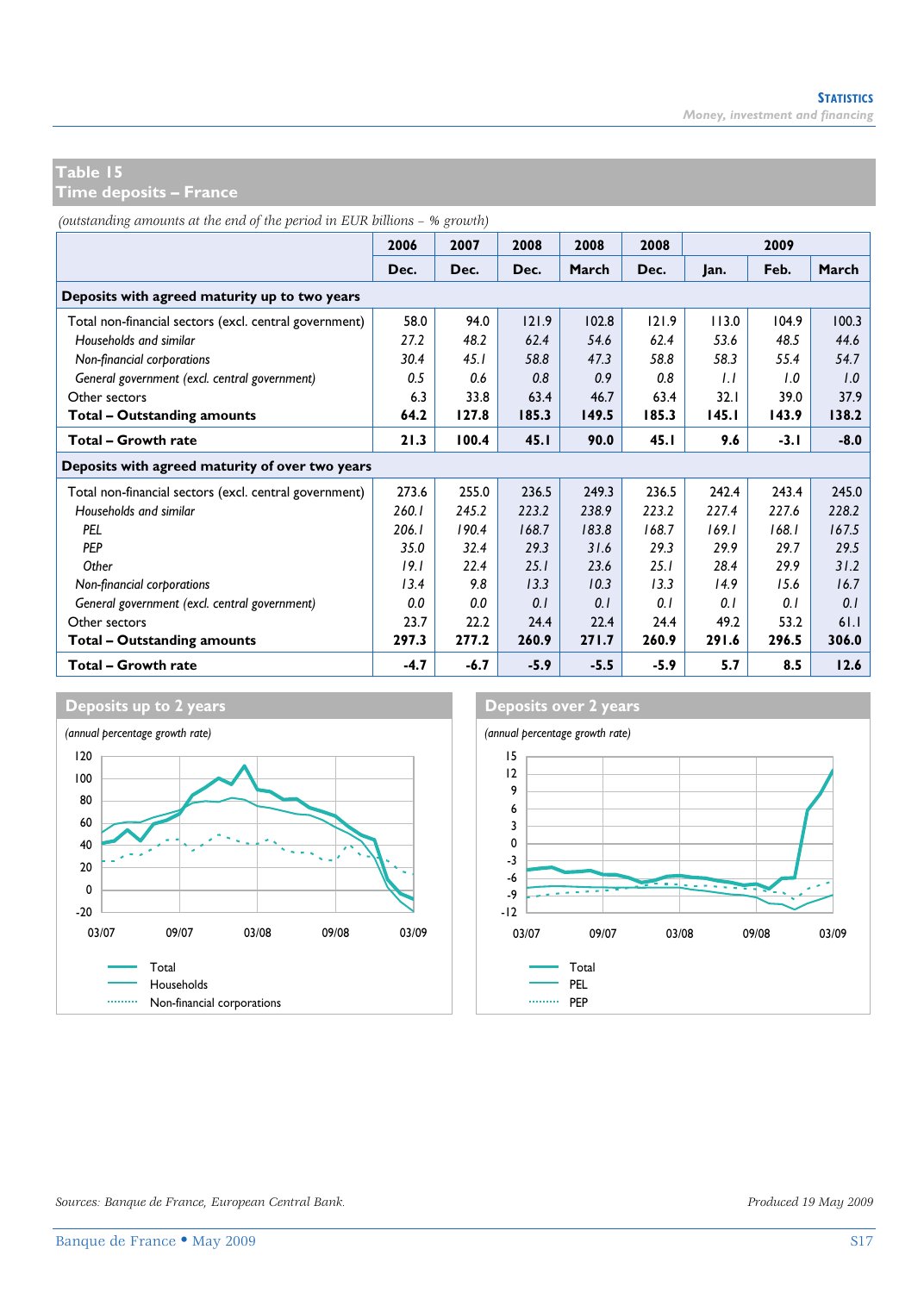*Money, investment and financing* 

### **Table 16**

**Loans extended by credit institutions established in France to French residents – France** 

|  | (outstanding amounts at the end of the period in EUR billions - % growth) |  |
|--|---------------------------------------------------------------------------|--|
|--|---------------------------------------------------------------------------|--|

|                                                              | 2006    | 2007    | 2008    | 2008    |         | 2008    |         | 2009    |         |
|--------------------------------------------------------------|---------|---------|---------|---------|---------|---------|---------|---------|---------|
|                                                              | Dec.    | Dec.    | Dec.    | March   | Nov.    | Dec.    | Jan.    | Feb.    | March   |
| Loans from monetary financial institutions                   |         |         |         |         |         |         |         |         |         |
| Private sector                                               | 1.527.6 | 1.732.4 | 1.839.8 | 1.796.6 | 1.865.4 | 1.839.8 | 1.846.4 | 1.840.1 | 1.843.6 |
| General government                                           | 155.8   | 168.5   | 173.8   | 175.7   | 189.0   | 173.8   | 180.5   | 167.1   | 168.5   |
| <b>Total - Outstanding amounts</b>                           | 1.683.4 | 1,900.9 | 2,013.5 | 1,972.3 | 2,054.4 | 2,013.5 | 2,026.9 | 2,007.2 | 2,012.1 |
| Private sector                                               | 11.7    | 14.0    | 6.2     | 14.4    | 8.2     | 6.2     | 5.1     | 4.1     | 2.5     |
| General government                                           | 3.3     | 8.2     | 3.1     | 11.3    | 4.1     | 3.1     | 3.8     | $-2.2$  | $-4.2$  |
| Total - Growth rate                                          | 10.9    | 13.5    | 5.9     | 14.1    | 8.7     | 5.9     | 5.0     | 3.6     | 1.9     |
| Loans from credit institutions to non-financial corporations |         |         |         |         |         |         |         |         |         |
| <b>Fixed investment</b>                                      | 250.7   | 279.5   | 312.6   | 287.3   | 311.7   | 312.6   | 316.8   | 318.5   | 318.5   |
| Inventories and working capital                              | 171.4   | 199.1   | 216.2   | 210.6   | 225.9   | 216.2   | 217.7   | 210.5   | 208.2   |
| Other lending                                                | 208.4   | 234.7   | 252.9   | 238.0   | 249.7   | 252.9   | 255.9   | 256.1   | 258.1   |
| <b>Total - Outstanding amounts</b>                           | 630.5   | 713.3   | 781.6   | 736.0   | 787.3   | 781.6   | 790.4   | 785.2   | 784.8   |
| Total - Growth rate                                          | 10.0    | 13.7    | 9.5     | 15.1    | 11.7    | 9.5     | 9.1     | 8.1     | 6.4     |
| Loans from credit institutions to households                 |         |         |         |         |         |         |         |         |         |
| Loans for house purchase                                     | 578.6   | 652.9   | 710.0   | 667.4   | 705.1   | 710.0   | 710.6   | 710.9   | 712.9   |
| Consumer Ioans                                               | 134.7   | 141.2   | 145.5   | 140.7   | 144.9   | 145.5   | 143.9   | 143.0   | 144.2   |
| Other lending                                                | 79.4    | 83.0    | 84.7    | 84.2    | 84.8    | 84.7    | 85.2    | 85.2    | 84.8    |
| <b>Total - Outstanding amounts</b>                           | 792.7   | 877.I   | 940.I   | 892.2   | 934.8   | 940.I   | 939.7   | 939.I   | 941.9   |
| Total - Growth rate                                          | 11.6    | 11.0    | 7.3     | 10.5    | 7.7     | 7.3     | 6.7     | 6.0     | 5.7     |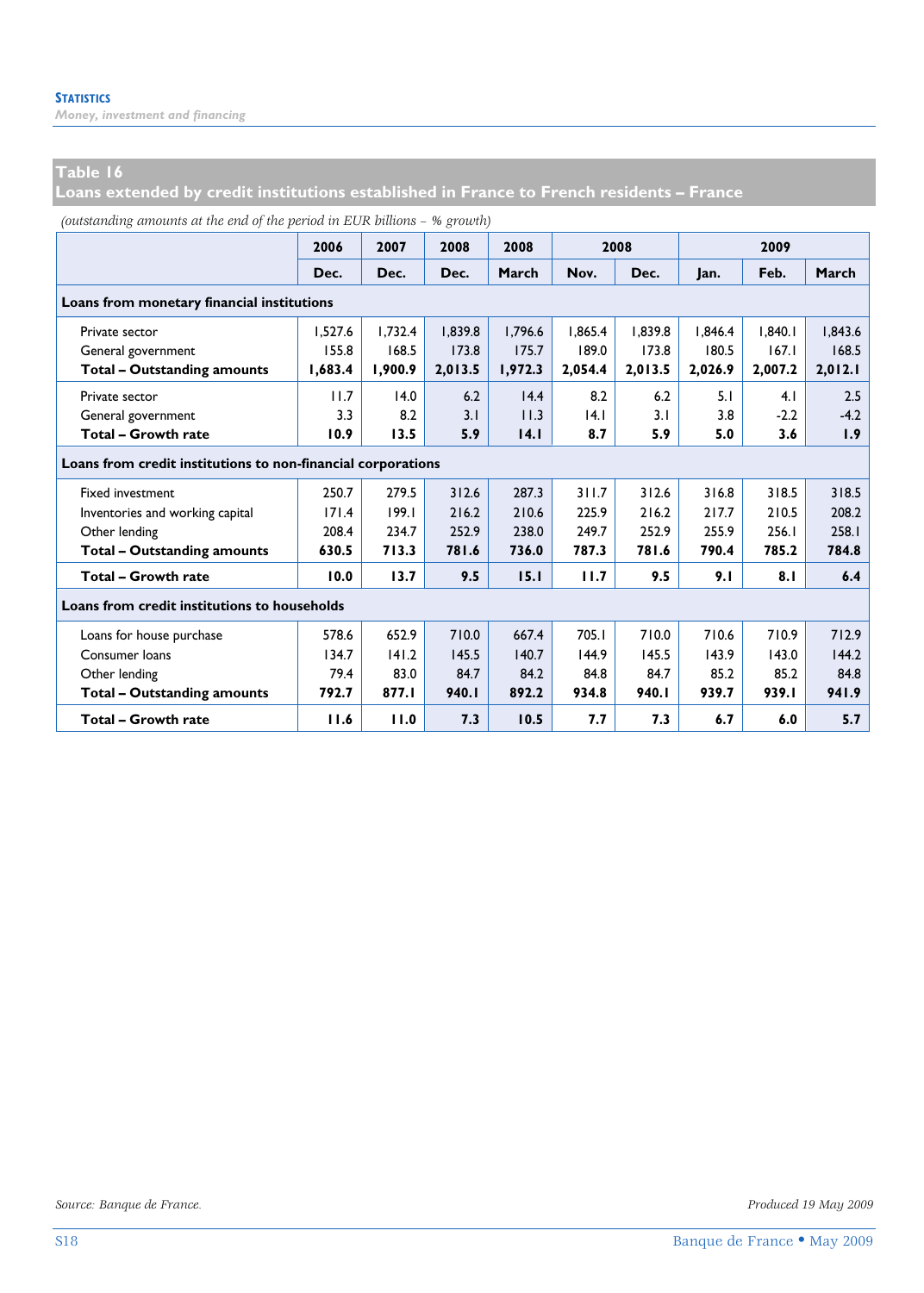**Loans from credit institutions broken down by counterpart and by financing purpose – France (a) and euro area** 



*(a) Loans extended by credit institutions established in France to French residents.*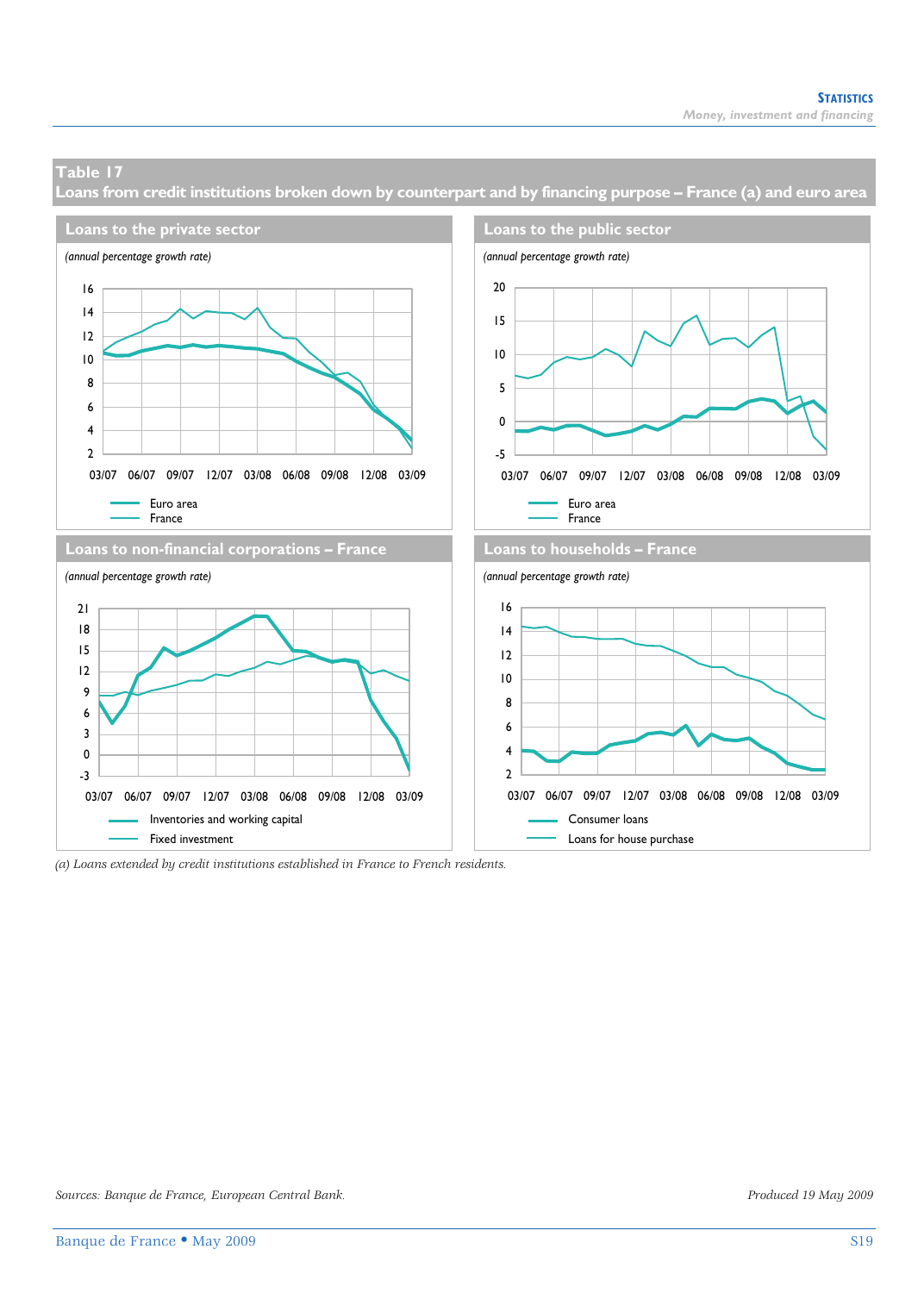**New loans to residents – France** 

*(excl. overdrafts, cumulative amounts over 12 months in EUR billions)*

|                                                         |       | 2008  |       | 2009  |       |       |  |
|---------------------------------------------------------|-------|-------|-------|-------|-------|-------|--|
|                                                         | Jan.  | Feb.  | March | Jan.  | Feb.  | March |  |
| Total – new loans                                       | 504.I | 508.I | 511.0 | 440.3 | 425.6 | 415.1 |  |
| <b>Loans to households</b>                              | 201.4 | 201.1 | 198.0 | 154.1 | 148.0 | 144.6 |  |
| Consumer loans (excl. overdrafts)                       | 56.5  | 56.8  | 56.2  | 52.2  | 51.6  | 51.9  |  |
| Loans for house purchase with an IRFP $\leq$ 1 year (a) | 23.1  | 22.5  | 21.8  | 10.7  | 9.7   | 8.9   |  |
| Loans for house purchase with an IRFP $> 1$ year (a)    | 121.8 | 121.8 | 120.0 | 91.2  | 86.7  | 83.9  |  |
| Loans to non-financial corporations                     | 302.7 | 306.9 | 313.0 | 286.3 | 277.7 | 270.4 |  |
| Loans with an IRFP $\leq$ 1 year (excl. overdrafts) (a) | 192.9 | 195.5 | 199.1 | 189.9 | 186.0 | 182.4 |  |
| Loans with an IRFP $> 1$ year (a)                       | 109.8 | 111.4 | 113.9 | 96.4  | 91.7  | 88.0  |  |



**Consumer loans to households (excl. overdrafts) Loans for house purchase** 







*Data revised over the entire period.* 

*(a) IRFP: initial rate fixation period i.e. the period for which the rate of a loan is fixed.* 

 *IRFP* ≤ *1 year: loans for which the rate is adjusted at least once a year + fixed-rate loans with an initial maturity of up to 1 year. IRFP > 1 year: loans for which the rate is adjusted less than once a year + fixed-rate loans with an initial maturity of over 1 year.* 

*Sources: Banque de France, European Central Bank. Produced 19 May 2009*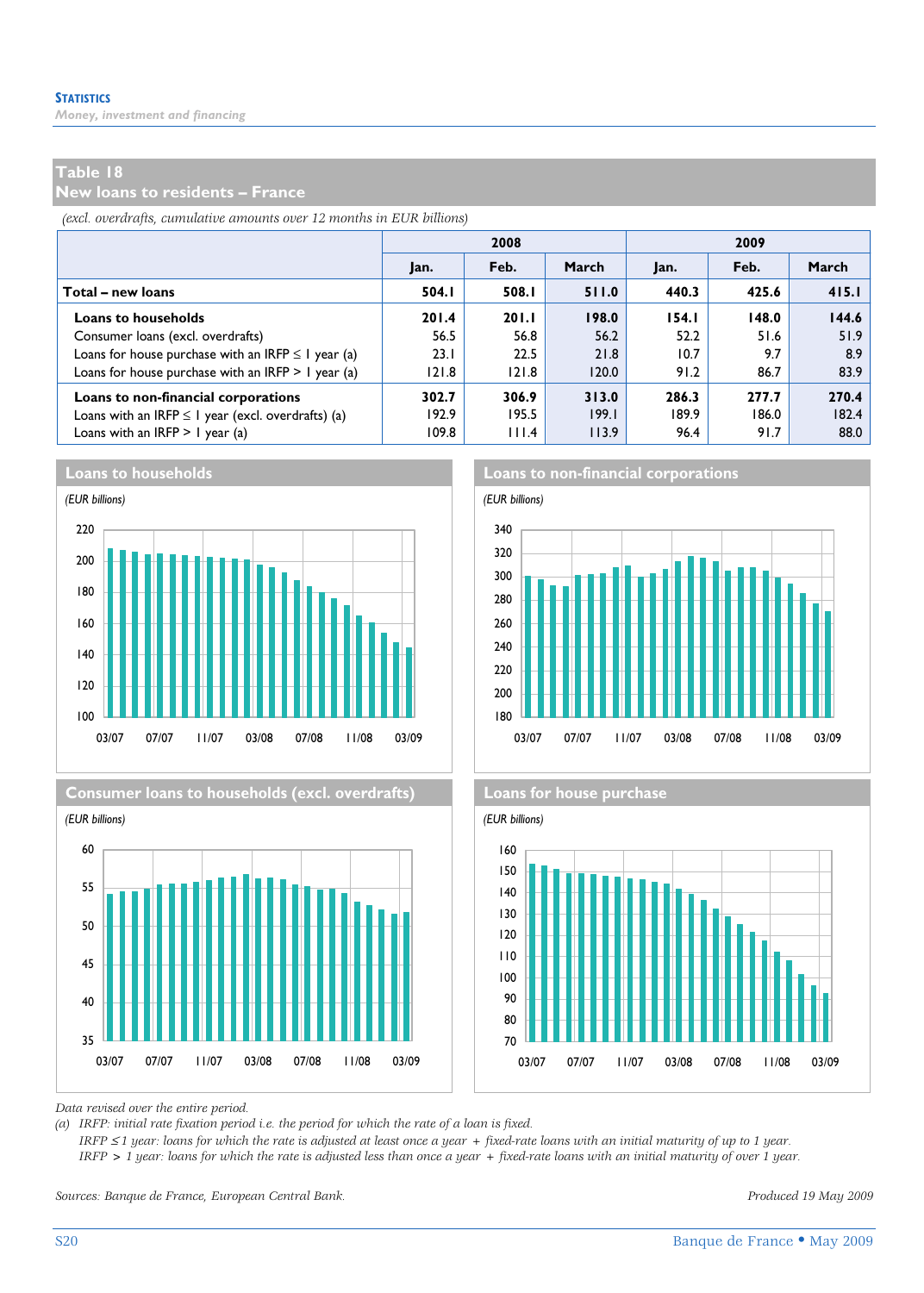**Investment and financing – Insurance corporations and pension funds – Euro area and France** 

*(EUR billions)*

**Euro area**

|                                      |         | <b>Cumulated transaction flows over 4 quarters</b> | Outstanding<br>amounts |                |        |         |
|--------------------------------------|---------|----------------------------------------------------|------------------------|----------------|--------|---------|
|                                      | 2007    |                                                    | 2008                   |                |        |         |
|                                      | Q4      | QI                                                 | Q <sub>2</sub>         | Q <sub>3</sub> | Q4     | Dec.    |
| <b>Financial assets</b>              |         |                                                    |                        |                |        |         |
| Currency and deposits                | 58.0    | 60.5                                               | 51.7                   | 32.9           | 57.4   | 875.1   |
| of which deposits included in M3 (a) | 6.4     | 32.6                                               | 35.6                   | 31.9           | 59.0   | 225.2   |
| Short-term debt securities           | 60.2    | 47.8                                               | 33.5                   | 17.3           | 11.1   | 342.3   |
| Long-term debt securities            | 107.6   | 96.4                                               | 94.3                   | 113.8          | 103.1  | 2,034.7 |
| Loans                                | $-13.6$ | 20.6                                               | 17.0                   | 20.8           | 30.8   | 366.1   |
| Shares and other equity              | 91.0    | 101.4                                              | 84.7                   | 73.1           | 65.7   | 1,938.0 |
| of which quoted shares               | $-4.8$  | $-2.3$                                             | $-1.1$                 | $-8.8$         | $-5.1$ | 426.6   |
| Remaining net assets                 | $-26.1$ | $-23.7$                                            | $-19.3$                | $-9.6$         | 22.9   | 215.7   |
| <b>Financing</b>                     |         |                                                    |                        |                |        |         |
| Debt securities                      | 3.2     | 4.4                                                | 5.2                    | 5.4            | 9.3    | 43.2    |
| Loans                                | 21.7    | 43.9                                               | 18.0                   | 4.1            | 21.8   | 212.8   |
| Shares and other equity              | 2.7     | 4.4                                                | 6.9                    | 5.1            | 18.7   | 490.0   |
| Insurance technical reserves         | 292.0   | 273.3                                              | 255.8                  | 240.4          | 197.3  | 5,171.1 |
| Life insurance                       | 282.0   | 262.4                                              | 239.6                  | 219.6          | 178.0  | 4,471.9 |
| Non-life insurance                   | 10.0    | 10.9                                               | 16.1                   | 20.8           | 19.2   | 699.2   |
| Net lending/net borrowing (B9B)      | $-42.5$ | $-23.0$                                            | $-23.8$                | $-6.6$         | 44.0   |         |

#### *(EUR billions)*

| <b>France</b>                        |         |                                                    |                |                |        |         |  |  |  |
|--------------------------------------|---------|----------------------------------------------------|----------------|----------------|--------|---------|--|--|--|
|                                      |         | <b>Cumulated transaction flows over 4 quarters</b> |                |                |        |         |  |  |  |
|                                      | 2007    |                                                    |                | 2008           |        | 2008    |  |  |  |
|                                      | Q4      | QI                                                 | Q <sub>2</sub> | Q <sub>3</sub> | Q4     | Dec.    |  |  |  |
| <b>Financial assets</b>              |         |                                                    |                |                |        |         |  |  |  |
| Currency and deposits                | 1.7     | 4.9                                                | 5.5            | $-0.1$         | 3.1    | 22.0    |  |  |  |
| of which deposits included in M3 (a) | $-3.0$  | 1.1                                                | 2.7            | 0.5            | 2.4    | 11.6    |  |  |  |
| Short-term debt securities           | 58.2    | 45.3                                               | 30.7           | 13.8           | 13.3   | 304.7   |  |  |  |
| Long-term debt securities            | 10.3    | 24.0                                               | 31.1           | 42.3           | 28.7   | 619.1   |  |  |  |
| Loans                                | 5.4     | 4.7                                                | 1.6            | $-0.5$         | 0.0    | 38.5    |  |  |  |
| Shares and other equity              | 54.6    | 50.8                                               | 38.2           | 22.8           | 24.6   | 590.6   |  |  |  |
| of which quoted shares               | -0.1    | 1.4                                                | 5.5            | 0.8            | 1.2    | 55.4    |  |  |  |
| Remaining net assets                 | $-15.0$ | $-14.1$                                            | $-10.9$        | $-6.8$         | 2.5    | 12.4    |  |  |  |
| <b>Financing</b>                     |         |                                                    |                |                |        |         |  |  |  |
| Debt securities                      | 2.1     | 3.4                                                | 3.5            | 3.7            | 8.2    | 30.9    |  |  |  |
| Loans                                | 11.8    | 13.1                                               | $-3.1$         | $-15.0$        | $-6.4$ | 52.6    |  |  |  |
| Shares and other equity              | 5.6     | 4.1                                                | 3.1            | 1.5            | 2.8    | 121.8   |  |  |  |
| Insurance technical reserves         | 96.4    | 88.5                                               | 84.9           | 80.5           | 72.4   | 1,400.4 |  |  |  |
| Life insurance                       | 89.5    | 81.7                                               | 78.2           | 73.9           | 65.7   | 1,246.9 |  |  |  |
| Non-life insurance                   | 6.8     | 6.7                                                | 6.7            | 6.6            | 6.6    | 153.5   |  |  |  |
| Net lending/net borrowing (B9B)      | $-0.7$  | 6.4                                                | 7.8            | 0.8            | $-4.8$ |         |  |  |  |

*(a) Deposits with agreed maturity up to 2 years and redeemable at notice up to 3 months of insurance corporations held with MFIs and central government. Sources: Banque de France, European Central Bank. Produced 19 May 2009*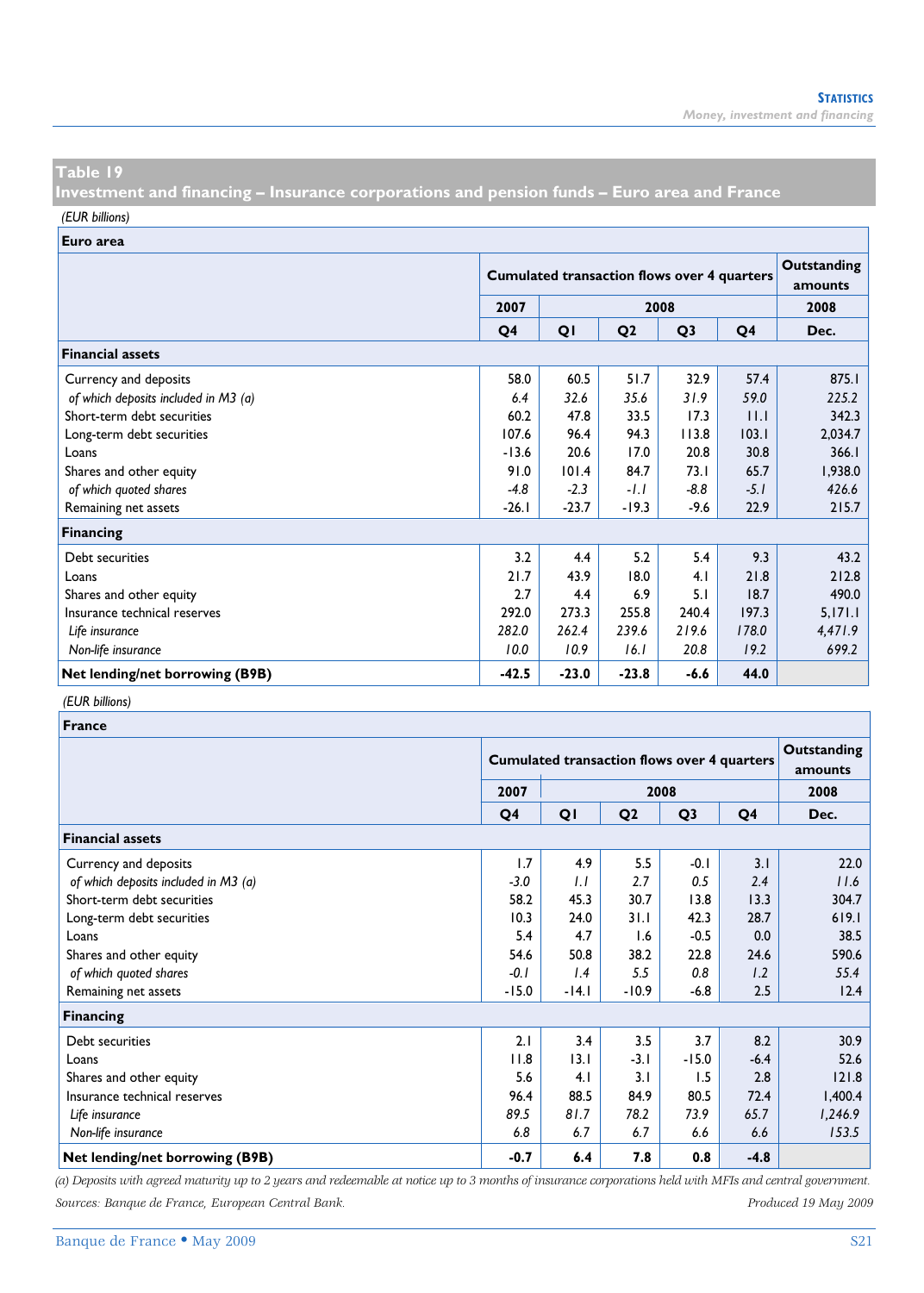*Money, investment and financing* 

#### **Table 20**

**Investment and financing – Households – Euro area** 

*(EUR billions)*

|                                        |                | <b>Cumulated transaction flows over 4 quarters</b> | Outstanding<br>amounts |                |            |          |  |  |
|----------------------------------------|----------------|----------------------------------------------------|------------------------|----------------|------------|----------|--|--|
|                                        | 2007           |                                                    |                        | 2008           |            | 2008     |  |  |
|                                        | Q <sub>4</sub> | QI                                                 | Q <sub>2</sub>         | Q <sub>3</sub> | Q4         | Dec.     |  |  |
| <b>Financial assets</b>                |                |                                                    |                        |                |            |          |  |  |
| Currency and deposits                  | 323.0          | 349.3                                              | 349.9                  | 351.3          | 406.5      | 6.131.2  |  |  |
| of which deposits included in M3 (a)   | 316.2          | 355.2                                              | 355.4                  | 361.7          | 384.4      | 4,796.4  |  |  |
| Short-term debt securities             | 25.5           | 19.8                                               | 19.0                   | 16.7           | 5.4        | 58.4     |  |  |
| Long-term debt securities              | 16.2           | 35.2                                               | 70.0                   | 71.6           | 23.9       | 1.210.9  |  |  |
| Shares and other equity                | $-21.6$        | $-85.4$                                            | $-111.7$               | $-147.8$       | $-162.1$   | 3,588.3  |  |  |
| <b>Ouoted shares</b>                   | $-11.4$        | $-41.1$                                            | $-34.3$                | $-41.6$        | $-48.4$    | 590.3    |  |  |
| Unquoted shares and other equity       | 23.6           | 22.9                                               | 27.1                   | 21.2           | 38.4       | 1.685.0  |  |  |
| Mutual fund shares                     | $-33.7$        | $-67.2$                                            | $-104.4$               | $-127.4$       | $-152.1$   | 1,312.9  |  |  |
| of which money market fund shares      | 40.0           | 34.0                                               | 10.5                   | 13.5           | $-9.6$     | 327.4    |  |  |
| Insurance technical reserves           | 281.6          | 261.8                                              | 242.9                  | 228.5          | 189.0      | 5,156.4  |  |  |
| Remaining net assets                   | $-63.3$        | $-55.0$                                            | $-59.3$                | $-41.3$        | $-3.5$     | $-350.5$ |  |  |
| <b>Financing</b>                       |                |                                                    |                        |                |            |          |  |  |
| Loans                                  | 346.5          | 313.7                                              | 284.8                  | 247.5          | 196.1      | 5.612.4  |  |  |
| of which from euro area MFIs           | 281.5          | 249.1                                              | 196.5                  | 181.0          | 78.9       | 4,888.3  |  |  |
| <b>Revaluation of financial assets</b> |                |                                                    |                        |                |            |          |  |  |
| Shares and other equity                | $-27.9$        | $-694.8$                                           | $-1.018.9$             | $-1, 112.5$    | $-1,498.7$ |          |  |  |
| Insurance technical reserves           | $-2.3$         | $-81.7$                                            | $-130.5$               | $-180.4$       | $-248.5$   |          |  |  |
| Other flows                            | 27.1           | 4.9                                                | $-7.3$                 | $-89.2$        | $-153.8$   |          |  |  |
| Change in net financial worth          | 211.7          | $-559.5$                                           | $-930.8$               | $-1,150.8$     | $-1,638.0$ |          |  |  |







*(a) Deposits with agreed maturity up to 2 years and redeemable at notice up to 3 months of households held with MFIs and central government.*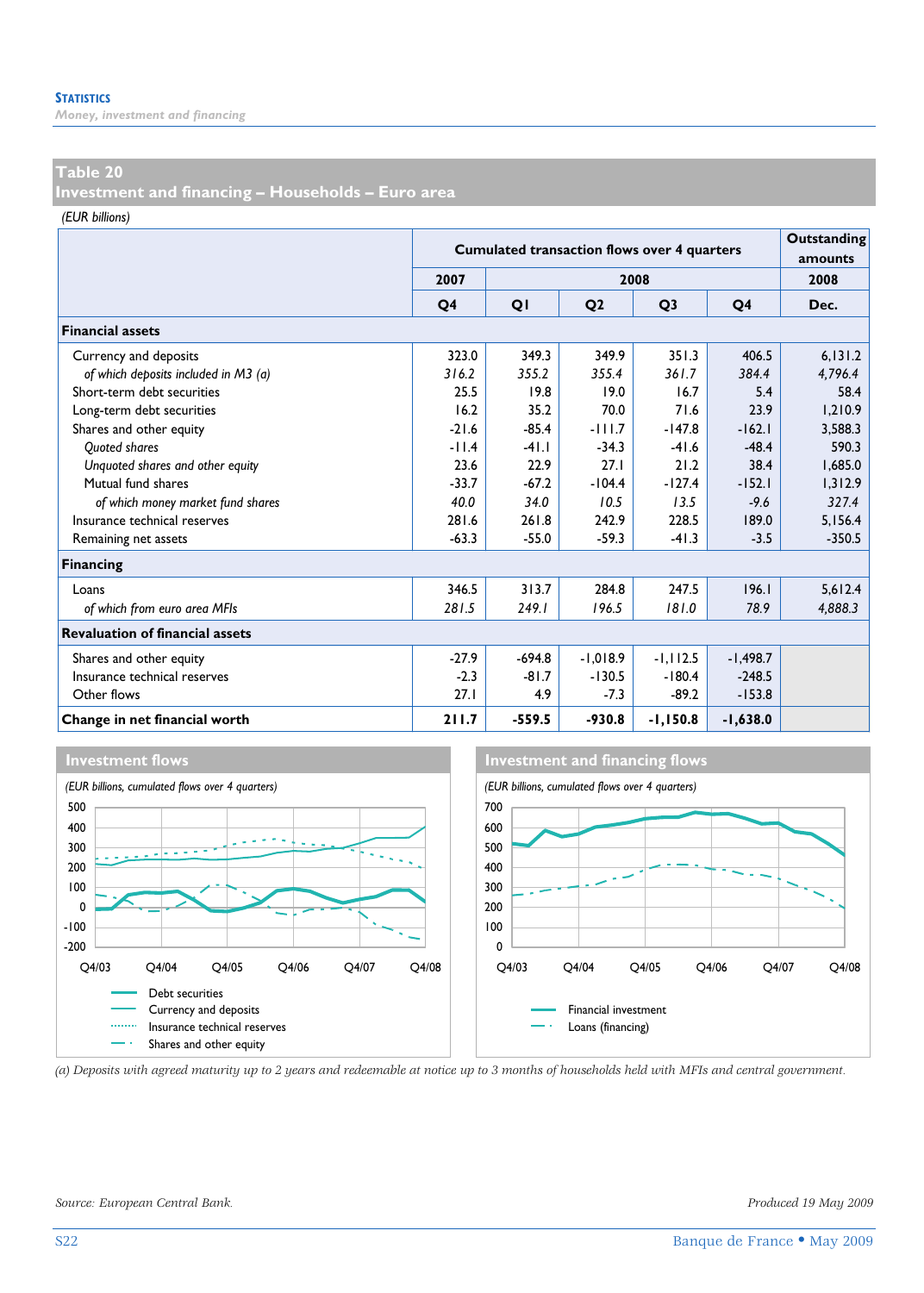**Investment and financing – Households – France** 

*(EUR billions)*

|                                        | <b>Cumulated transaction flows over 4 quarters</b> |         | Outstanding<br>amounts |                |          |         |
|----------------------------------------|----------------------------------------------------|---------|------------------------|----------------|----------|---------|
|                                        | 2007                                               |         |                        | 2008           |          | 2008    |
|                                        | Q <sub>4</sub>                                     | QI      | Q <sub>2</sub>         | Q <sub>3</sub> | Q4       | Dec.    |
| <b>Financial assets</b>                |                                                    |         |                        |                |          |         |
| Currency and deposits                  | 40.5                                               | 44.9    | 43.8                   | 45.8           | 50.3     | 1,100.6 |
| of which deposits included in M3 (a)   | 53.6                                               | 56.5    | 57.3                   | 59.4           | 64.6     | 835.3   |
| Short-term debt securities             | 5.1                                                | 4.6     | 3.5                    | 2.5            | 2.1      | 23.6    |
| Long-term debt securities              | 2.2                                                | 6.1     | 1.9                    | 2.5            | $-1.2$   | 40.7    |
| Shares and other equity                | 9.2                                                | $-9.4$  | $-18.5$                | $-17.1$        | $-17.5$  | 786.6   |
| <b>Ouoted shares</b>                   | $-2.8$                                             | $-7.9$  | $-7.2$                 | $-5.2$         | $-3.2$   | 96.4    |
| Unquoted shares and other equity       | 8.2                                                | 4.4     | 5.3                    | 5.3            | 6.0      | 397.5   |
| Mutual fund shares                     | 3.8                                                | $-5.9$  | $-16.7$                | $-17.2$        | $-20.4$  | 292.6   |
| of which money market fund shares      | 14.2                                               | 19.0    | 14.5                   | 10.9           | 7.2      | 68.5    |
| Insurance technical reserves           | 95.5                                               | 87.7    | 84.1                   | 79.9           | 71.8     | 1,376.2 |
| Remaining net assets                   | 1.8                                                | 22.2    | 24.6                   | 33.9           | 17.1     | $-67.2$ |
| Financing                              |                                                    |         |                        |                |          |         |
| Loans                                  | 83.9                                               | 80.7    | 81.0                   | 77.9           | 75.7     | 998.3   |
| of which from euro area MFIs           | 86.5                                               | 84.1    | 78.8                   | 74.9           | 62.0     | 949.2   |
| <b>Revaluation of financial assets</b> |                                                    |         |                        |                |          |         |
| Shares and other equity                | 3.8                                                | $-97.3$ | $-172.9$               | $-163.7$       | $-244.7$ |         |
| Insurance technical reserves           | 2.8                                                | $-22.7$ | $-39.8$                | $-42.3$        | $-57.1$  |         |
| Other flows                            | 50.7                                               | 51.2    | 49.0                   | 48.8           | 0.6      |         |
| Change in net financial worth          | 127.8                                              | 6.7     | $-105.4$               | $-87.7$        | $-254.3$ |         |



*(a) Deposits with agreed maturity up to 2 years and redeemable at notice up to 3 months of households held with MFIs and central government.*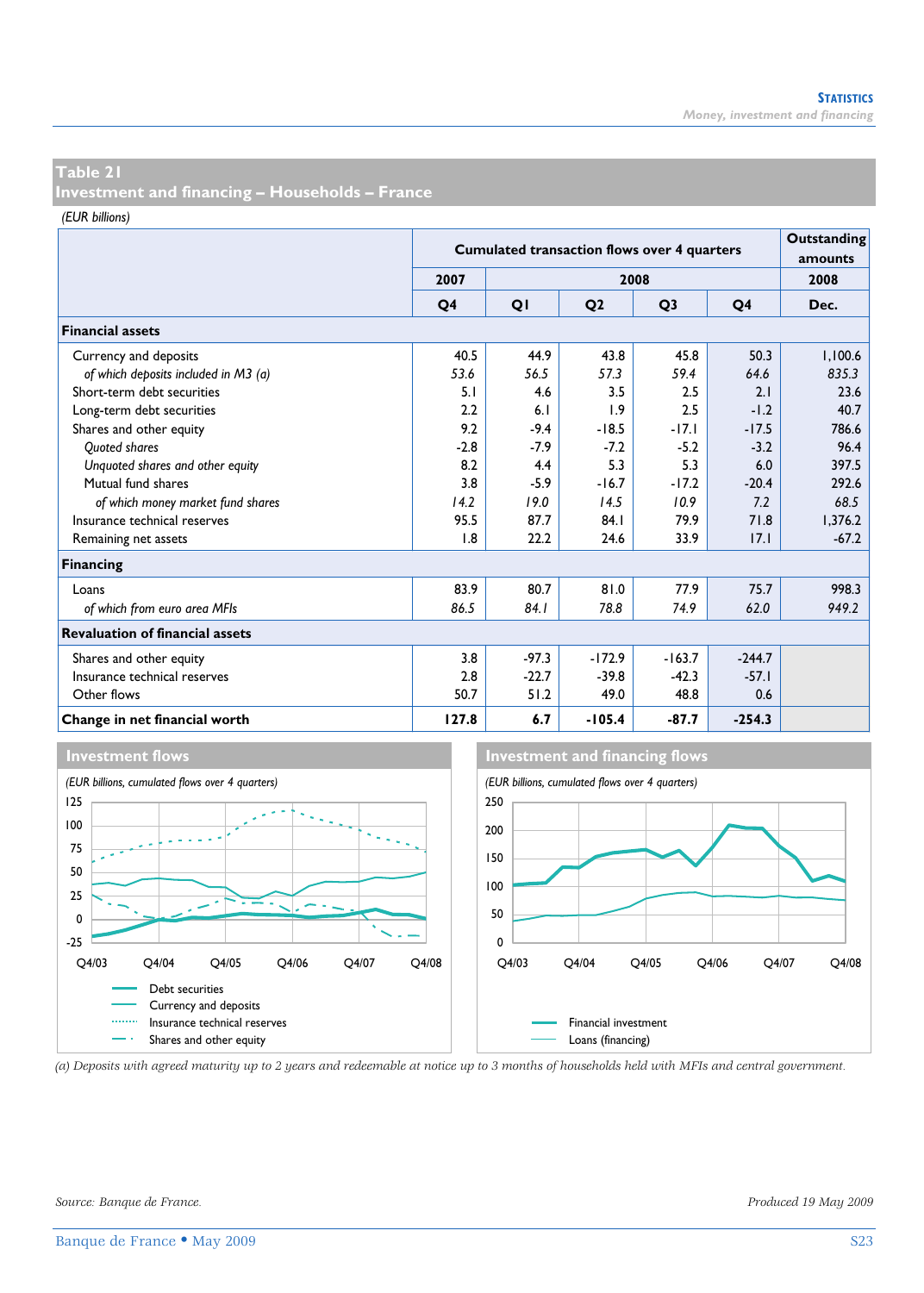*Money, investment and financing* 

#### **Table 22**

**Investment and financing – Non-financial corporations – Euro area** 

*(EUR billions)*

|                                      |          | <b>Cumulated transaction flows over 4 quarters</b> | Outstanding<br>amounts |                |          |           |
|--------------------------------------|----------|----------------------------------------------------|------------------------|----------------|----------|-----------|
|                                      | 2007     |                                                    | 2008                   |                |          | 2008      |
|                                      | Q4       | QI                                                 | Q <sub>2</sub>         | Q <sub>3</sub> | Q4       | Dec.      |
| <b>Financial assets</b>              |          |                                                    |                        |                |          |           |
| Currency and deposits                | 181.0    | 133.7                                              | 94.I                   | 98.8           | 33.3     | 1,827.4   |
| of which deposits included in M3 (a) | 148.8    | 121.0                                              | 108.6                  | 82.1           | 4.7      | 1,455.4   |
| Debt securities                      | $-23.5$  | $-38.5$                                            | $-86.6$                | $-61.6$        | $-27.6$  | 313.8     |
| Loans                                | 173.1    | 228.9                                              | 255.7                  | 249.6          | 308.5    | 2,579.2   |
| Shares and other equity              | 297.7    | 344.4                                              | 361.1                  | 354.5          | 395.8    | 6,146.8   |
| Insurance technical reserves         | 6.0      | 5.9                                                | 5.5                    | 5.2            | 3.9      | 140.9     |
| Remaining net assets                 | 174.3    | 89.3                                               | 28.8                   | $-37.7$        | $-121.3$ | 366.8     |
| <b>Financing</b>                     |          |                                                    |                        |                |          |           |
| Debt                                 | 801.3    | 784.5                                              | 728.4                  | 716.7          | 653.5    | 9,228.9   |
| Loans                                | 758.9    | 744.4                                              | 710.5                  | 679.5          | 613.7    | 8,167.8   |
| of which from euro area MFIs         | 555.7    | 589.5                                              | 561.2                  | 514.5          | 422.0    | 4,828.6   |
| Debt securities                      | 40.7     | 39.7                                               | 16.8                   | 36.0           | 39.6     | 732.4     |
| Pension fund reserves                | 1.7      | 0.3                                                | 1.1                    | 1.2            | 0.1      | 328.7     |
| Shares and other equity              | 283.0    | 274.1                                              | 231.4                  | 201.9          | 241.6    | 10, 134.5 |
| Quoted shares                        | 42.0     | 22.4                                               | $-12.2$                | $-28.5$        | 1.7      | 2,843.9   |
| Unquoted shares and other equity     | 241.0    | 251.7                                              | 243.6                  | 230.4          | 239.9    | 7,290.6   |
| Net lending/net borrowing (B9B)      | $-275.8$ | $-294.8$                                           | $-301.3$               | $-309.9$       | $-302.5$ |           |



*(a) Deposits with agreed maturity up to 2 years and redeemable at notice up to 3 months of non-financial corporations held with MFIs and central government.*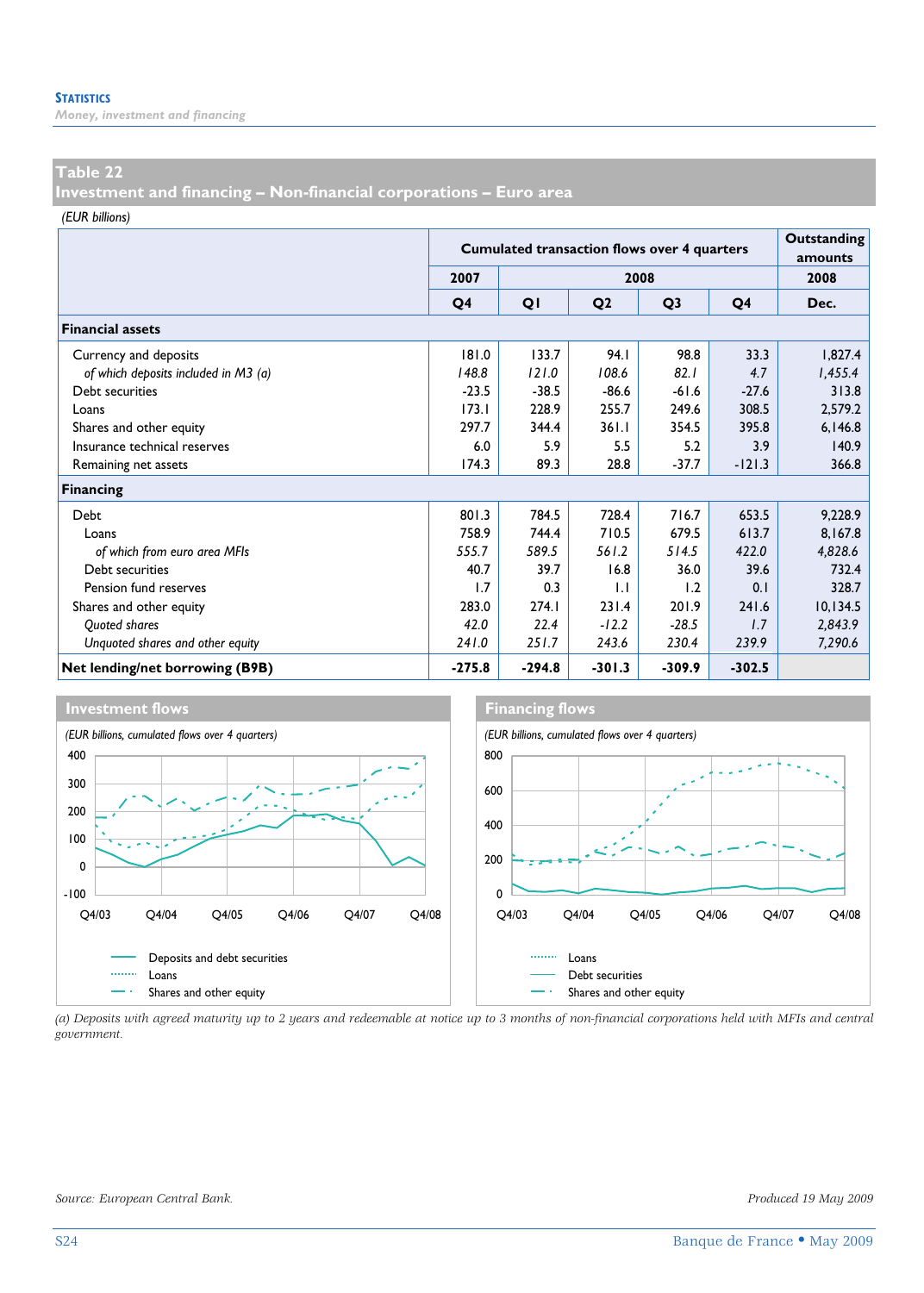**Investment and financing – Non-financial corporations – France** 

*(EUR billions)*

|                                      |                | <b>Cumulated transaction flows over 4 quarters</b> | Outstanding<br>amounts |                |                |         |
|--------------------------------------|----------------|----------------------------------------------------|------------------------|----------------|----------------|---------|
|                                      | 2007           |                                                    |                        | 2008           |                | 2008    |
|                                      | Q <sub>4</sub> | QI                                                 | Q <sub>2</sub>         | Q <sub>3</sub> | Q <sub>4</sub> | Dec.    |
| <b>Financial assets</b>              |                |                                                    |                        |                |                |         |
| Currency and deposits                | 25.0           | 28.3                                               | 21.8                   | 15.5           | 20.5           | 278.2   |
| of which deposits included in M3 (a) | 22.7           | 20.5                                               | 14.6                   | 13.0           | 10.5           | 225.2   |
| Debt securities                      | 27.6           | 31.9                                               | 13.1                   | $-2.3$         | $-9.8$         | 77.7    |
| Loans                                | 59.5           | 93.I                                               | 103.7                  | 129.3          | 116.8          | 822.3   |
| Shares and other equity              | 57.0           | 48.3                                               | 42.4                   | 58.5           | 67.1           | 2,086.8 |
| Insurance technical reserves         | 0.6            | 0.6                                                | 0.6                    | 0.6            | 0.5            | 19.5    |
| Remaining net assets                 | 35.1           | 10.3                                               | 26.6                   | 25.0           | $-13.5$        | 96.5    |
| <b>Financing</b>                     |                |                                                    |                        |                |                |         |
| Debt                                 | 154.0          | 152.7                                              | 175.1                  | 197.9          | 177.6          | 1,996.0 |
| Loans                                | 149.2          | 159.1                                              | 178.7                  | 195.1          | 160.7          | 1,675.3 |
| of which from euro area MFIs         | 86.9           | 97.5                                               | 91.6                   | 84.2           | 67.6           | 788.5   |
| Debt securities                      | 4.8            | $-6.4$                                             | $-3.6$                 | 2.8            | 16.9           | 320.7   |
| Shares and other equity              | 112.3          | 95.7                                               | 71.9                   | 62.2           | 67.1           | 3,109.9 |
| Quoted shares                        | 29.5           | 28.0                                               | 16.0                   | 9.6            | 5.3            | 877.6   |
| Unguoted shares and other equity     | 82.8           | 67.7                                               | 55.8                   | 52.6           | 61.8           | 2,232.3 |
| Net lending/net borrowing (B9B)      | $-61.6$        | $-36.1$                                            | $-38.9$                | $-33.5$        | $-63.0$        |         |



*(a) Deposits with agreed maturity up to 2 years and redeemable at notice up to 3 months of non-financial corporations held with MFIs and central government.*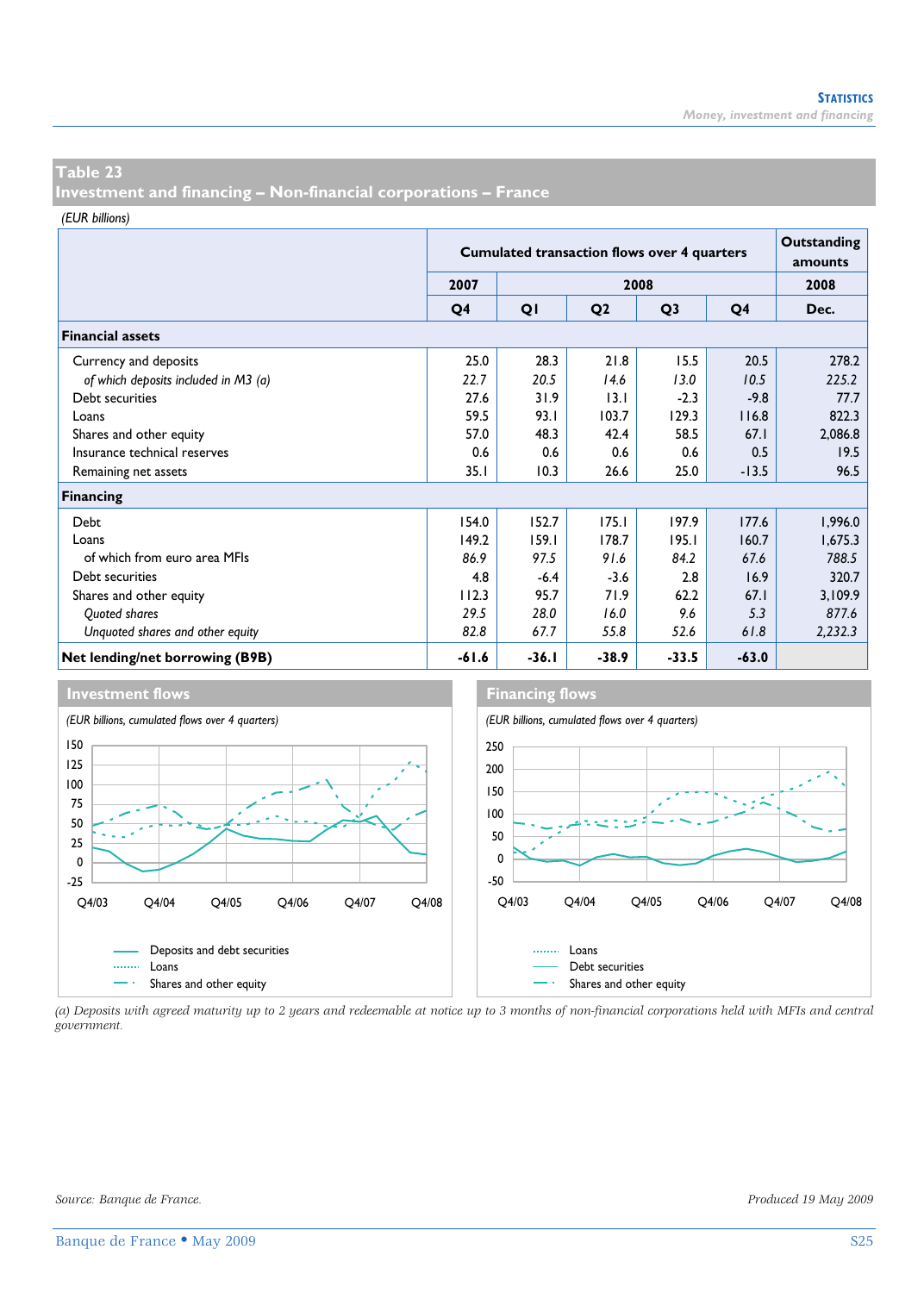*Money, investment and financing* 

# **Table 24**

**Interest rates on deposits – France and the euro area** 

*(average monthly rates – %)*

|                                                                                 | 2007 | 2008 | 2008  | 2008 |      | 2009 |      |       |
|---------------------------------------------------------------------------------|------|------|-------|------|------|------|------|-------|
|                                                                                 | Dec. | Dec. | March | Nov. | Dec. | lan. | Feb. | March |
| Euro area                                                                       |      |      |       |      |      |      |      |       |
| Overnight deposits - households                                                 | 1.18 | 1.16 | 1.22  | 1.29 | 1.16 | 1.02 | 0.90 | 0.80  |
| Deposits redeemable at notice up to 3 months - households                       | 2.57 | 2.95 | 2.69  | 3.02 | 2.95 | 2.88 | 2.49 | 2.33  |
| Time deposits with agreed maturity over 2 years -<br>non-financial corporations | 4.17 | 4.10 | 4.07  | 4.18 | 4.10 | 3.78 | 3.89 | 2.94  |
| France                                                                          |      |      |       |      |      |      |      |       |
| "A" passbooks (end of period)                                                   | 3.00 | 4.00 | 3.50  | 4.00 | 4.00 | 4.00 | 2.50 | 2.50  |
| Regulated savings deposits                                                      | 3.07 | 3.96 | 3.49  | 3.96 | 3.96 | 3.96 | 2.51 | 2.51  |
| Market rate savings deposits                                                    | 2.94 | 3.73 | 3.12  | 3.74 | 3.73 | 3.55 | 3.07 | 2.67  |
| Deposits with agreed maturity up to 2 years                                     | 4.11 | 4.44 | 4.18  | 4.47 | 4.44 | 4.15 | 3.99 | 3.62  |
| Deposits with agreed maturity over 2 years                                      | 3.54 | 3.50 | 3.52  | 3.59 | 3.50 | 3.55 | 3.71 | 3.46  |





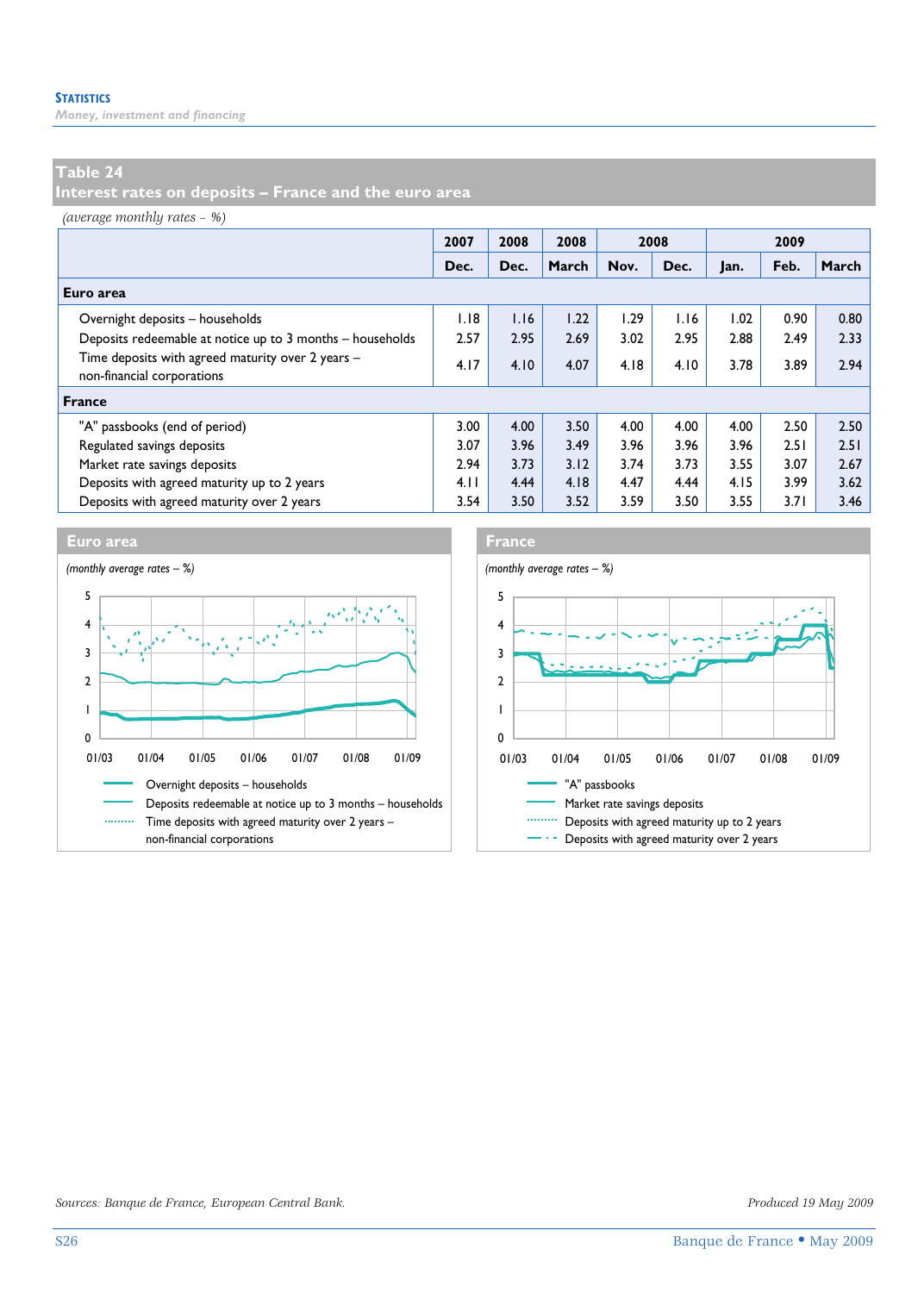**Cost of credit – France and the euro area** 

*(average monthly rate – %)*

|                                            |       | 2008 |      |             |      |       |      |      |      | 2009 |      |       |
|--------------------------------------------|-------|------|------|-------------|------|-------|------|------|------|------|------|-------|
|                                            | April | May  | June | <b>July</b> | Aug. | Sept. | Oct. | Nov. | Dec. | Jan. | Feb. | March |
| Euro area                                  |       |      |      |             |      |       |      |      |      |      |      |       |
| <b>Consumer loans</b>                      |       |      |      |             |      |       |      |      |      |      |      |       |
| Floating rate and IRFP of up to 1 year (a) | 8.33  | 8.69 | 8.61 | 8.82        | 8.85 | 8.77  | 8.88 | 8.98 | 8.22 | 8.33 | 8.19 | 7.73  |
| Loans for house purchase                   |       |      |      |             |      |       |      |      |      |      |      |       |
| Floating rate and IRFP of between          | 4.90  | 4.96 | 5.11 | 5.27        | 5.36 | 5.43  | 5.42 | 5.34 | 5.06 | 4.77 | 4.54 | 4.34  |
| I and 5 years                              |       |      |      |             |      |       |      |      |      |      |      |       |
| Non financial corporations                 |       |      |      |             |      |       |      |      |      |      |      |       |
| of over EUR 1 million                      |       |      |      |             |      |       |      |      |      |      |      |       |
| IRFP of up to $\ell$ year (a)              | 5.30  | 5.26 | 5.35 | 5.44        | 5.44 | 5.62  | 5.59 | 4.86 | 4.29 | 3.51 | 3.10 | 2.83  |
| <b>France</b>                              |       |      |      |             |      |       |      |      |      |      |      |       |
| <b>Consumer loans</b>                      | 7.14  | 7.08 | 7.11 | 7.30        | 7.51 | 7.46  | 7.47 | 7.50 | 7.47 | 7.49 | 7.26 | 6.97  |
| Loans for house purchase                   |       |      |      |             |      |       |      |      |      |      |      |       |
| IRFP of up to $\ell$ year (a)              | 4.86  | 4.90 | 4.94 | 5.06        | 5.09 | 5.22  | 5.22 | 5.27 | 5.38 | 5.11 | 4.65 | 4.49  |
| IRFP of over $I$ year (a)                  | 4.74  | 4.72 | 4.74 | 4.84        | 4.90 | 5.03  | 5.06 | 5.13 | 5.19 | 5.07 | 4.90 | 4.74  |
| Non-financial corporations                 |       |      |      |             |      |       |      |      |      |      |      |       |
| IRFP of up to $\ell$ year (a)              | 5.10  | 5.22 | 5.41 | 5.47        | 5.49 | 5.71  | 5.56 | 4.62 | 4.21 | 3.13 | 2.78 | 2.56  |
| IRFP of over 1 year (a)                    | 4.93  | 5.04 | 5.18 | 5.38        | 5.36 | 5.57  | 5.48 | 5.27 | 5.10 | 4.89 | 4.68 | 4.40  |



*(a) IRFP: initial rate fixation period i.e. the period for which the rate of a loan is fixed.* 

*IRFP* ≤ *1 year: loans for which the rate is adjusted at least once a year + fixed-rate loans with an initial maturity of up to 1 year. IRFP > 1 year: loans for which the rate is adjusted less than once a year + fixed-rate loans with an initial maturity of over 1 year.*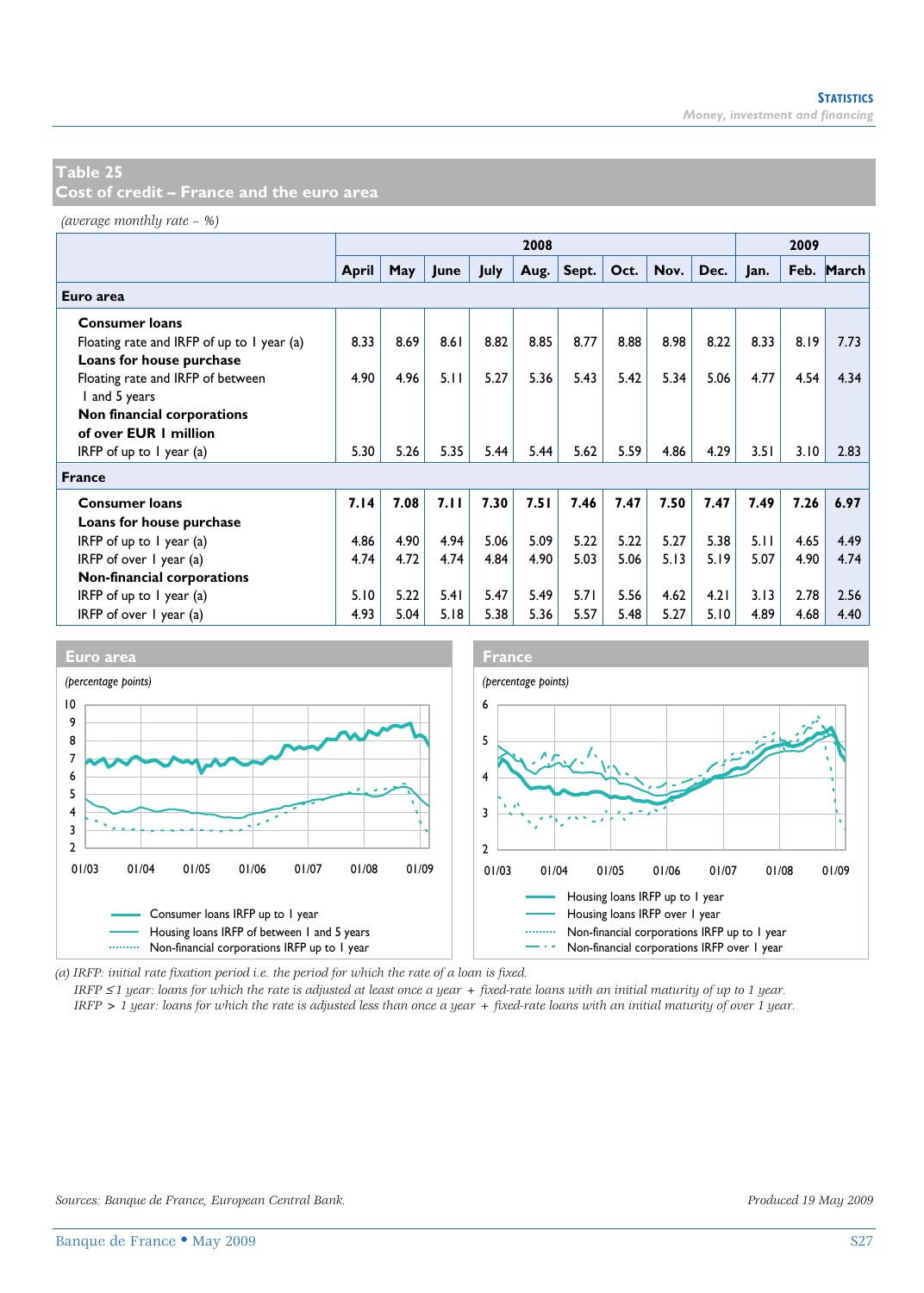*Money, investment and financing* 

# **Table 26**

**Cost of credit – France** 

*(%)*

|                                                                    |              | 2009           |                |                |       |
|--------------------------------------------------------------------|--------------|----------------|----------------|----------------|-------|
|                                                                    | QI           | Q <sub>2</sub> | Q <sub>3</sub> | Q4             | QI    |
| Households – Average overall effective interest rate               |              |                |                |                |       |
| <b>Consumer loans</b>                                              |              |                |                |                |       |
| Overdrafts, revolving loans and instalment plans of over EUR 1,524 | 15.36        | 15.38          | 15.54          | 15.83          | 15.69 |
| Personal loans over EUR 1,524                                      | 7.20         | 7.26           | 7.33           | 7.44           | 7.53  |
| Loans for house purchase                                           |              |                |                |                |       |
| Fixed-rate loans                                                   | 5.44         | 5.48           | 5.52           | 5.85           | 5.87  |
| Floating-rate loans                                                | 5.37         | 5.39           | 5.60           | 5.85           | 5.95  |
|                                                                    |              | 2008           |                | 2009           |       |
| Usury ceilings in effect from the 1st day of the mentioned period  | <b>April</b> | July           | Oct.           | Jan.           |       |
|                                                                    |              |                |                |                | April |
| Households - Usury rate                                            |              |                |                |                |       |
| <b>Consumer loans</b>                                              |              |                |                |                |       |
| Overdrafts, revolving loans and instalment plans of over EUR 1,524 | 20.48        | 20.51          | 20.72          | 21.11          | 20.92 |
| Personal loans over EUR 1,524                                      | 9.60         | 9.68           | 9.77           | 9.92           | 10.04 |
| Loans for house purchase                                           |              |                |                |                |       |
| Fixed-rate loans                                                   | 7.25         | 7.31           | 7.36           | 7.80           | 7.83  |
| Floating-rate loans                                                | 7.16         | 7.19           | 7.46           | 7.80           | 7.93  |
|                                                                    |              | 2008           |                |                | 2009  |
|                                                                    | QI           | Q <sub>2</sub> | Q <sub>3</sub> | Q <sub>4</sub> | QI    |
| <b>Business credit, loans to enterprises</b>                       |              |                |                |                |       |
|                                                                    |              |                |                |                |       |
| <b>Discount</b>                                                    | 6.23         | 6.48           | 6.62           | 6.69           | 4.12  |
| up to $15,245$ EUR<br>EUR 15,245 to EUR 45,735                     | 6.22         | 6.47           | 7.21           | 7.27           | 5.64  |
| EUR 45,735 to EUR 76,225                                           | 5.99         | 6.30           | 6.92           | 6.77           | 4.67  |
| EUR 76,225 to EUR 304,898                                          | 5.63         | 5.98           | 6.46           | 6.38           | 4.26  |
| EUR 304,898 to EUR 1,524,490                                       | 5.13         | 5.36           | 5.68           | 5.54           | 3.36  |
| over EUR 1,524,490                                                 | 4.65         | 4.72           | 5.20           | 5.18           | 3.06  |
| <b>Overdrafts</b>                                                  |              |                |                |                |       |
| up to 15,245 EUR                                                   | 9.67         | 9.69           | 10.24          | 10.54          | 10.52 |
| EUR 15,245 to EUR 45,735                                           | 8.04         | 7.79           | 8.39           | 8.62           | 8.02  |
| EUR 45,735 to EUR 76,225                                           | 7.12         | 6.44           | 7.26           | 7.41           | 5.98  |
| EUR 76,225 to EUR 304,898                                          | 6.15         | 6.14           | 6.27           | 6.22           | 4.88  |
| EUR 304,898 to EUR 1,524,490                                       | 5.14         | 5.09           | 5.85           | 5.71           | 4.03  |
| over EUR 1,524,490                                                 | 4.79         | 4.66           | 5.12           | 5.40           | 3.45  |
| Other short-term loans                                             |              |                |                |                |       |
| up to 15,245 EUR                                                   | 5.57         | 5.34           | 6.02           | 5.90           | 5.69  |
| EUR 15,245 to EUR 45,735                                           | 5.61         | 5.44           | 6.20           | 6.17           | 5.50  |
| EUR 45,735 to EUR 76,225                                           | 5.73         | 5.43           | 6.41           | 6.63           | 5.02  |
| EUR 76,225 to EUR 304,898                                          | 5.53         | 5.42           | 6.11           | 6.28           | 4.24  |
| EUR 304,898 to EUR 1,524,490                                       | 5.18         | 5.36           | 5.82           | 5.82           | 3.54  |
| over EUR 1,524,490                                                 | 4.74         | 4.95           | 5.37           | 5.58           | 3.11  |
| Medium and long-term loans                                         |              |                |                |                |       |
| up to 15,245 EUR                                                   | 5.10         | 5.09           | 5.44           | 5.72           | 5.29  |
| EUR 15,245 to EUR 45,735                                           | 5.00         | 4.97           | 5.28           | 5.57           | 5.20  |
| EUR 45,735 to EUR 76,225                                           | 4.91         | 4.88           | 5.18           | 5.42           | 5.10  |
| EUR 76,225 to EUR 304,898                                          | 4.91         | 4.86           | 5.10           | 5.34           | 5.03  |
| EUR 304,898 to EUR 1,524,490                                       | 4.89         | 4.84           | 5.23           | 5.36           | 4.63  |
| over EUR 1,524,490                                                 | 4.90         | 5.06           | 5.56           | 5.50           | 3.74  |

*Source: Banque de France. Produced 19 May 2009*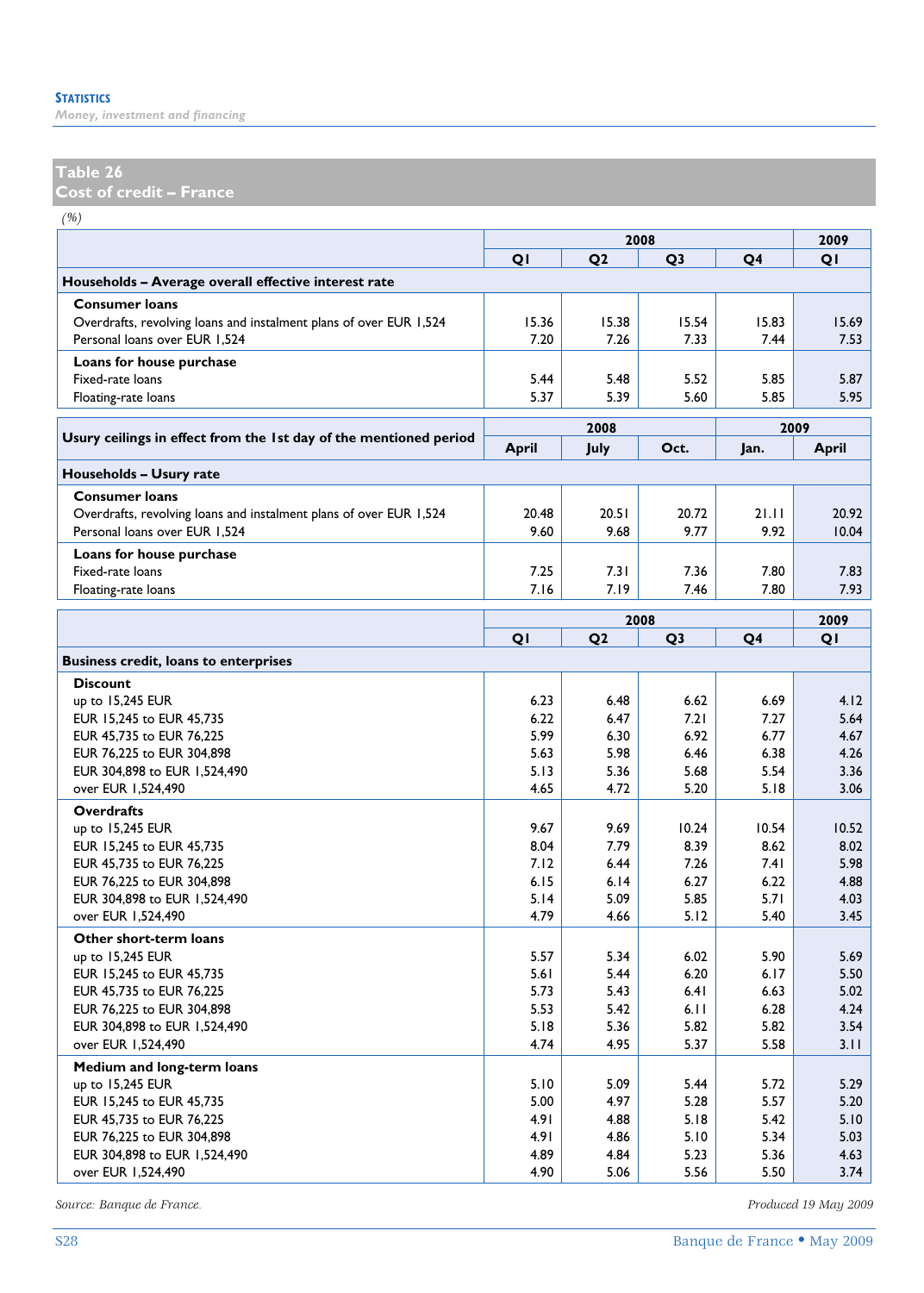#### **Table 27 Interest rates**

*(%)*

|                                          | Monthly average (a) |      |       |      |      |      |      |      |       | <b>Key</b>   |          |
|------------------------------------------|---------------------|------|-------|------|------|------|------|------|-------|--------------|----------|
|                                          |                     |      |       | 2008 |      |      |      |      | 2009  |              | interest |
|                                          | July                | Aug. | Sept. | Oct. | Nov. | Dec. | Jan. | Feb. | March | <b>April</b> | rates at |
| Short-term interbank interest rates      |                     |      |       |      |      |      |      |      |       |              | 15/05/09 |
| Euro                                     |                     |      |       |      |      |      |      |      |       |              | 1.00     |
| Overnight                                | 4.16                | 4.27 | 4.25  | 3.65 | 3.22 | 2.50 | .8   | 1.28 | 0.98  | 0.75         |          |
| 3-month                                  | 4.92                | 4.92 | 4.98  | 5.12 | 4.28 | 3.36 | 2.47 | 1.99 | 1.68  | 1.46         |          |
| I-year                                   | 5.35                | 5.27 | 5.33  | 5.24 | 4.39 | 3.46 | 2.64 | 2.16 | 1.95  | 1.81         |          |
| <b>Pound sterling</b>                    |                     |      |       |      |      |      |      |      |       |              | 0.50     |
| Overnight                                | 5.06                | 5.03 | 4.79  | 4.67 | 3.00 | 1.78 | 1.47 | 1.06 | 0.65  | 0.51         |          |
| 3-month                                  | 5.77                | 5.75 | 5.94  | 6.09 | 4.30 | 3.20 | 2.33 | 1.93 | 1.62  | 1.32         |          |
| l-year                                   | 6.23                | 6.02 | 6.07  | 6.29 | 4.57 | 3.39 | 2.64 | 2.41 | 2.17  | 1.99         |          |
| <b>Dollar</b>                            |                     |      |       |      |      |      |      |      |       |              | 0.25     |
| Overnight                                | 2.24                | 2.16 | 3.04  | 1.98 | 0.51 | 0.25 | 0.17 | 0.28 | 0.28  | 0.25         |          |
| 3-month                                  | 2.99                | 2.97 | 3.51  | 5.00 | 3.04 | 2.30 | 1.48 | 1.58 | 1.64  | 1.39         |          |
| l-year                                   | 3.52                | 3.54 | 3.78  | 4.77 | 3.95 | 3.00 | 2.14 | 2.18 | 2.25  | 1.99         |          |
| Yen                                      |                     |      |       |      |      |      |      |      |       |              | 0.10     |
| Overnight                                | 0.44                | 0.43 | 0.55  | 0.72 | 0.66 | 0.56 | 0.40 | 0.21 | 0.29  | 0.27         |          |
| 3-month                                  | 0.96                | 0.89 | 0.94  | 1.33 | 1.87 | 1.43 | 0.88 | 0.82 | 0.88  | 0.62         |          |
| l-year                                   | 1.23                | 1.18 | 1.24  | 1.84 | 2.49 | 1.59 | 1.23 | 0.96 | 1.02  | 0.90         |          |
| 10-year benchmark government bond yields |                     |      |       |      |      |      |      |      |       |              |          |
| France                                   | 4.69                | 4.40 | 4.36  | 4.18 | 3.98 | 3.54 | 3.60 | 3.68 | 3.65  | 3.66         |          |
| Germany                                  | 4.50                | 4.22 | 4.11  | 3.89 | 3.57 | 3.06 | 3.09 | 3.16 | 3.06  | 3.18         |          |
| Euro area                                | 4.81                | 4.50 | 4.50  | 4.44 | 4.20 | 3.89 | 4.11 | 4.20 | 4.15  | 4.09         |          |
| United Kingdom                           | 4.94                | 4.63 | 4.50  | 4.47 | 4.08 | 3.33 | 3.38 | 3.57 | 3.19  | 3.36         |          |
| <b>United States</b>                     | 4.02                | 3.93 | 3.71  | 3.81 | 3.56 | 2.44 | 2.48 | 2.87 | 2.85  | 2.90         |          |
| Japan                                    | 1.61                | 1.46 | 1.49  | 1.51 | 1.47 | 1.31 | 1.25 | 1.29 | 1.31  | 1.44         |          |









*(a) Short-term: the interbank average of rates situated in the middle of the range between bid and ask rates. Quotes taken from Reuters, posted at 4.30pm for the euro and 11.30am for other currencies. Benchmark bonds: rates posted by Reuters at 4.30pm.* 

*Sources: Banque de France, European Central Bank. Produced 19 May 2009*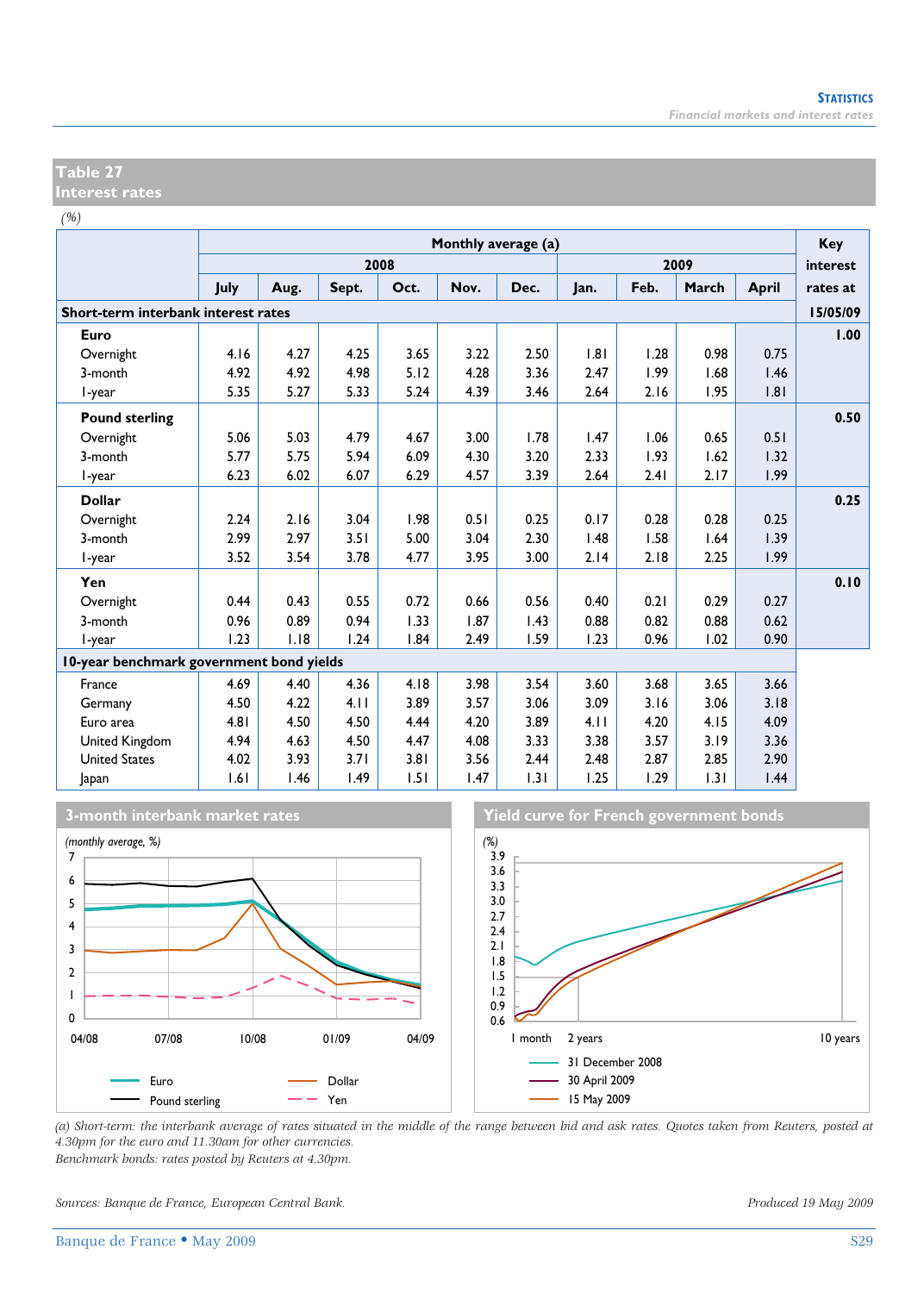*Financial markets and interest rates* 

### **Table 28**

**Banking system liquidity and refinancing operations – Euro area** 

*(EUR billions, daily average for the reserve maintenance period from 11 March to 7 April 2009)*

|                                                            | Liquidity<br>providing | Liauidity<br>absorbing | <b>Net</b><br>contribution |
|------------------------------------------------------------|------------------------|------------------------|----------------------------|
| Contribution to banking system liquidity                   |                        |                        |                            |
| (a) Eurosystem monetary policy operations                  | 674.7                  | 61.5                   | 613.2                      |
| Main refinancing operations                                | 230.5                  |                        | 230.5                      |
| Longer-term refinancing operations                         | 443.1                  |                        | 443.1                      |
| Standing facilities                                        | $\mathsf{L}$           | 57.8                   | $-56.6$                    |
| Other                                                      | 0.0                    | 3.7                    | $-3.7$                     |
| (b) Other factors affecting banking system liquidity       | 506.5                  | 898.1                  | $-391.6$                   |
| Banknotes in circulation                                   |                        | 747.3                  | $-747.3$                   |
| Government deposits with the Eurosystem                    |                        | 139.1                  | $-139.1$                   |
| Net foreign assets (including gold)                        | 506.5                  |                        | 506.5                      |
| Other factors (net)                                        |                        | 11.8                   | $-11.8$                    |
| (c) Reserves maintained by credit institutions (a) $+$ (b) |                        |                        | 221.6                      |
| including reserve requirements                             |                        |                        | 220.8                      |

**Net contribution to banking system liquidity** *(EUR billions, daily average for the reserve maintenance period from 11 March to 7 April 2009)* Eurosystem monetary policy operations Other factors affecting banking system liquidity 1,000 liquidity 800 providing 600 400 200 0 ....................... -200 -400 -600 liquidity -800 absorbing mmmm -1,000 **EXECUPER Main refinancing operations** Banknotes in circulation Longer-term refinancing operations Government deposits with the Eurosystem **THE Standing facilities** Net foreign assets (including gold) **CORECTE** Other operations **CORECTE** Other factors (net)

*Sources: Banque de France, European Central Bank. Produced 19 May 2009*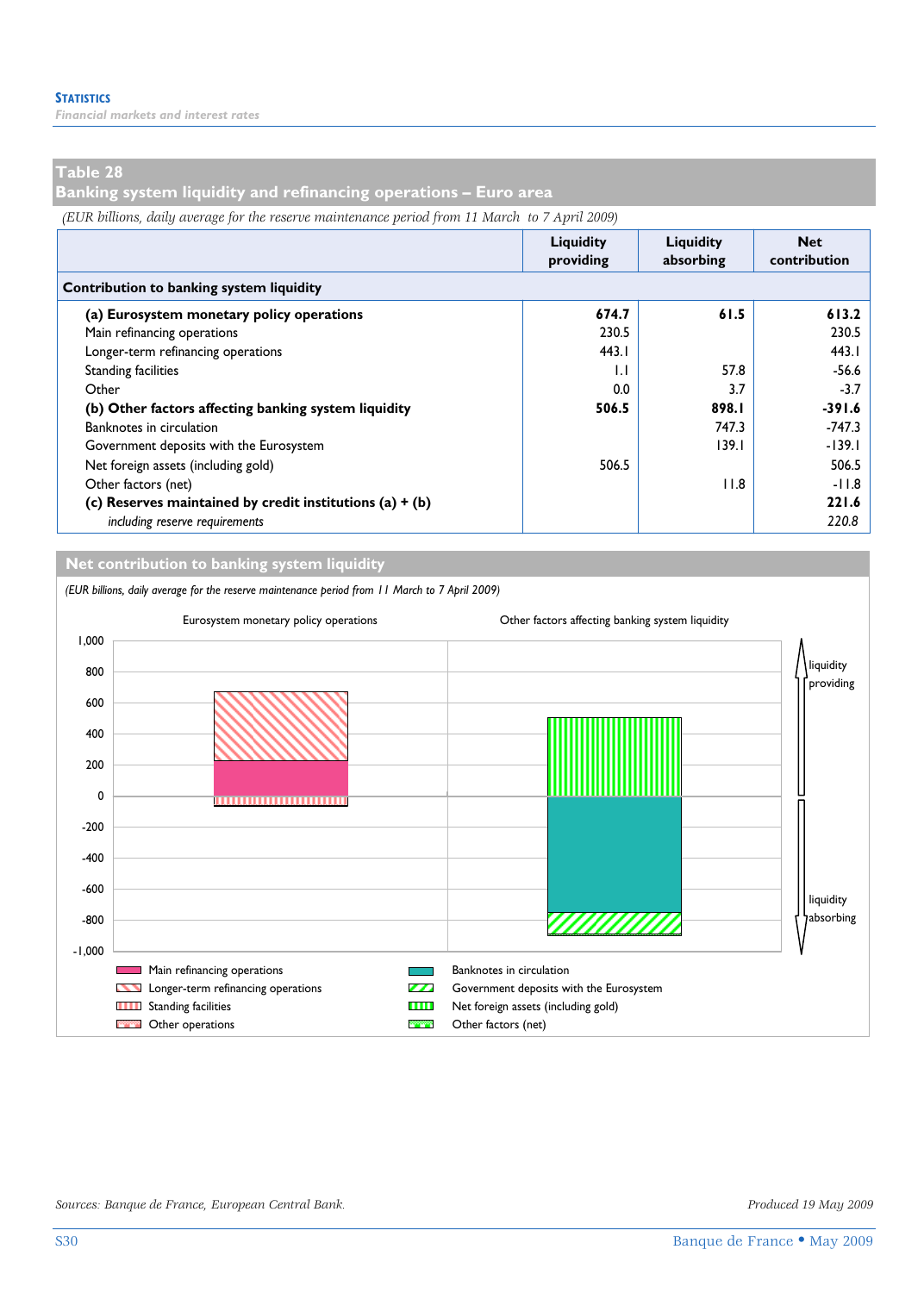**Eurosystem key rates; minimum reserves** 

#### *(%)*

#### **Key rates for the Eurosystem (latest changes)**

|          | Main refinancing operations |                   | <b>Standing facilities</b> |            |                |          |  |  |  |
|----------|-----------------------------|-------------------|----------------------------|------------|----------------|----------|--|--|--|
| Date of  |                             | <b>Fixed rate</b> | Date of                    |            |                | Marginal |  |  |  |
| decision | settlement                  |                   | decision                   | settlement | <b>Deposit</b> | lending  |  |  |  |
| 05/03/09 | 1/03/09                     | 1.50              | 05/03/09                   | 11/03/09   | 0.50           | 2.50     |  |  |  |
| 02/04/09 | 08/04/09                    | 1.25              | 02/04/09                   | 08/04/09   | 0.25           | 2.25     |  |  |  |
| 07/05/09 | 13/05/09                    | 00. ا             | 07/05/09                   | 13/05/09   | 0.25           | 1.75     |  |  |  |

#### *(%)*

|      | Main refinancing operations |                      | Longer-term refinancing operations |      |          |                      |  |
|------|-----------------------------|----------------------|------------------------------------|------|----------|----------------------|--|
|      |                             | <b>Marginal rate</b> | Weighted average rate              |      |          | <b>Marginal rate</b> |  |
| 2009 | 8 April (a)                 | 1.25                 | 1.25                               | 2009 | 26 March | 1.50                 |  |
|      | 15 April                    | 1.25                 | l.25                               |      | 8 April  | 1.25                 |  |
|      | 22 April                    | 1.25                 | .25                                |      | 9 April  | 1.25                 |  |
|      | 29 April                    | 1.25                 | l.25                               |      | 16 April | 1.25                 |  |
|      | 6 May                       | 1.25                 | .25                                |      | 30 April | 1.25                 |  |
|      | 13 May                      | 00. ا                | 00.1                               |      | 13 May   | 1.00                 |  |

*(EUR billions – rates as a %)*

#### **Minimum reserves (daily averages) Reserve maintenance Required reserves Current accounts Excess reserves period ending on** 2008 II November | 216.07 | 40.49 | 218.54 | 40.65 | 2.47 | 0.16 | 3.94 9 December 217.22 40.59 218.68 40.73 1.46 0.14 3.25 2009 20 January | 220.23 | 41.29 | 221.50 | 41.56 | 1.27 | 0.26 | 2.50 10 February | 221.06 | 41.41 | 222.05 | 41.56 | 1.00 | 0.15 | 2.00 10 March 217.57 40.18 218.60 40.36 1.03 0.18 2.00 7 April 220.82 40.80 221.56 40.92 0.74 0.12 1.50 **Euro area | France | Euro area | France | Euro area | France Interest rate on minimum reserves**





*(a) Fixed rate tender procedure.* 

*Sources: European Central Bank, ESCB. Produced 19 May 2009*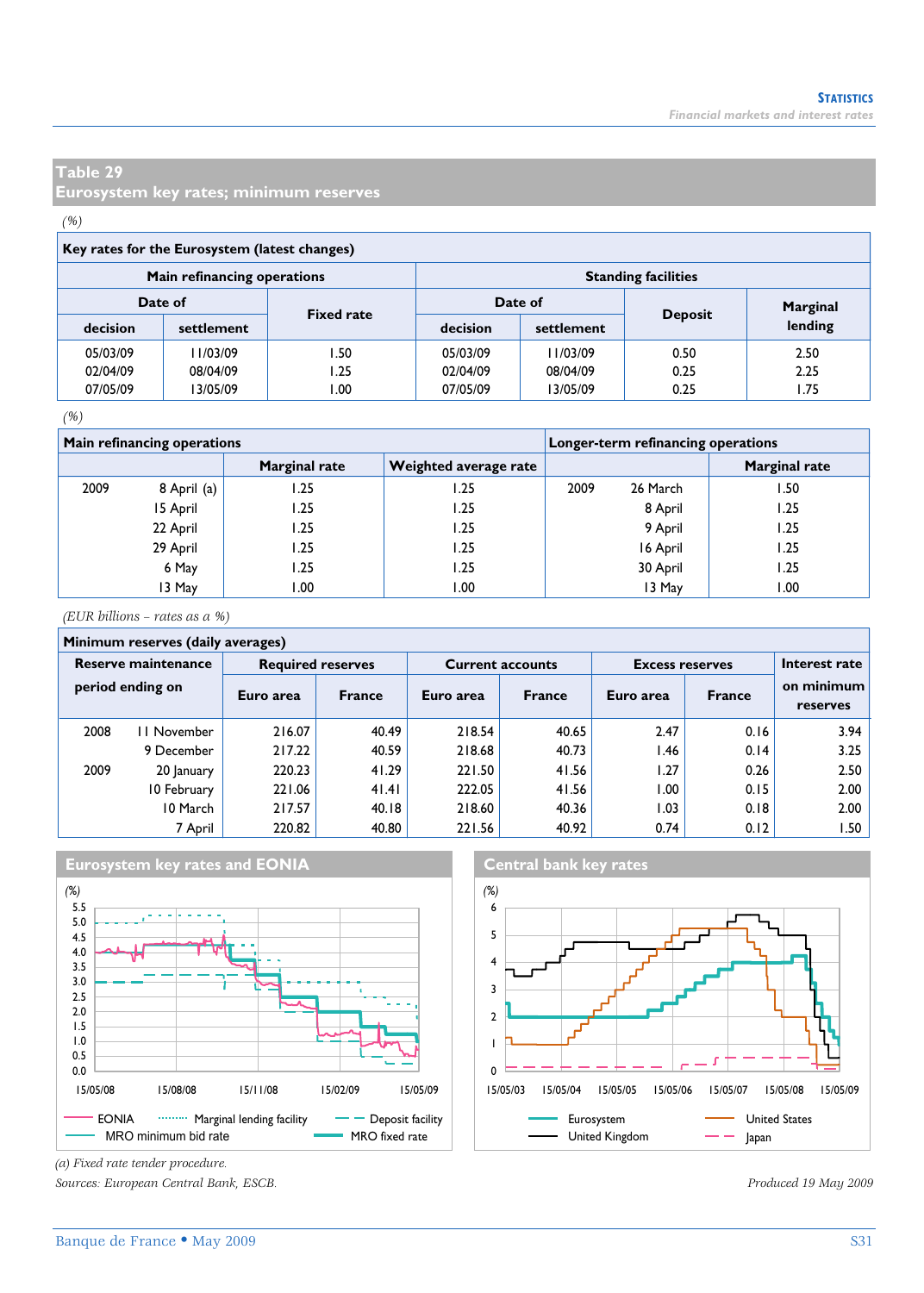**Negotiable debt securities – France** 

| <b>Certificates of deposit</b> |                         |               |               |  |  |  |  |  |  |
|--------------------------------|-------------------------|---------------|---------------|--|--|--|--|--|--|
|                                | <b>EUR billions (a)</b> |               | <b>Number</b> |  |  |  |  |  |  |
|                                | <b>Issues</b>           | <b>Stocks</b> | of issuers    |  |  |  |  |  |  |
| 14/02/09 to 20/02/09           | 143.38                  | 426.51        | 206           |  |  |  |  |  |  |
| 21/02/09 to 27/02/09           | 158.76                  | 443.03        | 205           |  |  |  |  |  |  |
| 28/02/09 to 06/03/09           | 154.36                  | 435.05        | 202           |  |  |  |  |  |  |
| 07/03/09 to 13/03/09           | 143.46                  | 432.32        | 203           |  |  |  |  |  |  |
| 14/03/09 to 20/03/09           | 146.17                  | 430.85        | 204           |  |  |  |  |  |  |
| 21/03/09 to 27/03/09           | 146.62                  | 428.41        | 203           |  |  |  |  |  |  |
| 28/03/09 to 03/04/09           | 135.16                  | 421.10        | 204           |  |  |  |  |  |  |
| 04/04/09 to 10/04/09           | 113.91                  | 416.09        | 204           |  |  |  |  |  |  |
| 11/04/09 to 17/04/09           | 124.09                  | 418.41        | 203           |  |  |  |  |  |  |
| 18/04/09 to 24/04/09           | 138.48                  | 424.78        | 201           |  |  |  |  |  |  |
| 25/04/09 to 01/05/09           | 118.32                  | 427.77        | 203           |  |  |  |  |  |  |
| 02/05/09 to 08/05/09           | 126.02                  | 423.70        | 202           |  |  |  |  |  |  |
| 09/05/09 to 15/05/09           | 140.30                  | 428.49        | 204           |  |  |  |  |  |  |

|                      | <b>EUR billions (a)</b> |               | <b>Number</b> |
|----------------------|-------------------------|---------------|---------------|
|                      | <b>Issues</b>           | <b>Stocks</b> | of issuers    |
| 14/02/09 to 20/02/09 | 12.32                   | 64.20         | 73            |
| 21/02/09 to 27/02/09 | 20.75                   | 65.62         | 73            |
| 28/02/09 to 06/03/09 | 12.03                   | 60.65         | 72            |
| 07/03/09 to 13/03/09 | 15.73                   | 62.01         | 73            |
| 14/03/09 to 20/03/09 | 13.11                   | 61.37         | 72            |
| 21/03/09 to 27/03/09 | 16.03                   | 61.36         | 73            |
| 28/03/09 to 03/04/09 | 11.85                   | 61.17         | 73            |
| 04/04/09 to 10/04/09 | 15.59                   | 60.65         | 74            |
| 11/04/09 to 17/04/09 | 14.81                   | 58.60         | 74            |
| 18/04/09 to 24/04/09 | 18.90                   | 57.60         | 74            |
| 25/04/09 to 01/05/09 | 11.20                   | 56.56         | 75            |
| 02/05/09 to 08/05/09 | 10.55                   | 57.60         | 75            |
| 09/05/09 to 15/05/09 | 12.13                   | 56.59         | 74            |

#### **Negotiable medium-term notes Negotiable medium-term notes**

|                      | <b>EUR billions (a)</b> | <b>Number</b> |            |
|----------------------|-------------------------|---------------|------------|
|                      | <b>Issues</b>           | <b>Stocks</b> | of issuers |
| 14/02/09 to 20/02/09 | 0.09                    | 66.61         | 128        |
| 21/02/09 to 27/02/09 | 0.29                    | 66.73         | 128        |
| 28/02/09 to 06/03/09 | 0.16                    | 66.72         | 128        |
| 07/03/09 to 13/03/09 | 0.16                    | 66.70         | 128        |
| 14/03/09 to 20/03/09 | 0.39                    | 66.78         | 129        |
| 21/03/09 to 27/03/09 | 0.58                    | 66.96         | 129        |
| 28/03/09 to 03/04/09 | 0.07                    | 66.79         | 128        |
| 04/04/09 to 10/04/09 | 0.87                    | 67.35         | 129        |
| 11/04/09 to 17/04/09 | 0.14                    | 67.09         | 129        |
| 18/04/09 to 24/04/09 | 0.19                    | 66.85         | 130        |
| 25/04/09 to 01/05/09 | 0.44                    | 66.18         | 130        |
| 02/05/09 to 08/05/09 | 0.25                    | 66.24         | 128        |
| 09/05/09 to 15/05/09 | 0.30                    | 66.26         | 128        |



**Commercial paper Commercial paper**





*(a) Issues in euro are cumulative over the reference period. Outstanding amounts are calculated from the cut-off date (the last day of the period under review).* 

*Source: Banque de France. Produced 19 May 2009*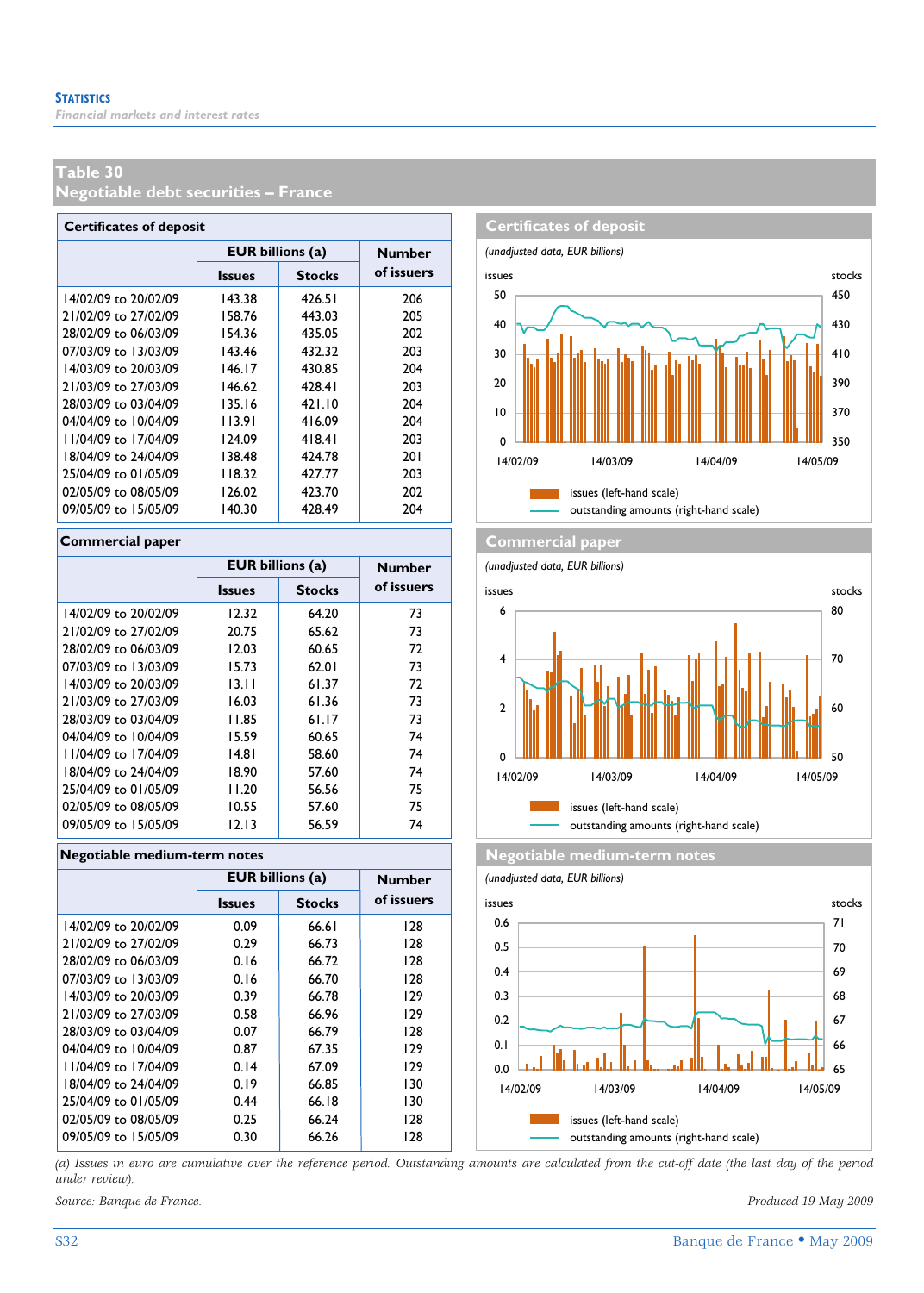# **Table 31 Negotiable debt securities – France Certificates of deposit** *(daily outstanding amounts in EUR billions)* **Commercial paper** *(daily outstanding amounts in EUR billions)* **Negotiable medium-term notes** *(daily outstanding amounts in EUR billions)* **Negotiable debt securities, cumulated outstandings** *(daily outstanding amounts in EUR billions)* 31/05/04 30/11/04 31/05/05 30/11/05 31/05/06 30/11/06 31/05/07 30/11/07 31/05/08 30/11/08 31/05/09 31/05/04 30/11/04 31/05/05 30/11/05 31/05/06 30/11/06 31/05/07 30/11/07 31/05/08 30/11/08 31/05/09 31/05/04 30/11/04 31/05/05 30/11/05 31/05/06 30/11/06 31/05/07 30/11/07 31/05/08 30/11/08 31/05/09 31/05/04 30/11/04 31/05/05 30/11/05 31/05/06 30/11/06 31/05/07 30/11/07 31/05/08 30/11/08 31/05/09

*Source: Banque de France. Produced 19 May 2009*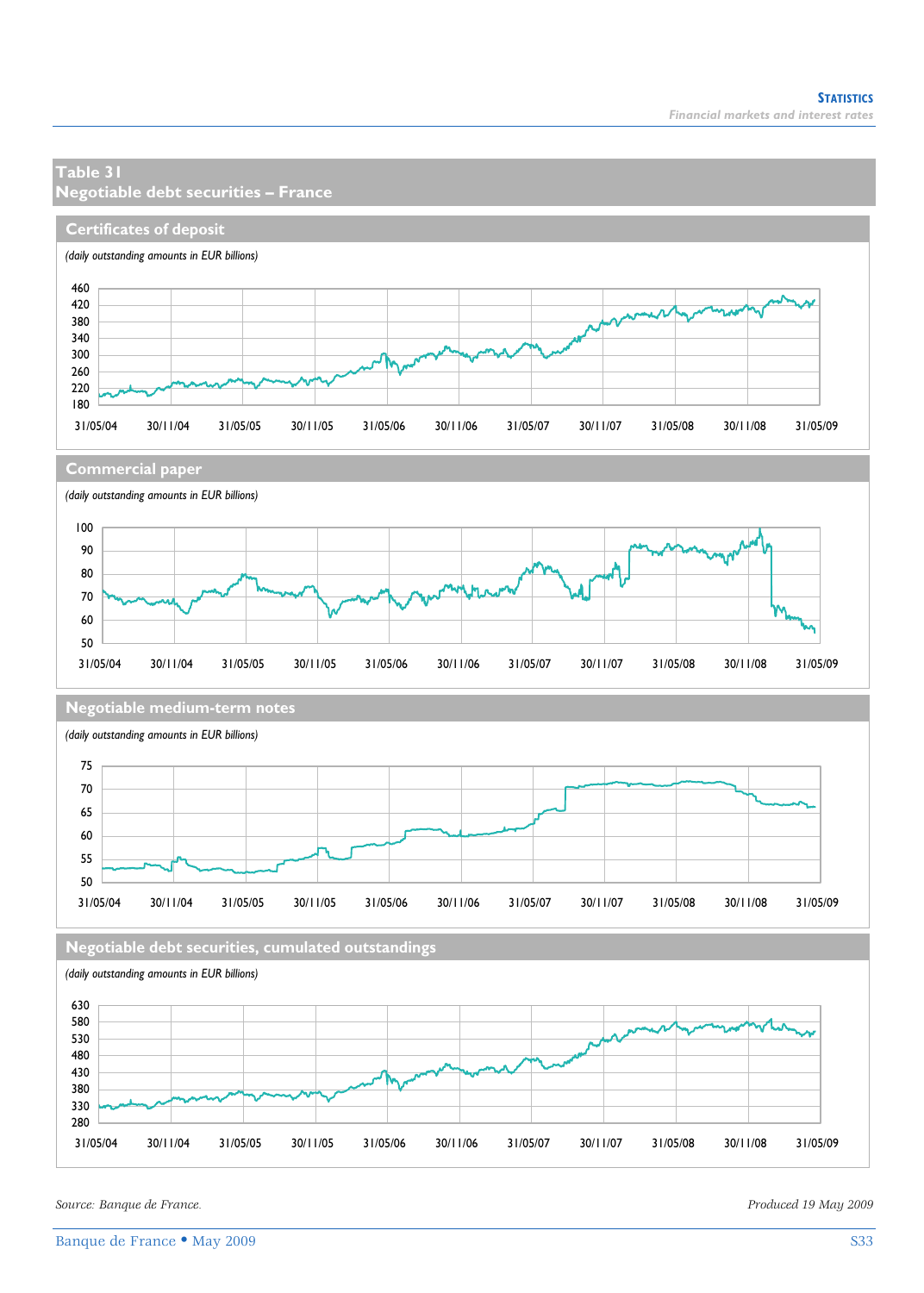*Financial markets and interest rates* 

## **Table 32**

**Mutual fund shares/units – France** 

#### *(EUR billions)*

|                                                    |        |        | 2009   |        |
|----------------------------------------------------|--------|--------|--------|--------|
|                                                    | June   | Sept.  | Dec.   | March  |
| Net assets of mutual fund shares/units by category |        |        |        |        |
| Money-market funds                                 | 462.55 | 467.71 | 483.29 | 529.64 |
| Bond mutual funds                                  | 162.07 | 159.95 | 153.81 |        |
| Equity mutual funds                                | 262.32 | 235.11 | 189.89 |        |
| Mixed funds                                        | 256.95 | 245.32 | 221.17 |        |
| Funds of alternative funds                         | 33.84  | 29.85  | 21.81  |        |
| Guaranteed-performance mutual funds                | 0.01   | 0.01   | 0.01   |        |
| Structured funds ("fonds à formule")               | 70.01  | 70.42  | 70.15  |        |



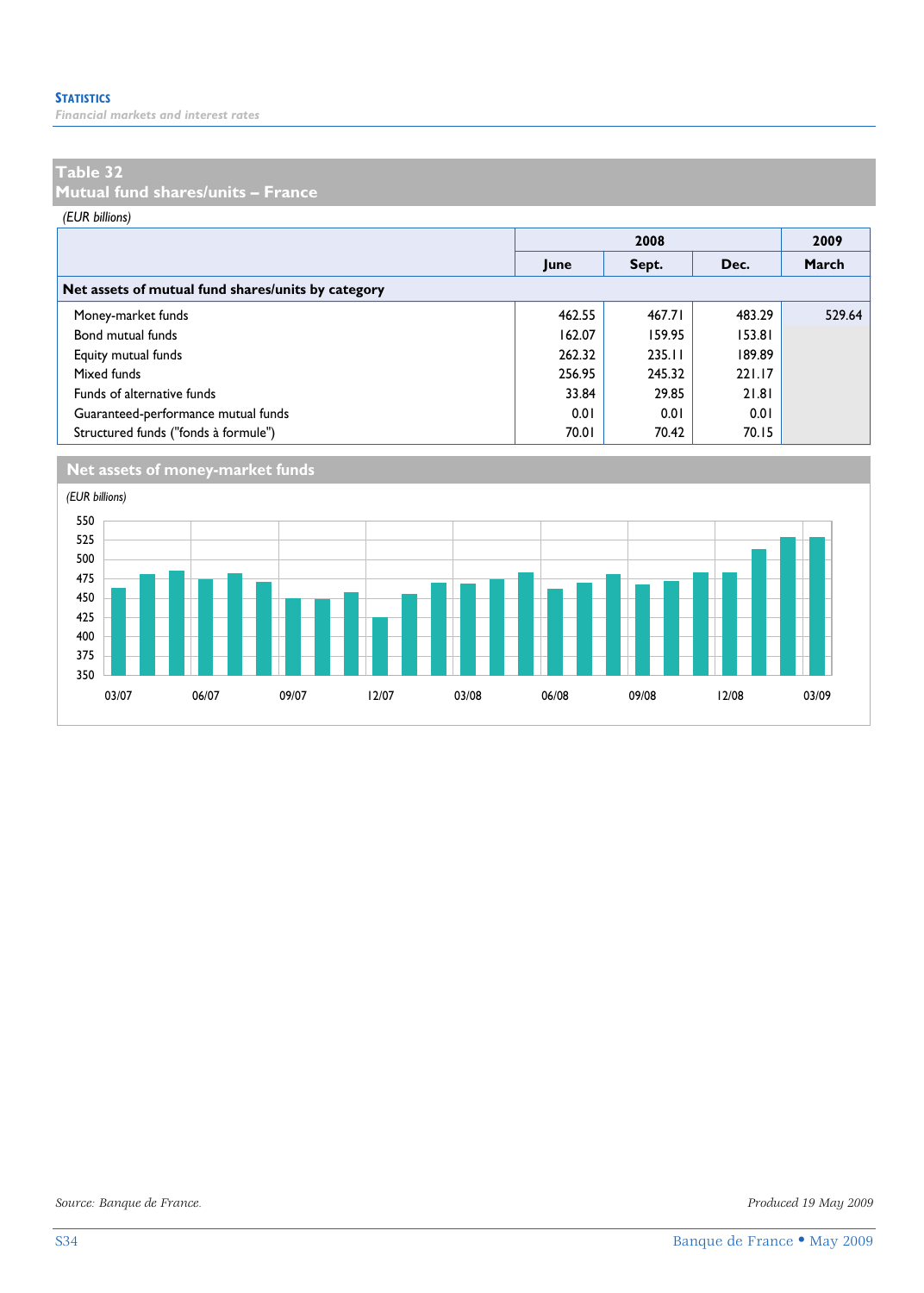**Debt securities and equity financing of French residents (domestic and international markets)** 

#### *(EUR billions)*

|                                            |         | <b>Outstanding amounts</b><br>(a) |         | <b>Net issues</b> |         | 12-month percentage<br>changes (b) |         |  |  |  |  |
|--------------------------------------------|---------|-----------------------------------|---------|-------------------|---------|------------------------------------|---------|--|--|--|--|
|                                            | 2007    | 2008                              | 2009    | 12-month          | 2009    |                                    | 2009    |  |  |  |  |
|                                            | Dec.    | Dec.                              | March   | total             | March   | Dec.                               | March   |  |  |  |  |
| Debt securities issued by French residents |         |                                   |         |                   |         |                                    |         |  |  |  |  |
| Total                                      | 2,385.3 | 2,653.5                           | 2,754.4 | 308.4             | 8.3     | 11.1                               | 12.6    |  |  |  |  |
| Long-term debt securities                  | 1.873.8 | 2.033.9                           | 2,128.6 | 225.0             | 25.5    | 8.4                                | 11.8    |  |  |  |  |
| General government                         | 916.8   | 952.4                             | 1,006.1 | 75.5              | 26.0    | 3.8                                | 8.1     |  |  |  |  |
| Monetary financial institutions (MFIs)     | 633.7   | 728.3                             | 738.2   | 78.0              | 4.1     | 14.2                               | 11.9    |  |  |  |  |
| <b>Non-MFI</b> corporations                | 323.3   | 353.1                             | 384.3   | 71.5              | $-4.6$  | 9.8                                | 22.7    |  |  |  |  |
| Short-term debt securities                 | 511.5   | 619.6                             | 625.8   | 83.4              | $-17.2$ | 21.0                               | 15.4    |  |  |  |  |
| General government                         | 93.6    | 167.6                             | 196.0   | 86.9              | 6.0     | 78.5                               | 79.7    |  |  |  |  |
| Monetary financial institutions (MFIs)     | 366.0   | 382.4                             | 390.9   | 22.0              | $-21.4$ | 4.5                                | 5.9     |  |  |  |  |
| <b>Non-MFI</b> corporations                | 51.9    | 69.6                              | 38.9    | $-25.4$           | $-1.8$  | 34.0                               | $-39.5$ |  |  |  |  |
| <b>French quoted shares</b>                |         |                                   |         |                   |         |                                    |         |  |  |  |  |
| <b>All sectors</b>                         | 1,746.2 | 1.001.6                           | 874.0   | 12.9              | 1.5     | 1.3                                | 1.2     |  |  |  |  |





*(a) Nominal value for debt securities, market value for quoted securities.* 

*(b) Excluding the impact of exchange rate variations and any other changes which do not arise from issues or redemptions.*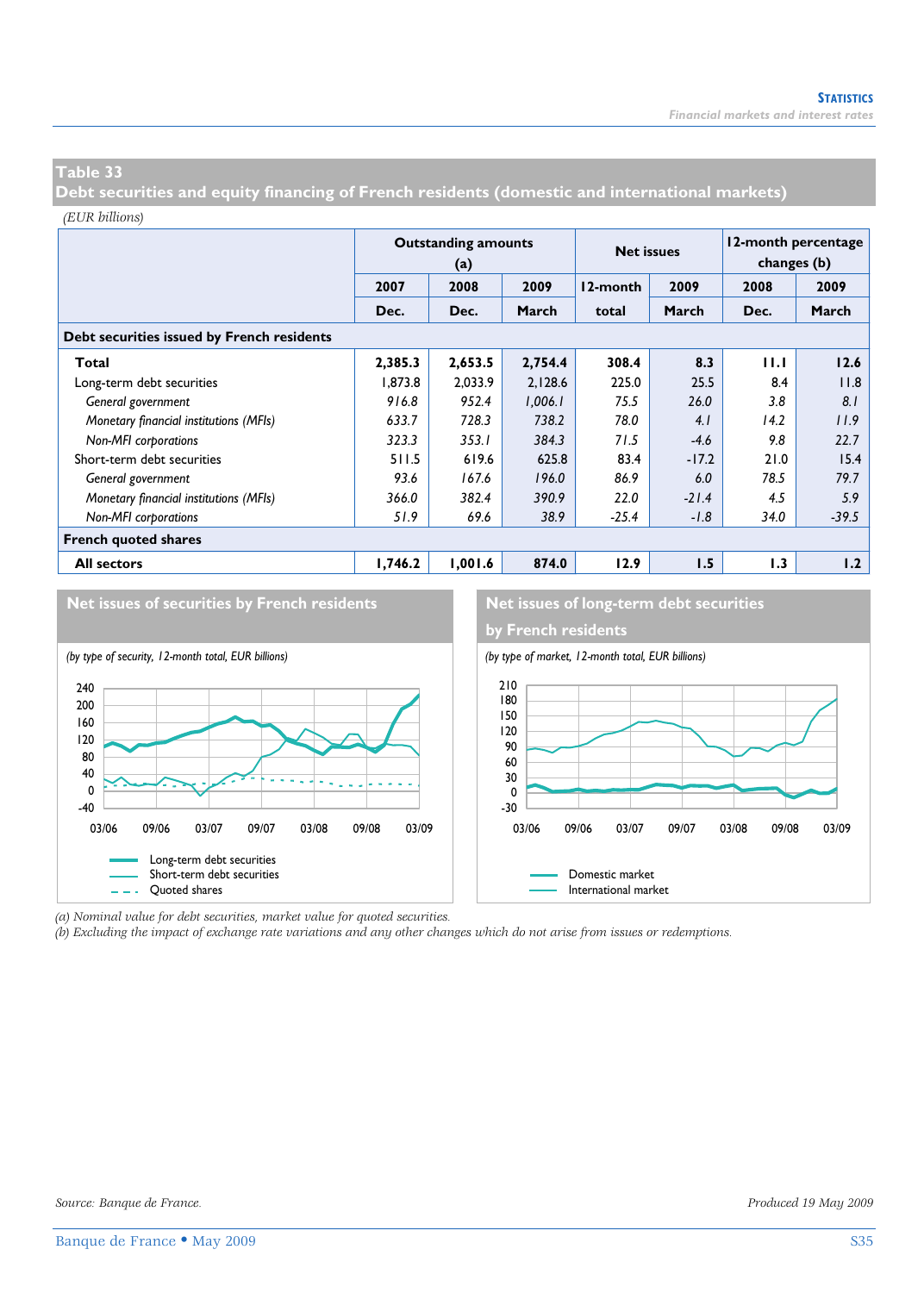*Financial markets and interest rates* 

# **Table 34**

**Quoted shares and bonds issued by French residents** 

#### *(EUR billions)*

|                                                         |         | <b>Outstanding amounts</b><br>(a) |       | <b>Net issues</b> |        | <b>Gross issues</b> |       |  |  |  |  |
|---------------------------------------------------------|---------|-----------------------------------|-------|-------------------|--------|---------------------|-------|--|--|--|--|
|                                                         | 2007    | 2008                              | 2009  | 12-month          | 2009   | 12-month            | 2009  |  |  |  |  |
|                                                         | Dec.    | Dec.                              | March | total             | March  | total               | March |  |  |  |  |
| Bonds issued by residents at the Paris financial centre |         |                                   |       |                   |        |                     |       |  |  |  |  |
| Total                                                   | 858.1   | 870.7                             | 880.4 | $-3.4$            | 6.0    | 98.3                | 9.6   |  |  |  |  |
| General government                                      | 662.8   | 689.8                             | 705.8 | 19.5              | 9.4    | 79.I                | 9.4   |  |  |  |  |
| Monetary financial institutions (MFIs)                  | 119.1   | 119.3                             | 120.8 | $-2.3$            | $-0.6$ | 17.8                | 0.1   |  |  |  |  |
| Non-MFI corporations                                    | 76.2    | 61.6                              | 53.8  | $-20.6$           | $-2.8$ | l.4                 | 0.1   |  |  |  |  |
| <b>French quoted shares</b>                             |         |                                   |       |                   |        |                     |       |  |  |  |  |
| Total                                                   | 1,746.2 | 1.001.6                           | 874.0 | 12.9              | 1.5    | 22.0                | 1.6   |  |  |  |  |
| Monetary financial institutions (MFIs)                  | 183.0   | 76.8                              | 74.6  | 10.4              | 0.0    | 10.9                | 0.0   |  |  |  |  |
| Non-MFI corporations                                    | 1.563.3 | 924.8                             | 799.4 | 2.4               | 1.5    | 11.1                | 1.6   |  |  |  |  |



*(a) Nominal value for bonds, market value for quoted shares.* 

**Net issues of bonds** Net issues of bonds

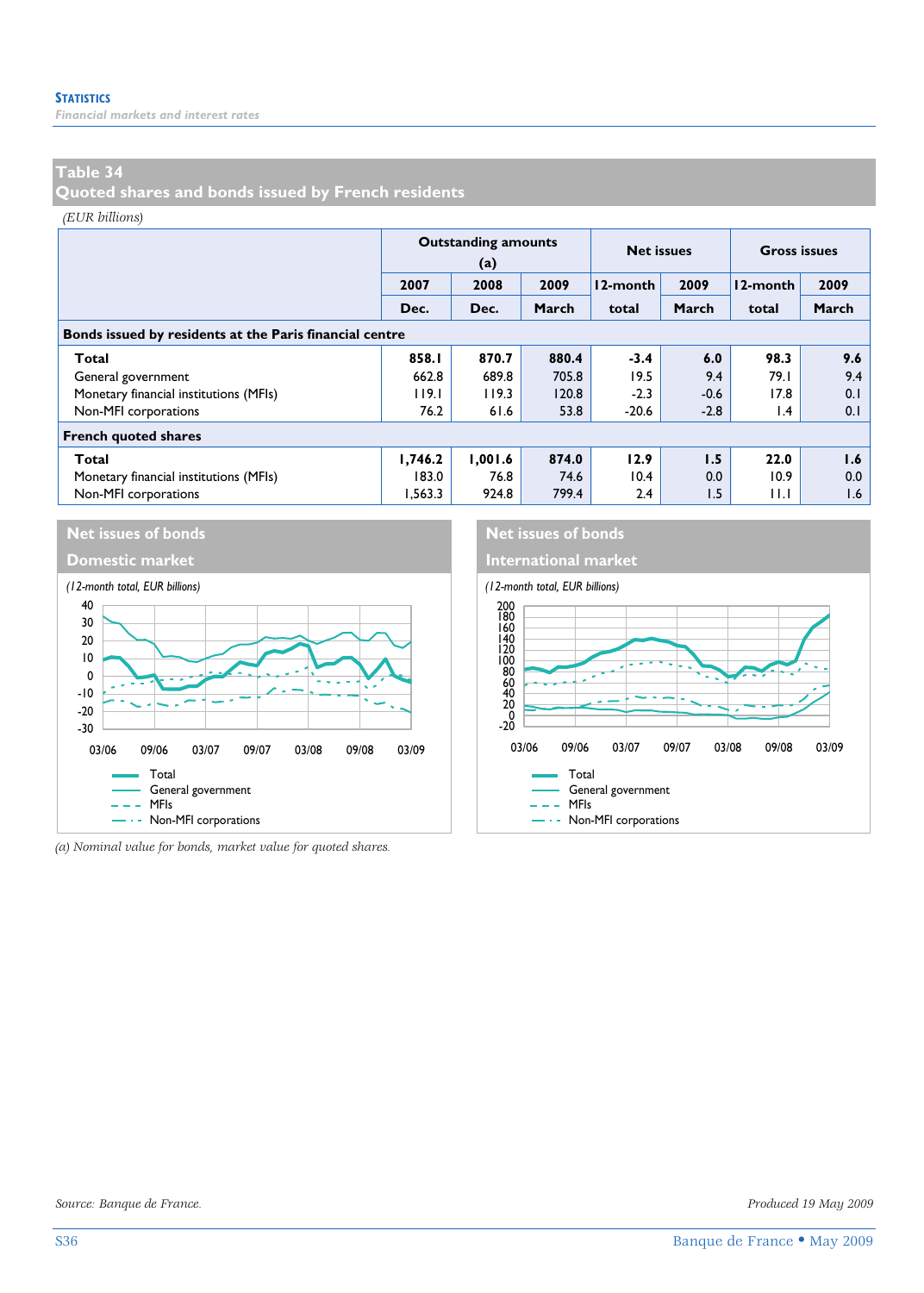**Company failures by economic sector – France** 

*(number of companies, unadjusted data, 12-month total)*

|                                                 |         | 2008   |              |        |        |        |        |        |        |        |        |        | 2009   |
|-------------------------------------------------|---------|--------|--------------|--------|--------|--------|--------|--------|--------|--------|--------|--------|--------|
|                                                 | Feb.    | March  | <b>April</b> | May    | June   | July   | Aug.   | Sept.  | Oct.   | Nov.   | Dec.   | Jan.   | Feb.   |
| Agriculture, Forestry<br>and Fishing (AZ)       | 1,305   | 1.280  | 1,298        | 1.310  | 1.316  | 1.317  | 1.303  | 1,292  | 1.281  | 1.276  | 1.306  | 1.311  | 1,293  |
| Industry (BE)                                   | 4,544   | 4.489  | 4,484        | 4.406  | 4.359  | 4,410  | 4.421  | 4,506  | 4,563  | 4,593  | 4,684  | 4,717  | 4,828  |
| Construction (FZ)                               | 13, 122 | 13,182 | 13,442       | 13,581 | 13,556 | 13,671 | 13,695 | 13,900 | 14,075 | 14,237 | 14,594 | 14,825 | 15,087 |
| Trade and<br>automotive repair (G)              | 12,024  | 11,943 | 12,129       | 12,051 | 12,049 | 12,052 | 12,141 | 12,202 | 12,366 | 12,504 | 12,726 | 12,841 | 12,979 |
| Transportation<br>and storage (H)               | 1,478   | 1.476  | 1,496        | 1.498  | 1,516  | 1.525  | 1,532  | 1,608  | 1.649  | 1.673  | 1.696  | 1,757  | 1,791  |
| Accomodation and<br>restaurant services (I)     | 5,609   | 5.605  | 5,678        | 5.713  | 5.753  | 5.860  | 5,872  | 5,979  | 6.115  | 6,222  | 6.333  | 6,378  | 6,453  |
| Information and<br>communication sector<br>(IZ) | 1.426   | 1.439  | 1.474        | 1.462  | 1.428  | 1.415  | 1,418  | 1.452  | 1.456  | 1.468  | 1.486  | 1,482  | 1,491  |
| Financial and<br>insurance<br>activities (KZ)   | 917     | 882    | 888          | 857    | 856    | 845    | 851    | 849    | 865    | 869    | 887    | 918    | 949    |
| Real estate<br>activities (LZ)                  | 1,442   | 1.446  | 1,514        | 1.532  | 1,567  | 1.591  | 1,600  | 1,688  | 1.782  | 1.876  | 1.973  | 2.081  | 2,154  |
| Services activities<br>(MN)                     | 5,482   | 5,473  | 5,499        | 5,472  | 5,576  | 5,596  | 5,573  | 5,700  | 5,724  | 5,789  | 5,877  | 5,908  | 5,975  |
| Education, health and<br>social work (OQ)       | 1,511   | 1,485  | 1,513        | 1.474  | 1,427  | 1,431  | 1,419  | 1,399  | 1,396  | 1,398  | 1.392  | 1,384  | 1,347  |
| Other services<br>activities (RU)               | 2,569   | 2.597  | 2.644        | 2.644  | 2.652  | 2,670  | 2.712  | 2,790  | 2.825  | 2.845  | 2.879  | 2.945  | 2,946  |
| Sector unknown                                  | 94      | 78     | 76           | 74     | 71     | 68     | 67     | 72     | 75     | 79     | 89     | 98     | 107    |
| <b>Total - sectors</b>                          | 51,523  | 51,375 | 52,135       | 52,074 | 52,126 | 52,451 | 52,604 | 53,437 | 54,172 | 54,829 | 55,922 | 56,645 | 57.400 |





*NB: The two-letter codes correspond to the aggregation level A10, and the one-letter codes to revised NAF sections 2 A21.* 

*Source: Banque de France. Produced 19 May 2009*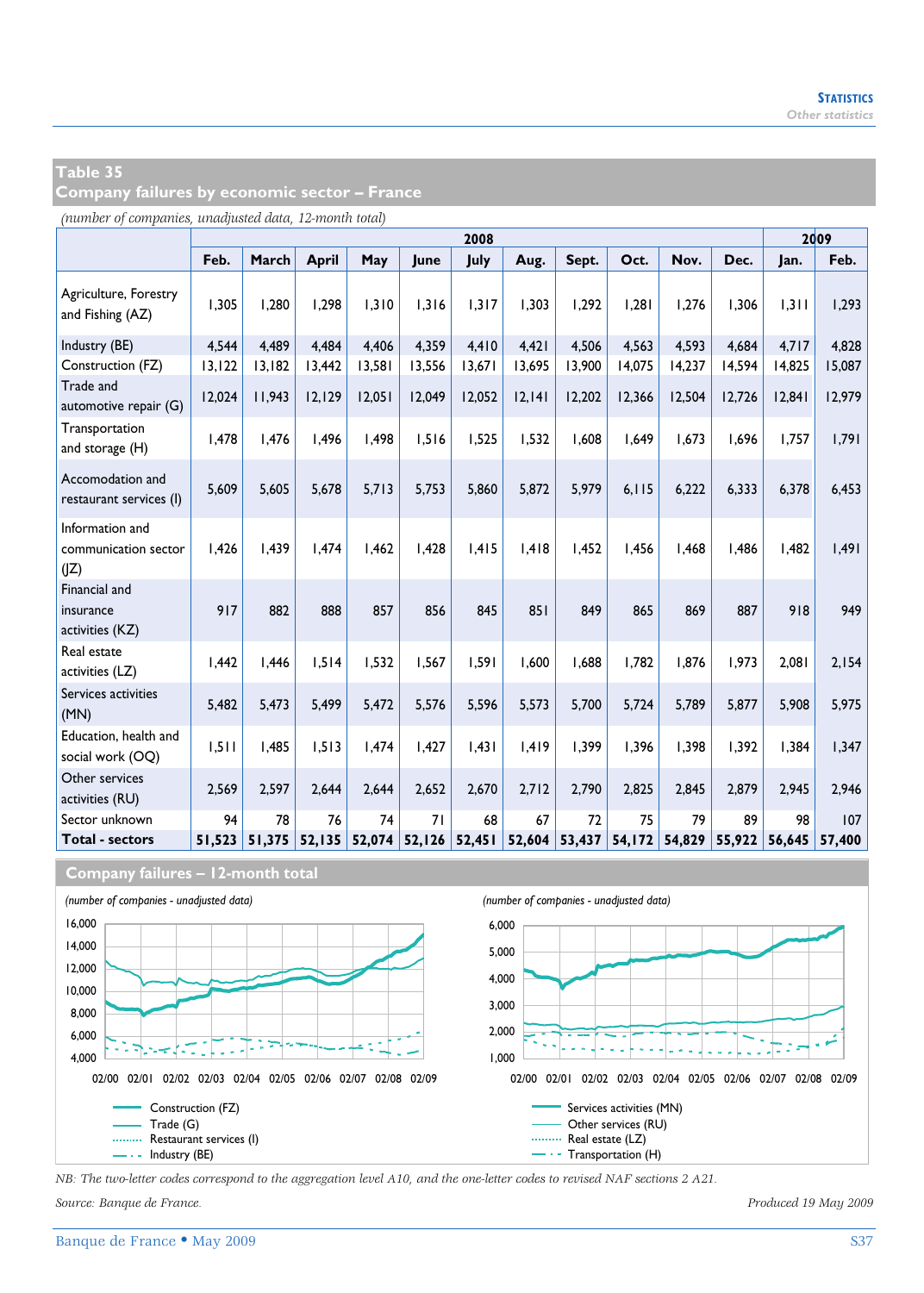**Retail payment systems – France** 

*(daily average in EUR millions, % share for the last month)*

|                           | 2005   | 2006   | 2007   | 2008   | 2009   |        |        | 2009         |
|---------------------------|--------|--------|--------|--------|--------|--------|--------|--------------|
|                           |        |        |        |        | Feb.   | March  | April  | <b>Share</b> |
| Cheques                   | 6.974  | 7.132  | 6.974  | 6,533  | 5,627  | 5.396  | 6,350  | 29.2         |
| Credit transfers          | 6.648  | 7.342  | 7.904  | 8,413  | 8,315  | 8.491  | 9.369  | 43.0         |
| Promissory notes          | 1.595  | 1.593  | 1.555  | 1,523  | 1,370  | 1,292  | 1,583  | 7.3          |
| Direct debits             | 1.574  | 1.705  | 1.739  | 1,814  | 1.899  | 1,828  | 2,051  | 9.4          |
| Interbank payment orders  | 157    | 155    | 150    | 147    | 172    | 84     | 102    | 0.5          |
| Electronic payment orders | 660    | 842    | 975    | 1.061  | 1.013  | 929    | 1.155  | 5.3          |
| Card payments             | 760    | 819    | 864    | 921    | 869    | 896    | 1.002  | 4.6          |
| ATM withdrawals           | 134    | 139    | 140    | 142    | 132    | 138    | 151    | 0.7          |
| Total                     | 18,501 | 19,727 | 20,300 | 20,554 | 19,396 | 19,053 | 21,764 | 100.0        |

*(daily average in thousands of transactions, % share for the last month)*

|                           | 2005   | 2006   | 2007   | 2008   | 2009   |        |        | 2009         |
|---------------------------|--------|--------|--------|--------|--------|--------|--------|--------------|
|                           |        |        |        |        | Feb.   | March  | April  | <b>Share</b> |
| Cheques                   | 12.585 | 12.159 | 11,561 | 10.996 | 10.308 | 10.085 | 11.359 | 20.9         |
| Credit transfers          | 6.929  | 7.239  | 7.344  | 7,425  | 7,531  | 7,608  | 8,364  | 15.4         |
| Promissory notes          | 394    | 390    | 370    | 355    | 347    | 345    | 418    | 0.8          |
| Direct debits             | 7.067  | 7.628  | 7.863  | 7.864  | 8.410  | 8.503  | 9,461  | 17.4         |
| Interbank payment orders  | 503    | 491    | 458    | 425    | 404    | 348    | 366    | 0.7          |
| Electronic payment orders | 17     | 27     | 38     | 47     | 61     | 31     | 66     | 0.1          |
| Card payments             | 16.247 | 17.339 | 18.146 | 19.219 | 18.828 | 19.417 | 21.630 | 39.8         |
| ATM withdrawals           | 2.437  | 2.497  | 2.467  | 2.462  | 2.312  | 2.453  | 2.624  | 4.8          |
| Total                     | 46.180 | 47.771 | 48.248 | 48.794 | 48.202 | 48.790 | 54,288 | 100.0        |



**Market share developments** Market share developments



*(a) Debits: direct debits, interbank payment orders and electronic payment orders.*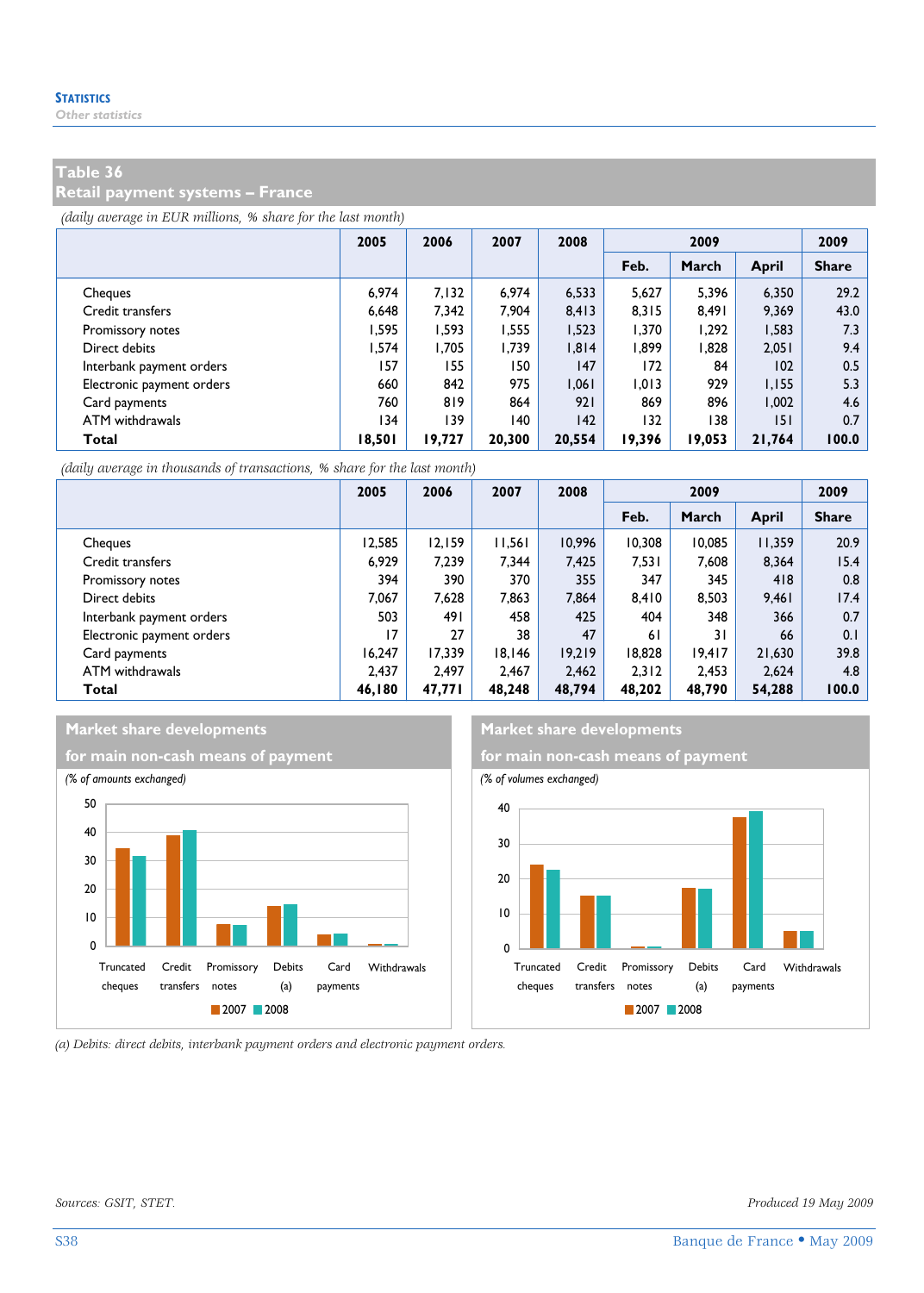**Large-value payment systems – EU** 

*(daily average in EUR billions, % share for the last month)*

|                                                   | 2005  | 2006  | 2007  | 2008  |                          | 2008         |              | 2008         |
|---------------------------------------------------|-------|-------|-------|-------|--------------------------|--------------|--------------|--------------|
|                                                   |       |       |       |       | Oct.                     | Nov.         | Dec.         | <b>Share</b> |
| France                                            | 535   | 588   | 633   | 421   | 458                      | 413          | 422          | 12.8         |
| Cross border TARGET                               | 94    | 107   | 122   | 133   | 147                      | 133          | 124          | 3.7          |
| <b>Domestic TARGET</b>                            | 380   | 423   | 448   | 265   | 311                      | 279          | 298          | 9.0          |
| Net system (PNS) (a)                              | 61    | 58    | 64    | 23    | $\overline{a}$           |              |              |              |
| Germany                                           | 539   | 591   | 711   | 972   | 997                      | 1,048        | 1,149        | 34.8         |
| Cross border TARGET                               | 161   | 183   | 215   | 252   | 266                      | 242          | 241          | 7.3          |
| <b>Domestic TARGET</b>                            | 378   | 408   | 496   | 720   | 732                      | 807          | 909          | 27.5         |
| Spain                                             | 291   | 296   | 344   | 331   | 338                      | 383          | 397          | 12.0         |
| Cross border TARGET                               | 23    | 27    | 36    | 32    | 27                       | 27           | 27           | 0.8          |
| <b>Domestic TARGET</b>                            | 269   | 269   | 308   | 299   | 311                      | 355          | 370          | 11.2         |
| Italy                                             | 128   | 48    | 165   | 221   | 226                      | 220          | 217          | 6.6          |
| Cross border TARGET                               | 40    | 47    | 57    | 49    | 36                       | 35           | 36           | 1.1          |
| <b>Domestic TARGET</b>                            | 87    | 101   | 108   | 173   | 190                      | 185          | 8            | 5.5          |
| United Kingdom (b)                                | 147   | 169   | 187   | 73    |                          |              |              |              |
| Cross border TARGET                               | 112   | 126   | 148   | 65    |                          |              |              |              |
| <b>Domestic TARGET</b>                            | 35    | 42    | 39    | 8     | $\overline{\phantom{a}}$ |              |              |              |
| Other systems                                     | 492   | 549   | 663   | 960   | 1,223                    | 1,095        | 1,121        | 33.9         |
| <b>Total EU</b>                                   | 2,132 | 2,342 | 2,703 | 2,978 | 3,242                    | 3,159        | 3,307        | 100.0        |
| of which TARGET                                   | 1,902 | 2,092 | 2,409 | 2,667 | 2,902                    | 2,853        | 2,993        | 90.5         |
| Cross border TARGET                               | 641   | 725   | 868   | 845   | 878                      | 797          | 789          | 23.9         |
| <b>Domestic TARGET</b>                            | 1,261 | 1,368 | 1,541 | 1,823 | 2,024                    | 2,056        | 2,205        | 66.7         |
| of which Euro I (EBA)(c)                          | 167   | 189   | 228   | 287   | 338                      | 304          | 311          | 9.4          |
| of which other net systems<br>(PNS(FR), POPS(FI)) | 63    | 60    | 66    | 24    | $\mathbf{2}$             | $\mathbf{c}$ | $\mathbf{2}$ | 0.1          |



*(a) Closed on 15 February 2008.* 

*(b) Since 18 May 2008, the UK has stopped participating in TARGET.* 

*(c) Euro1 (EBA): clearing system of the Euro Banking Association. Euro1 data include retail payments recorded in STEP1.* 

*NB: The data concern euro transactions only. They are derived from the various payment systems, whose specific modes of operation they reflect.*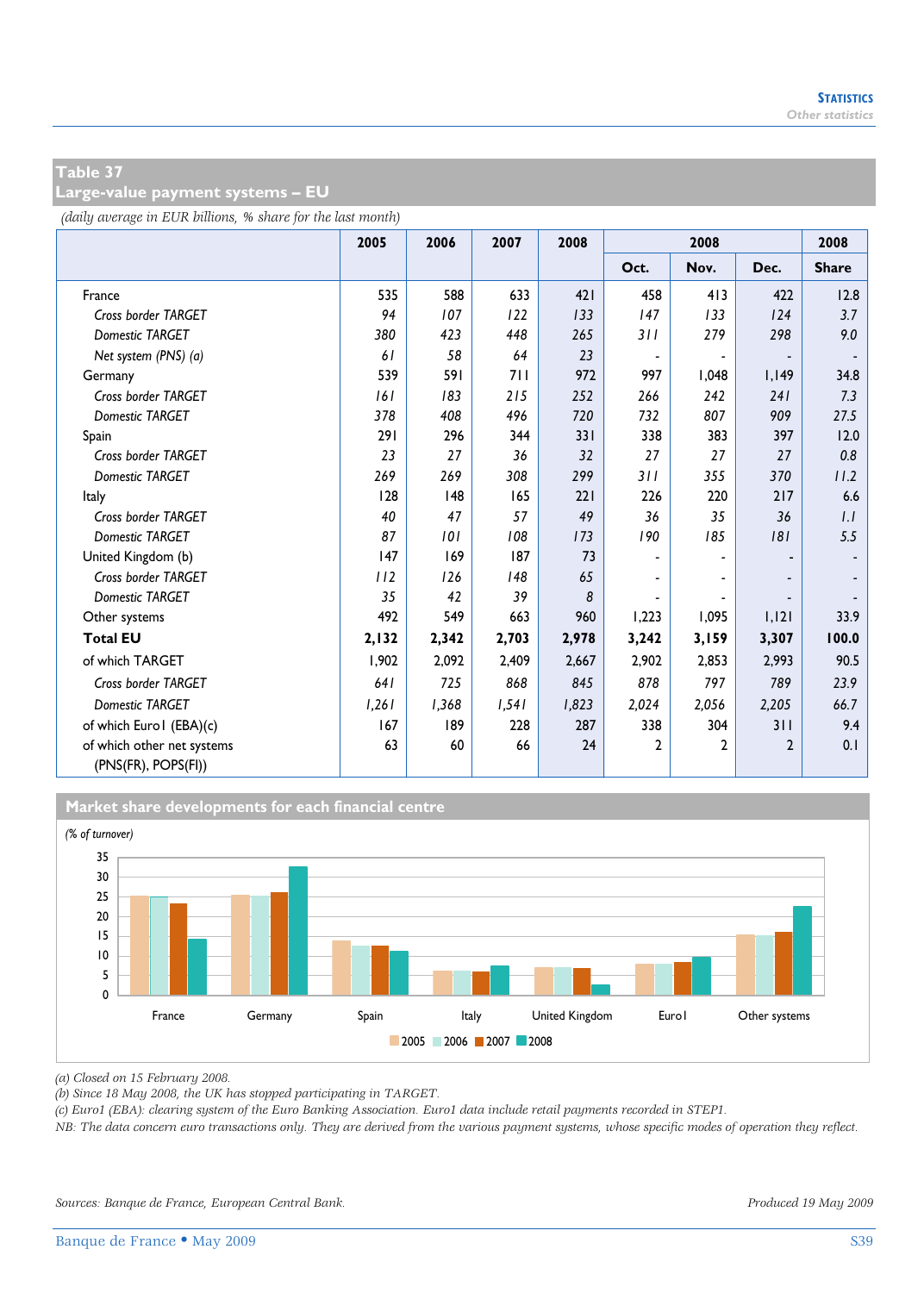#### **Large-value payment systems – EU**

*(daily average in number of transactions, % share for the last month)*

|                                                   | 2005    | 2006    | 2007    | 2008    |         | 2008    |         | 2008         |
|---------------------------------------------------|---------|---------|---------|---------|---------|---------|---------|--------------|
|                                                   |         |         |         |         | Oct.    | Nov.    | Dec.    | <b>Share</b> |
| France                                            | 43,421  | 43.890  | 44,405  | 38,055  | 28,147  | 25,763  | 30,844  | 4.8          |
| Cross border TARGET                               | 8,368   | 9,631   | 10,794  | 12,402  | 13,674  | 12,541  | 14,065  | 2.2          |
| <b>Domestic TARGET</b>                            | 8,455   | 8,321   | 8.398   | 13,590  | 14,474  | 13,221  | 16,779  | 2.6          |
| Net system (PNS) (a)                              | 26,598  | 25,937  | 25,213  | 12,063  |         |         |         |              |
| Germany                                           | 139,195 | 148,613 | 164,187 | 181,625 | 180,352 | 176,967 | 192,687 | 29.9         |
| Cross border TARGET                               | 19.538  | 20,186  | 22,232  | 40,107  | 42.118  | 39,565  | 41,738  | 6.5          |
| <b>Domestic TARGET</b>                            | 119,657 | 128,427 | 141,955 | 141,518 | 138,234 | 137,402 | 150,949 | 23.4         |
| Spain                                             | 26,307  | 37.439  | 41.792  | 36.167  | 33.652  | 31,988  | 35,326  | 5.5          |
| Cross border TARGET                               | 3,355   | 4,046   | 4,819   | 5,690   | 5,754   | 5,542   | 6,252   | 1.0          |
| Domestic TARGET                                   | 22,952  | 33,393  | 36,973  | 30,478  | 27,898  | 26,446  | 29,074  | 4.5          |
| Italy                                             | 40,406  | 42,934  | 45,111  | 36,491  | 35,388  | 34,089  | 39,340  | 6.1          |
| Cross border TARGET                               | 7,677   | 8,151   | 8,452   | 8,127   | 8,793   | 8,471   | 9,084   | 1.4          |
| Domestic TARGET                                   | 32,729  | 34,782  | 36,659  | 28,364  | 26,595  | 25,619  | 30,256  | 4.7          |
| United Kingdom (b)                                | 19,777  | 21.871  | 22.397  | 6,295   |         |         |         |              |
| Cross border TARGET                               | 14,002  | 16, 144 | 16,690  | 3,981   |         |         |         |              |
| <b>Domestic TARGET</b>                            | 5,775   | 5,728   | 5,708   | 2,314   |         |         |         |              |
| Other systems                                     | 236,710 | 246,850 | 286,920 | 336,676 | 345,324 | 329,310 | 346,263 | 53.7         |
| <b>Total EU</b>                                   | 505,815 | 541,597 | 604,812 | 635,308 | 622,863 | 598,116 | 644,461 | 100.0        |
| of which TARGET                                   | 296,306 | 326,196 | 366,025 | 369,967 | 369,786 | 357,287 | 394,897 | 61.3         |
| Cross border TARGET                               | 68.806  | 74.580  | 81.556  | 99.602  | 104.844 | 98.990  | 105,709 | 16.4         |
| <b>Domestic TARGET</b>                            | 227,500 | 251,617 | 284,470 | 270,364 | 264,942 | 258,297 | 289,188 | 44.9         |
| of which Euro I (EBA) (c)                         | 180,595 | 187,163 | 211,217 | 250,766 | 250,236 | 238,515 | 247,380 | 38.4         |
| of which other net systems<br>(PNS(FR), POPS(FI)) | 28,914  | 28,237  | 27,570  | 14,575  | 2,841   | 2,314   | 2,183   | 0.3          |



Market share developments for each financial centre **Average transaction amount in the EUR systems** 

**of the European Union in December 2008**



*(a) Closed on 15 February 2008.* 

*(b) Since 18 May 2008, the UK has stopped participating in TARGET.* 

*(c) Euro1 (EBA): clearing system of the Euro Banking Association. Euro1 data include retail payments recorded in STEP1.* 

*NB: The data concern euro transactions only. They are derived from the various payment systems, whose specific modes of operation they reflect.* 

*Sources: Banque de France, European Central Bank. Produced 19 May 2009*